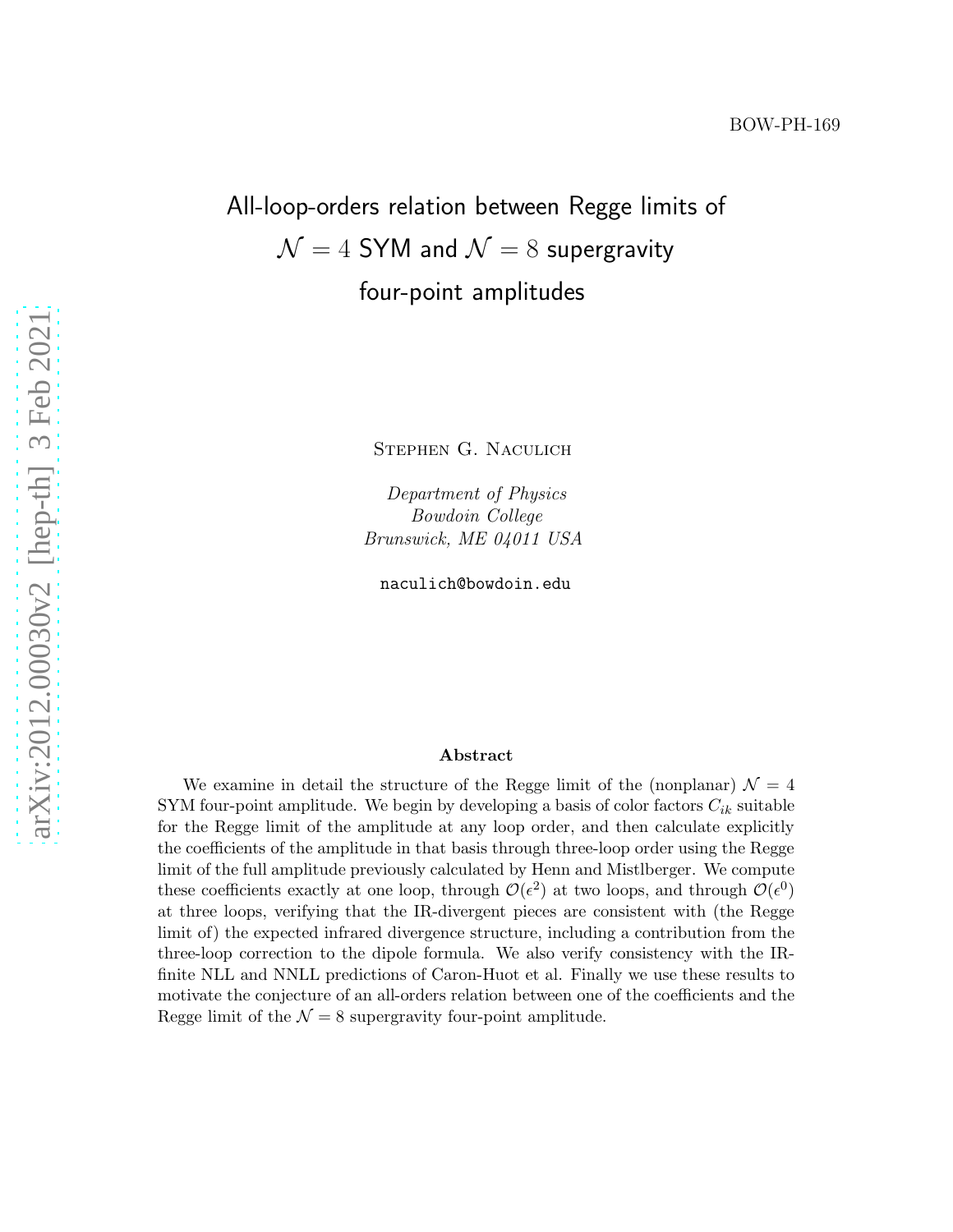# 1 Introduction

Maximally supersymmetric Yang-Mills and supergravity theories have garnered especial interest ever since it was shown that they emerge from the low energy limit of superstring theory, which allowed the first one-loop calculation of four-point amplitudes in each [1]. In the decades following, higher-loop  $\mathcal{N} = 4$  SYM four-point amplitudes were calculated [2–8] in terms of planar and nonplanar scalar integrals through the use of generalized unitarity [9,10]. The infrared divergences of these massless integrals were dimensionally regulated in  $D = 4 - 2\epsilon$  dimensions, and Laurent expansions in  $\epsilon$  of the planar two- and three-loop integrals  $[11, 12]$  were used to obtain explicit expressions for planar (leading in the  $1/N$  expansion)  $\mathcal{N} = 4$  SYM four-point amplitudes [13, 14]. Using these results, together with the well-studied structure of infrared divergences of gauge theories [15, 16], Bern, Dixon, and Smirnov proposed their celebrated all-loop-orders ansatz for (maximally-helicity-violating) planar *n*-point amplitudes [14], whose validity for  $n = 4$  and 5 follows from dual conformal invariance of the planar theory [17, 18]. Progress on the evaluation of nonplanar two- and three-loop integrals has taken longer [19–22], but these results have allowed explicit expressions for the full (nonplanar)  $\mathcal{N} = 4$  SYM four-point amplitude at two [23, 24] and, more recently, three [25] loops. These expressions were verified to be consistent with the expected (nonplanar) infrared divergence structure through three loops [26–35].

Higher-loop four-point amplitudes of  $\mathcal{N} = 8$  supergravity, a theory believed to be ultraviolet finite to a high loop order (see ref. [36] and references therein), have also been calculated in terms of planar and nonplanar integrals [3, 4, 7, 37]. Again using Laurent expansions of the planar and nonplanar integrals, explicit expressions for the integrated  $\mathcal{N}=8$  supergravity four-point amplitudes have been obtained at two [38–40] and, more recently, three [41] loops.

Relations between supergravity and subleading-color SYM amplitudes and their IR divergences were explored in refs. [23, 24, 40, 42–44]. Exact relations between  $\mathcal{N} = 4$  SYM and  $\mathcal{N} = 8$  supergravity four-point amplitudes were established at one- and two-loop levels [23], but attempts at finding relations at three loops and beyond were generally unsuccessful.

Scattering amplitudes often exhibit dramatic simplification in the high-energy (or Regge) limit  $s \gg -t$ . The known structure of infrared divergences of gauge theory amplitudes [14–16, 26–35] simplifies at high energies, giving rise to leading and subleading logarithmic behavior [45–48]. Moreover, an effective Hamiltonian approach based on Balitsky-Fadin-Kuraev-Lipatov theory was used to compute IR-finite large logarithmic behavior (NLL and NNLL) in the Regge limit [49–52]. The Regge limit of the  $\mathcal{N}=4$  SYM four-point amplitude was examined in refs. [25, 50, 53–58].

The high-energy limit of gravity amplitudes is in some ways even simpler than gauge theory amplitudes [59–67]. The high-energy behavior of  $\mathcal{N}=8$  supergravity amplitudes has been studied in refs. [40,41,68–74], and recently, eikonal exponentiation in impact parameter space has been used to obtain an exact all-loop-orders expression for the high-energy limit of the  $\mathcal{N} = 8$  supergravity four-point amplitude [75, 76].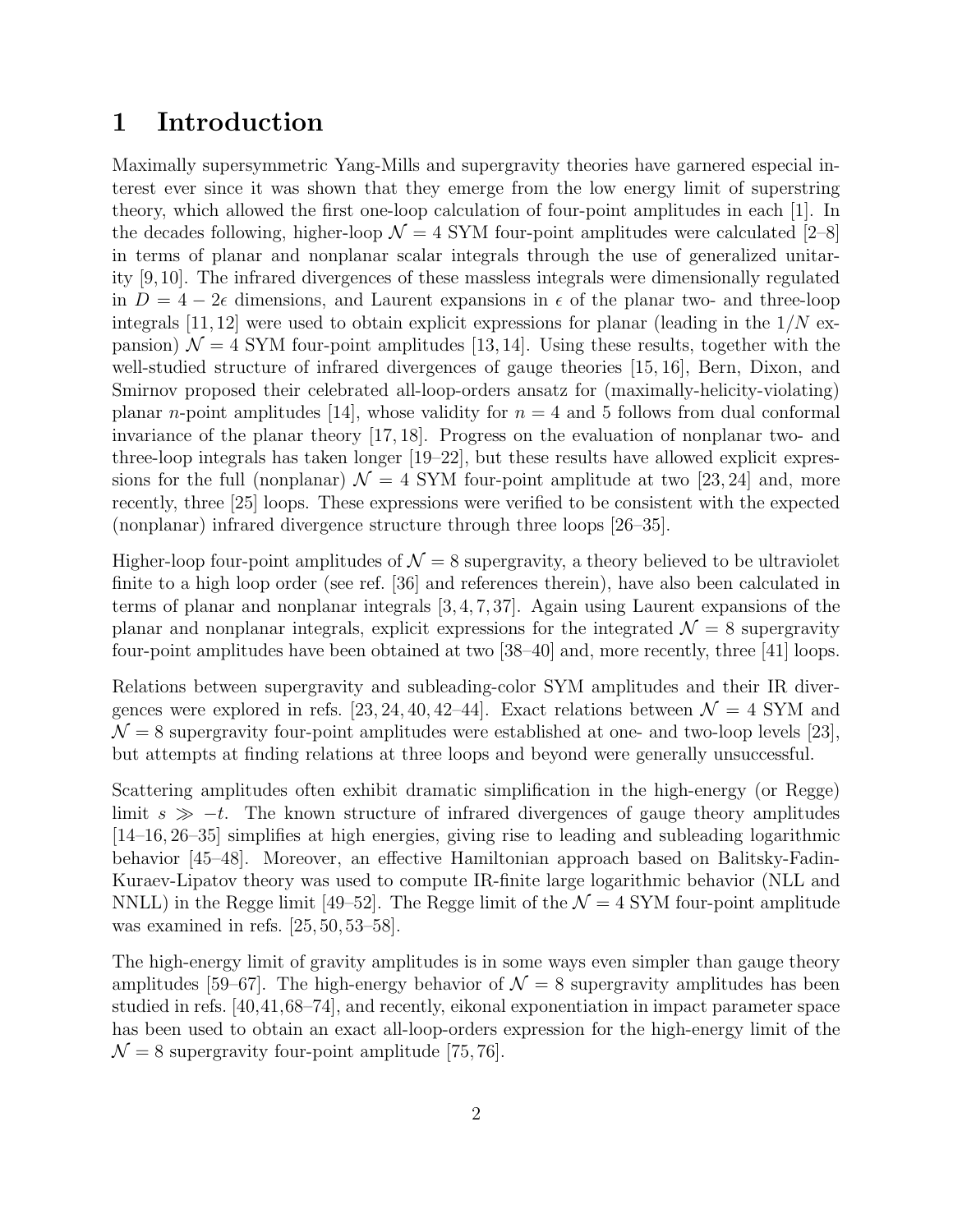In this paper, we examine in detail the structure of the Regge limit of the (nonplanar)  $\mathcal{N} = 4$ SYM four-point amplitude. We begin by developing a basis of color factors  $C_{ik}$  suitable for the Regge limit of the amplitude at any loop order, and then calculate explicitly the coefficients of the amplitude in that basis through three-loop order using the Regge limit of the full amplitude previously calculated by Henn and Mistlberger [25]. We compute these coefficients exactly at one loop, through  $\mathcal{O}(\epsilon^2)$  at two loops, and through  $\mathcal{O}(\epsilon^0)$  at three loops, verifying that the IR-divergent pieces are consistent with (the Regge limit of) the expected infrared divergence structure as determined in refs. [14–16,26–35,45–50], including a contribution from the three-loop correction to the dipole formula [35, 50]. We also verify consistency<sup>1</sup> with the IR-finite NLL and NNLL predictions of Caron-Huot et al. [49, 50]. Finally we use these results to motivate the conjecture of an all-orders relation between one of the coefficients and the Regge limit of the  $\mathcal{N} = 8$  supergravity four-point amplitude.

Color-ordered n-gluon amplitudes (i.e. the coefficients of the amplitude in a trace basis) of an  $SU(N)$  gauge theory are not independent but obey relations derived from group theory [1,77–82]. For four-gluon amplitudes, there are  $3\ell-1$  independent color-ordered amplitudes at  $\ell \geq 2$  loops (with two at tree level, and three at one loop). In the Regge limit, each of these is reduced by one. Inspired by refs. [46, 48–50], we define a set of color factors  $C_{ik}$  by

$$
C_{00} = \tilde{f}^{a_4 a_1 e} \tilde{f}^{a_2 a_3 e},
$$
  
\n
$$
C_{ii} = (\mathbf{T}_{s-u})^i C_{00}, \qquad i \ge 1
$$
  
\n
$$
C_{i1} = [\mathbf{T}_t^2, \cdots, [\mathbf{T}_t^2, [\mathbf{T}_t^2, \mathbf{T}_{s-u}^2]] \cdots] C_{00}, \qquad i \ge 2
$$

$$
C_{i,i-1} = [\mathbf{T}_{s-u}^2, \cdots, [\mathbf{T}_{s-u}^2, [\mathbf{T}_t^2, \mathbf{T}_{s-u}^2]] \cdots] C_{00}, \qquad i \ge 2 \qquad (1.1)
$$

where  $\mathbf{T}_t^2$  and  $\mathbf{T}_{s-u}^2$  are operators (cf. eq. (4.7)) that act on the tree-level t-channel color factor  $C_{00}$  to generate higher-loop color factors. Each color factor  $C_{ik}$  in eq. (1.1) contains exactly *i* operators  $\mathbf{T}_t^2$  or  $\mathbf{T}_{s-u}^2$  with *k* factors of  $\mathbf{T}_{s-u}^2$ . These color factors have well-defined signature (either + or -) under the crossing symmetry operation that exchanges external legs 2 and 3 (i.e.,  $s \leftrightarrow u$ ). As we will see in sec. 5, this basis is particularly well-suited to describe the IR divergences of the amplitude in the Regge limit.

Having defined the Regge basis of color factors, we write the  $\mathcal{N}=4$  SYM four-point amplitude in the Regge limit as

$$
\mathcal{A} = A_1^{(0)} \sum_{\ell=0}^{\infty} \tilde{a}^{\ell} \sum_{i=0}^{\ell} \sum_k B_{ik}^{(\ell)} N^{\ell-i} C_{ik} \tag{1.2}
$$

<sup>&</sup>lt;sup>1</sup>The authors of ref. [50] also reported consistency of their results with ref. [25].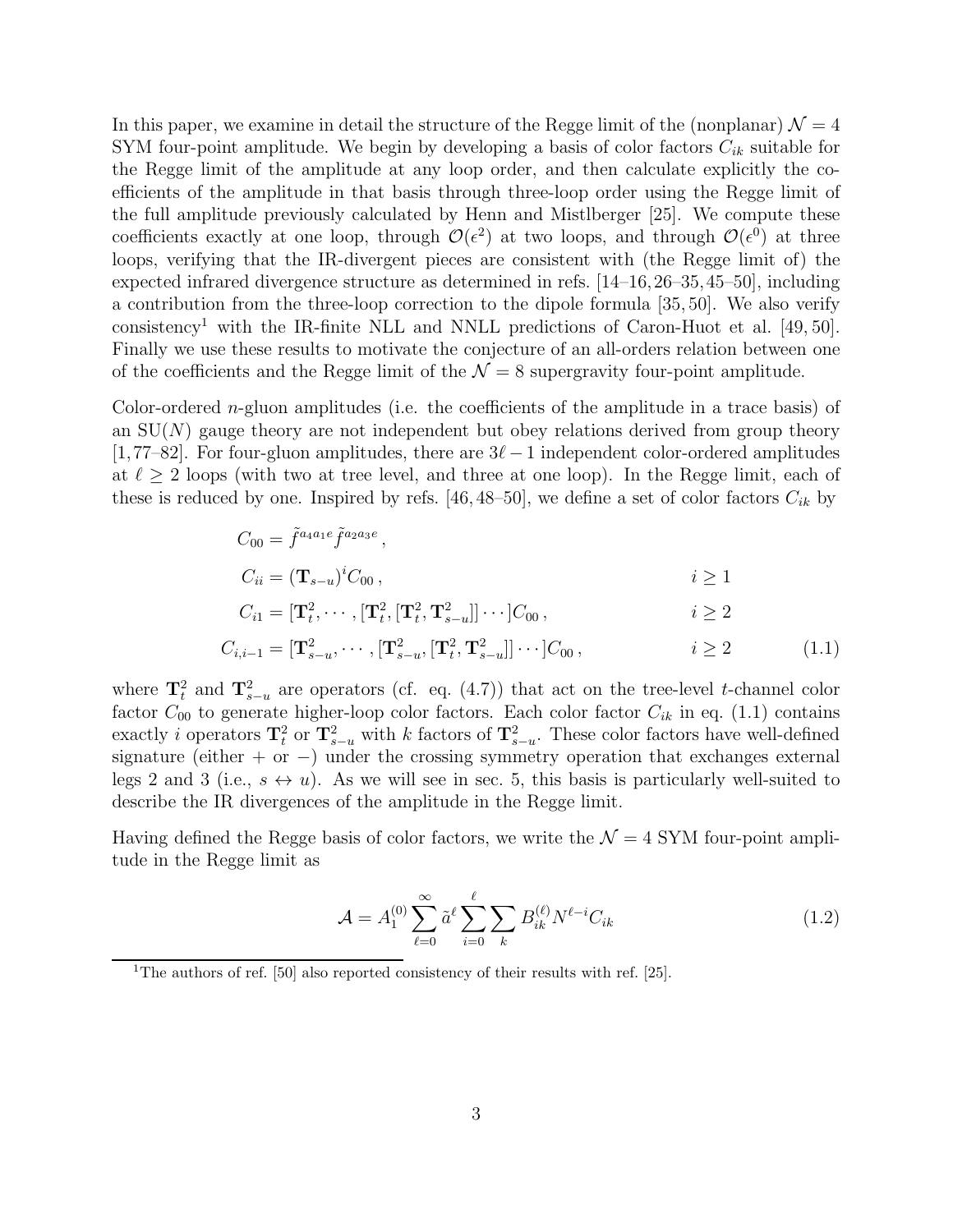where  $\tilde{a}$  is the loop expansion parameter, and the range of k is

$$
k = \begin{cases} 0, & \text{when } i = 0, \\ 1, & \text{when } i = 1, \\ 1, 2, & \text{when } i = 2, \\ 1, i - 1, i, & \text{when } i \ge 3. \end{cases}
$$
(1.3)

By using the decomposition of the color factors  $C_{ik}$  into a trace basis, the coefficients  $B_{ik}^{(\ell)}$  can be expressed as linear combinations of color-ordered amplitudes. By Bose symmetry of the full amplitude, the coefficients  $B_{ik}^{(\ell)}$  will have the same signature under crossing symmetry as their associated color factors  $C_{ik}$ , which has implications [50] for the reality properties of  $B_{ik}^{(\ell)}$ , as we will see in this paper.

By examining the Regge limit of the structure of IR divergences for  $\mathcal{N} = 4$  SYM theory, we determine that the  $B_{ik}^{(\ell)}$  are polynomials of order  $\ell - k$  in  $L \equiv \log |s/t| - \frac{1}{2}i\pi$ . Thus the leading logarithmic (LL) behavior of the amplitude at  $\ell$  loops is entirely contained in the coefficient  $B_{00}^{(\ell)}$ , with the other coefficients contributing to subleading logarithmic behavior.

The full amplitude  $A$  can be factored into an infrared-divergent prefactor times an infraredfinite hard function  $\mathcal{H}$ , whose coefficients in the Regge basis of color factors are denoted  $h_{ik}^{(\ell)}$ , analogous to eq. (1.2). Using the Regge limit of the  $\mathcal{N}=4$  SYM color-ordered amplitudes given in ref. [25], we compute the IR-finite coefficients  $h_{ik}^{(\ell)}$  exactly at one loop, through  $\mathcal{O}(\epsilon^2)$ at two loops, and through  $\mathcal{O}(\epsilon^0)$  at three loops. The NLL and NNLL contributions to  $h_{ik}^{(\ell)}$ ik are verified to agree with the predictions of refs. [49, 50].

Finally, using our results through three loops, we observe that one of the coefficients,  $B_{\ell\ell}^{(\ell)}$ , which contains no  $\log |s/t|$  dependence, is equal (up to a sign) to the Regge limit of the  $\ell$ -loop  $\mathcal{N} = 8$  supergravity four-point amplitude. At one and two loops, this equality follows from the exact relations presented in refs. [23]. Moreover, this relation is consistent with the leading IR divergences of the amplitudes for all  $\ell$ . We therefore conjecture that this SYM-supergravity relation holds to all loop orders in the Regge limit.

This paper is structured as follows. We review the group theory constraints on four-gluon amplitudes in sec. 2, and the Regge limits of the tree-level and one-loop  $\mathcal{N} = 4$  SYM amplitudes in sec. 3. In sec. 4, we develop a basis of color factors  $C_{ik}$  suitable for the Regge limit of the  $\mathcal{N} = 4$  SYM amplitude at any loop order. We then obtain expressions (through three loops) for the coefficients  $B_{ik}^{(\ell)}$  in this basis as linear combinations of colorordered amplitudes (and for all loops for  $B_{\ell\ell}^{(\ell)}$ ). In sec. 5, after reviewing the structure of (the Regge limit of) the infrared divergences of the  $\mathcal{N} = 4$  SYM amplitude through three loops, we compute the infrared-finite hard function using the results of ref. [25]. In sec. 6, we review the Regge limit of the  $\mathcal{N} = 8$  supergravity four-graviton amplitude, and conjecture its equivalence to  $B_{\ell\ell}^{(\ell)}$ . In sec. 7, we offer some concluding remarks.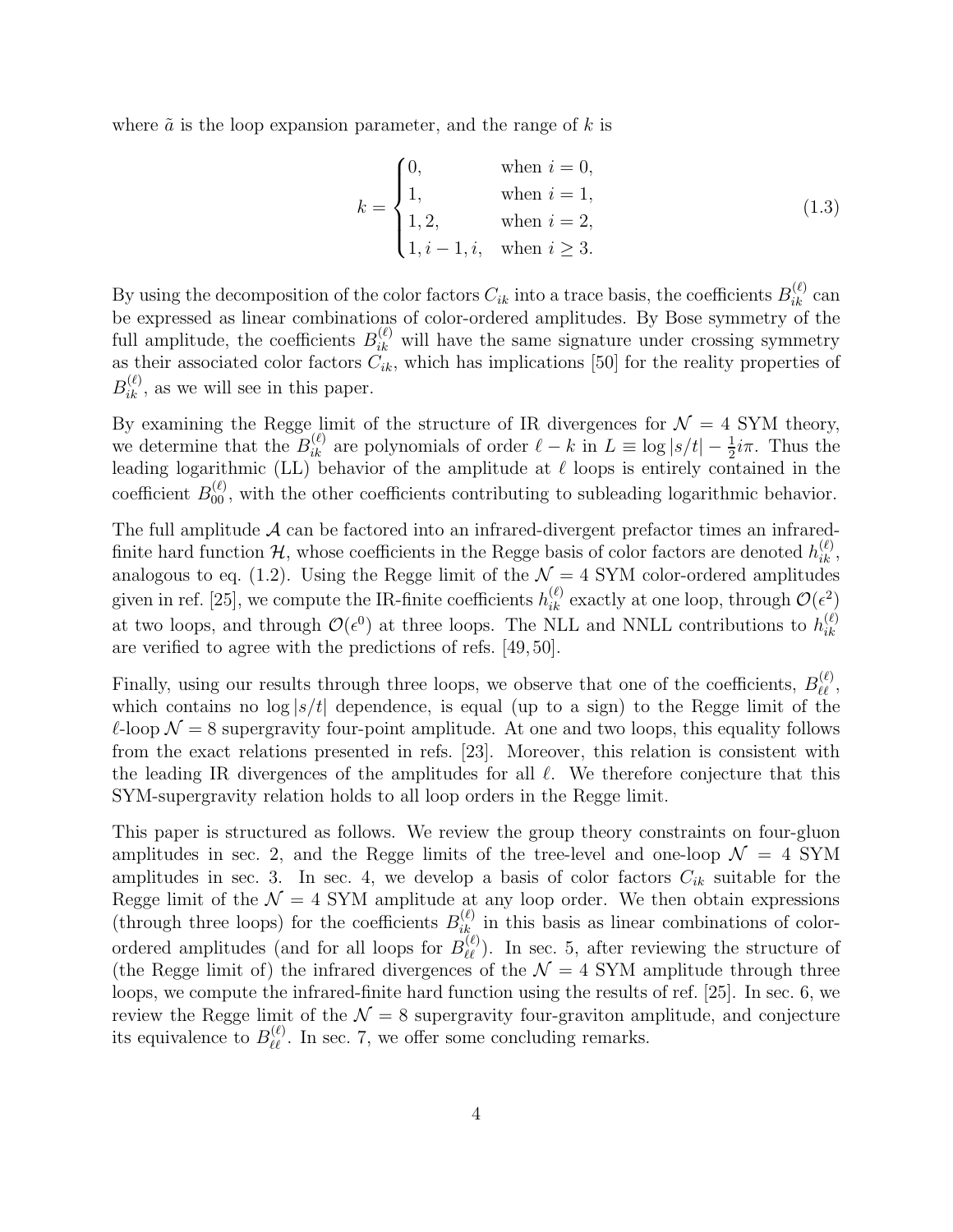### 2 Group-theory constraints on four-point amplitudes

In this section, we briefly review the group-theory constraints on the  $\ell$ -loop color-ordered four-gluon amplitudes in an  $SU(N)$  gauge theory that were derived in ref. [80]. These will play an important role in the following sections when we define a new basis of color factors for four-gluon amplitudes in the Regge limit.

The color-ordered amplitudes of a gauge theory are the coefficients of the full amplitude in a basis using traces of generators  $T^a$  in the fundamental representation of the gauge group<sup>2</sup>. Color-ordered amplitudes have the advantage of being individually gauge-invariant. Fourgluon amplitudes of  $SU(N)$  gauge theories can be expressed in terms of a six-dimensional basis  $c_{[\lambda]}$  of single and double traces [78]

$$
c_{[1]} = \text{Tr}(T^{a_1}T^{a_2}T^{a_3}T^{a_4}) + \text{Tr}(T^{a_1}T^{a_4}T^{a_3}T^{a_2}), \qquad c_{[4]} = \text{Tr}(T^{a_1}T^{a_3}) \text{Tr}(T^{a_2}T^{a_4}),
$$
  
\n
$$
c_{[2]} = \text{Tr}(T^{a_1}T^{a_2}T^{a_4}T^{a_3}) + \text{Tr}(T^{a_1}T^{a_3}T^{a_4}T^{a_2}), \qquad c_{[5]} = \text{Tr}(T^{a_1}T^{a_4}) \text{Tr}(T^{a_2}T^{a_3}),
$$
  
\n
$$
c_{[3]} = \text{Tr}(T^{a_1}T^{a_4}T^{a_2}T^{a_3}) + \text{Tr}(T^{a_1}T^{a_3}T^{a_2}T^{a_4}), \qquad c_{[6]} = \text{Tr}(T^{a_1}T^{a_2}) \text{Tr}(T^{a_3}T^{a_4}).
$$
  
\n(2.1)

All other possible trace terms vanish in  $SU(N)$  since  $Tr(T^a) = 0$ . The  $\ell$ -loop color-ordered amplitudes can be further decomposed  $[2]$  in powers of N as

$$
\mathcal{A}^{(\ell)} = \sum_{\lambda=1}^{3} \left( \sum_{k=0}^{\lfloor \frac{\ell}{2} \rfloor} N^{\ell-2k} A_{\lambda}^{(\ell,2k)} \right) c_{[\lambda]} + \sum_{\lambda=4}^{6} \left( \sum_{k=0}^{\lfloor \frac{\ell-1}{2} \rfloor} N^{\ell-2k-1} A_{\lambda}^{(\ell,2k+1)} \right) c_{[\lambda]} \tag{2.2}
$$

where  $A_{\lambda}^{(\ell,0)}$  $\lambda^{(\ell,0)}$  are leading-order-in-N (planar) amplitudes, and  $A_{\lambda}^{(\ell,k)}$  $\lambda^{(\ell,\kappa)}, k = 1, \cdots, \ell$ , are subleadingorder, yielding  $(3\ell + 3)$  color-ordered amplitudes at  $\ell$  loops. The  $1/N$  expansion in eq. (2.2) suggests an enlargement of the trace basis to an extended  $(3\ell + 3)$ -dimensional trace basis  $t_\lambda^{(\ell)}$  $\lambda^{(\ell)}$ , defined by

$$
t_{1+6k}^{(\ell)} = N^{\ell-2k} c_{[1]}, \qquad t_{4+6k}^{(\ell)} = N^{\ell-2k-1} c_{[4]},
$$
  
\n
$$
t_{2+6k}^{(\ell)} = N^{\ell-2k} c_{[2]}, \qquad t_{5+6k}^{(\ell)} = N^{\ell-2k-1} c_{[5]},
$$
  
\n
$$
t_{3+6k}^{(\ell)} = N^{\ell-2k} c_{[3]}, \qquad t_{6+6k}^{(\ell)} = N^{\ell-2k-1} c_{[6]},
$$
  
\n(2.3)

in terms of which eq. (2.2) becomes

$$
\mathcal{A}^{(\ell)} = \sum_{\lambda=1}^{3\ell+3} A_{\lambda}^{(\ell)} t_{\lambda}^{(\ell)}, \quad \text{where} \quad A_{\lambda+6k}^{(\ell)} = \begin{cases} A_{\lambda}^{(\ell,2k)}, & \lambda = 1,2,3, \\ A_{\lambda}^{(\ell,2k+1)}, & \lambda = 4,5,6. \end{cases}
$$
(2.4)

The  $(3\ell+3)$  components  $A_{\lambda}^{(\ell)}$  $\lambda$  are not independent but are related by various group-theory constraints. These constraints can be conveniently expressed [80] in terms of a set of null

<sup>2</sup>Our conventions are  $\text{Tr}(T^a T^b) = \delta^{ab}$  so that  $[T^a, T^b] = i\sqrt{2}f^{abc}T^c$  and  $f^{abc} = (-i/\sqrt{2}) \text{Tr}([T^a, T^b]T^c)$ .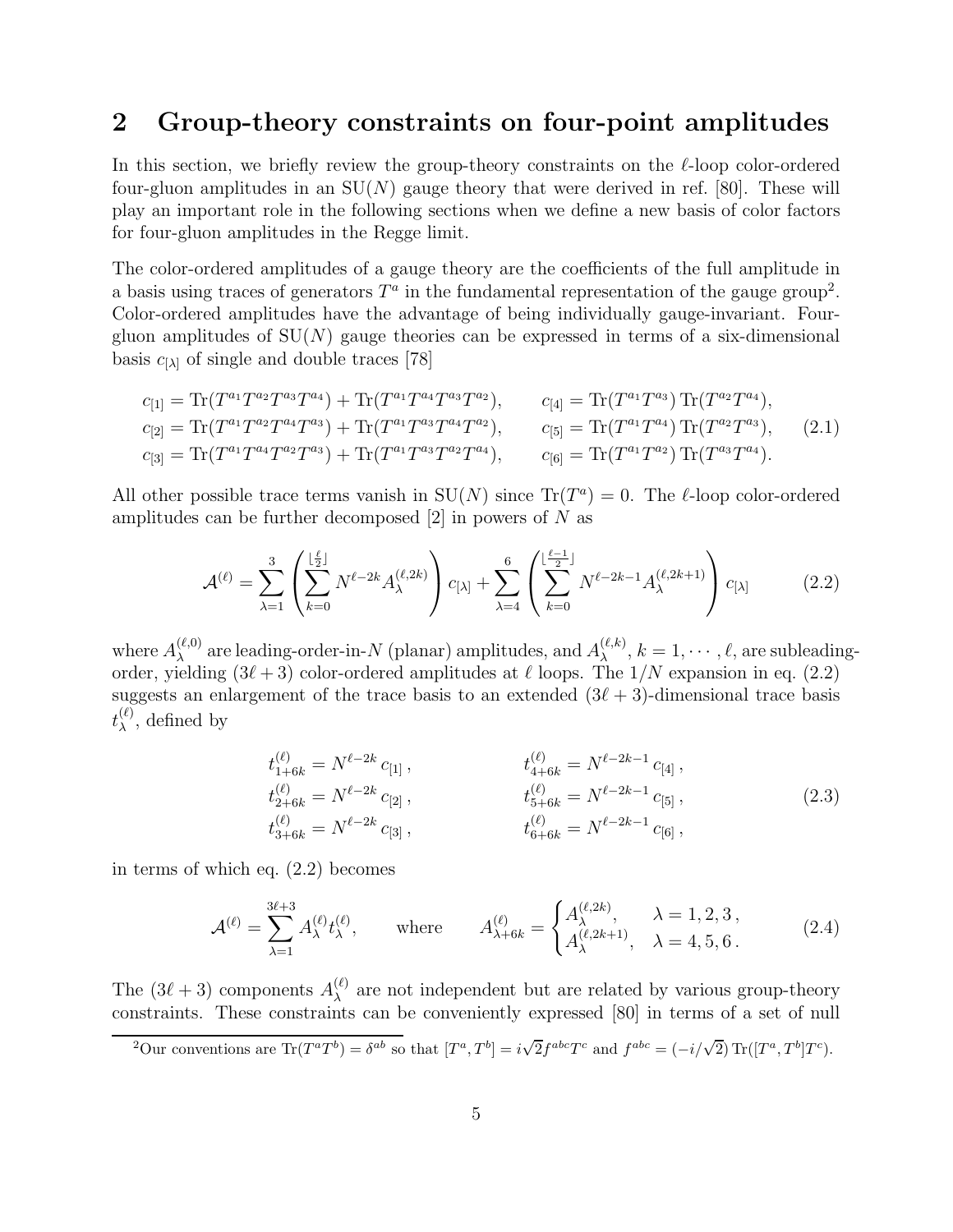vectors in the space spanned by  $t_{\lambda}^{(\ell)}$ <sup>( $\ell$ </sup>). Each  $\ell$ -loop null vector  $r_{\lambda}^{(\ell)}$  $\lambda^{(t)}$  gives rise to a linear constraint on the components  $A_{\lambda}^{(\ell)}$  $_{\lambda}^{(\ell)}$ , namely

$$
0 = \sum_{\lambda=1}^{3\ell+3} r_{\lambda}^{(\ell)} A_{\lambda}^{(\ell)}.
$$
 (2.5)

At tree level, the single null vector

$$
r^{(0)} = (1, 1, 1) \tag{2.6}
$$

corresponds to the constraint [1, 77]

$$
0 = A_1^{(0)} + A_2^{(0)} + A_3^{(0)}.
$$
\n(2.7)

At one loop, there are three null vectors

$$
r^{(1)} = \begin{cases} (6, 6, 6, -1, -1, -1), \\ (0, 0, 0, 1, -2, 1), \\ (0, 0, 0, 1, 0, -1). \end{cases}
$$
 (2.8)

The corresponding constraints imply that the three one-loop subleading-color amplitudes are equal and proportional to the sum of leading-color amplitudes [78]

$$
A_4^{(1)} = A_5^{(1)} = A_6^{(1)} = 2(A_1^{(1)} + A_2^{(1)} + A_3^{(1)}).
$$
\n(2.9)

There are exactly four null vectors for every loop level two and above [80]. The four null vectors at two loops are

$$
r^{(2)} = \begin{cases} (6, 6, 6, -1, -1, -1, 0, 0, 0), \\ (0, 0, 0, 1, -2, 1, 1, -2, 1), \\ (0, 0, 0, 1, 0, -1, 1, 0, -1), \\ (0, 0, 0, 0, 0, 0, 1, 1, 1), \end{cases} (2.10)
$$

which give rise to four two-loop group-theory relations [79]. Consequently, the two-loop amplitude may be written in terms of five independent components  $A_1^{(2)}$  $A_1^{(2)}, A_2^{(2)}, A_3^{(2)}, A_7^{(2)}, A_9^{(2)}$  $\binom{2}{9}$ with the four remaining color-ordered amplitudes given by

$$
A_4^{(2)} = 2(A_1^{(2)} + A_2^{(2)} + A_3^{(2)}) - A_7^{(2)},
$$
  
\n
$$
A_5^{(2)} = 2(A_1^{(2)} + A_2^{(2)} + A_3^{(2)}) + A_7^{(2)} + A_9^{(2)},
$$
  
\n
$$
A_6^{(2)} = 2(A_1^{(2)} + A_2^{(2)} + A_3^{(2)}) - A_9^{(2)},
$$
  
\n
$$
A_8^{(2)} = -A_7^{(2)} - A_9^{(2)}.
$$
\n(2.11)

The four null vectors at three loops are

$$
r^{(3)} = \begin{cases} (6, 6, 6, -1, -1, -1, 2, 2, 2, 0, 0, 0), \\ (0, 0, 0, 0, 0, 0, 0, 6, 6, -1, -1, -1), \\ (0, 0, 0, 0, 0, 0, 0, 0, 0, 1, -2, 1), \\ (0, 0, 0, 0, 0, 0, 0, 0, 1, 0, -1). \end{cases} (2.12)
$$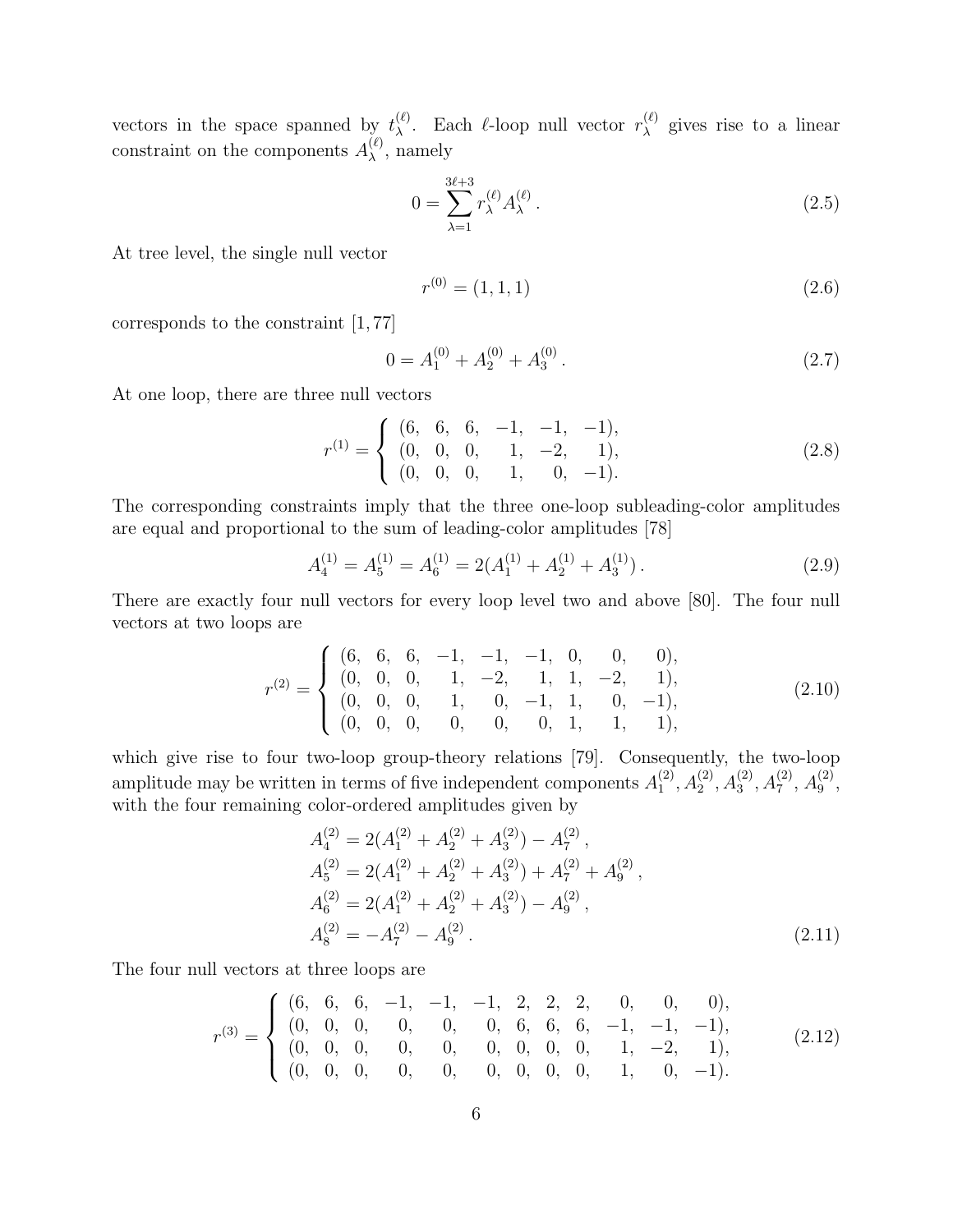As a result, the three-loop amplitude can be written in terms of eight independent components  $A_1^{(3)}$  $A_1^{(3)}, A_2^{(3)}, A_3^{(3)}, A_4^{(3)}, A_5^{(3)}, A_8^{(3)}, A_9^{(3)}$ , with the four remaining color-ordered amplitudes given by

$$
A_5^{(3)} = 6(A_1^{(3)} + A_2^{(3)} + A_3^{(3)}) - A_4^{(3)} - A_6^{(3)} + 2(A_7^{(3)} + A_8^{(3)} + A_9^{(3)}),
$$
  
\n
$$
A_{10}^{(3)} = 2(A_7^{(3)} + A_8^{(3)} + A_9^{(3)}),
$$
  
\n
$$
A_{11}^{(3)} = 2(A_7^{(3)} + A_8^{(3)} + A_9^{(3)}),
$$
  
\n
$$
A_{12}^{(3)} = 2(A_7^{(3)} + A_8^{(3)} + A_9^{(3)}).
$$
\n(2.13)

For all even loop levels beyond two  $(\ell = 2m+2)$ , the four null vectors are given by prepending  $6m$  zeros to each of the two-loop null vectors  $(2.10)$ , which give rise to the constraints

$$
A_{3\ell-2}^{(\ell)} = 2(A_{3\ell-5}^{(\ell)} + A_{3\ell-4}^{(\ell)} + A_{3\ell-3}^{(\ell)}) - A_{3\ell+1}^{(\ell)},
$$
  
\n
$$
A_{3\ell-1}^{(\ell)} = 2(A_{3\ell-5}^{(\ell)} + A_{3\ell-4}^{(\ell)} + A_{3\ell-3}^{(\ell)}) + A_{3\ell+1}^{(\ell)} + A_{3\ell+3}^{(\ell)},
$$
  
\n
$$
A_{3\ell}^{(\ell)} = 2(A_{3\ell-5}^{(\ell)} + A_{3\ell-4}^{(\ell)} + A_{3\ell-3}^{(\ell)}) - A_{3\ell+3}^{(\ell)},
$$
  
\nfor even  $\ell \ge 2$   
\n
$$
A_{3\ell+2}^{(\ell)} = -A_{3\ell+1}^{(\ell)} - A_{3\ell+3}^{(\ell)}.
$$
\n(2.14)

For all odd loop levels beyond three  $(\ell = 2m+3)$ , the four null vectors are given by prepending 6m zeros to each of the three-loop null vectors (2.12) giving rise to the constraints

$$
A_{3\ell-4}^{(\ell)} = 6(A_{3\ell-8}^{(\ell)} + A_{3\ell-7}^{(\ell)} + A_{3\ell-6}^{(\ell)}) - A_{3\ell-5}^{(\ell)} - A_{3\ell-3}^{(\ell)} + 2(A_{3\ell-2}^{(\ell)} + A_{3\ell-1}^{(\ell)} + A_{3\ell}^{(\ell)}),
$$
  
\n
$$
A_{3\ell+1}^{(\ell)} = 2(A_{3\ell-2}^{(\ell)} + A_{3\ell-1}^{(\ell)} + A_{3\ell}^{(\ell)}),
$$
  
\n
$$
A_{3\ell+2}^{(\ell)} = 2(A_{3\ell-2}^{(\ell)} + A_{3\ell-1}^{(\ell)} + A_{3\ell}^{(\ell)}),
$$
  
\n
$$
A_{3\ell+3}^{(\ell)} = 2(A_{3\ell-2}^{(\ell)} + A_{3\ell-1}^{(\ell)} + A_{3\ell}^{(\ell)}).
$$
  
\nfor odd  $\ell \ge 3$   
\n
$$
A_{3\ell+3}^{(\ell)} = 2(A_{3\ell-2}^{(\ell)} + A_{3\ell-1}^{(\ell)} + A_{3\ell}^{(\ell)}).
$$
  
\n(2.15)

Using eq.  $(2.4)$ , these constraints can be rewritten in terms of the color-ordered amplitudes  $A_{\lambda}^{(\ell,k)}$  $\lambda^{(t,k)}$ , in which case it becomes evident that they involve only the two or three mostsubleading-color amplitudes (i.e., subleading in the  $1/N$  expansion).

# 3 Regge limit of the  $\mathcal{N}=4$  four-point amplitude

In this section, we briefly review the Regge limit of the  $\mathcal{N}=4$  four-point amplitude at tree and one-loop level to establish conventions and prepare for the generalization to higher loops in subsequent sections.

The tree-level four-gluon amplitude is

$$
\mathcal{A}^{(0)} = \sum_{\lambda=1}^{3} A_{\lambda}^{(0)} t_{\lambda}^{(0)} \tag{3.1}
$$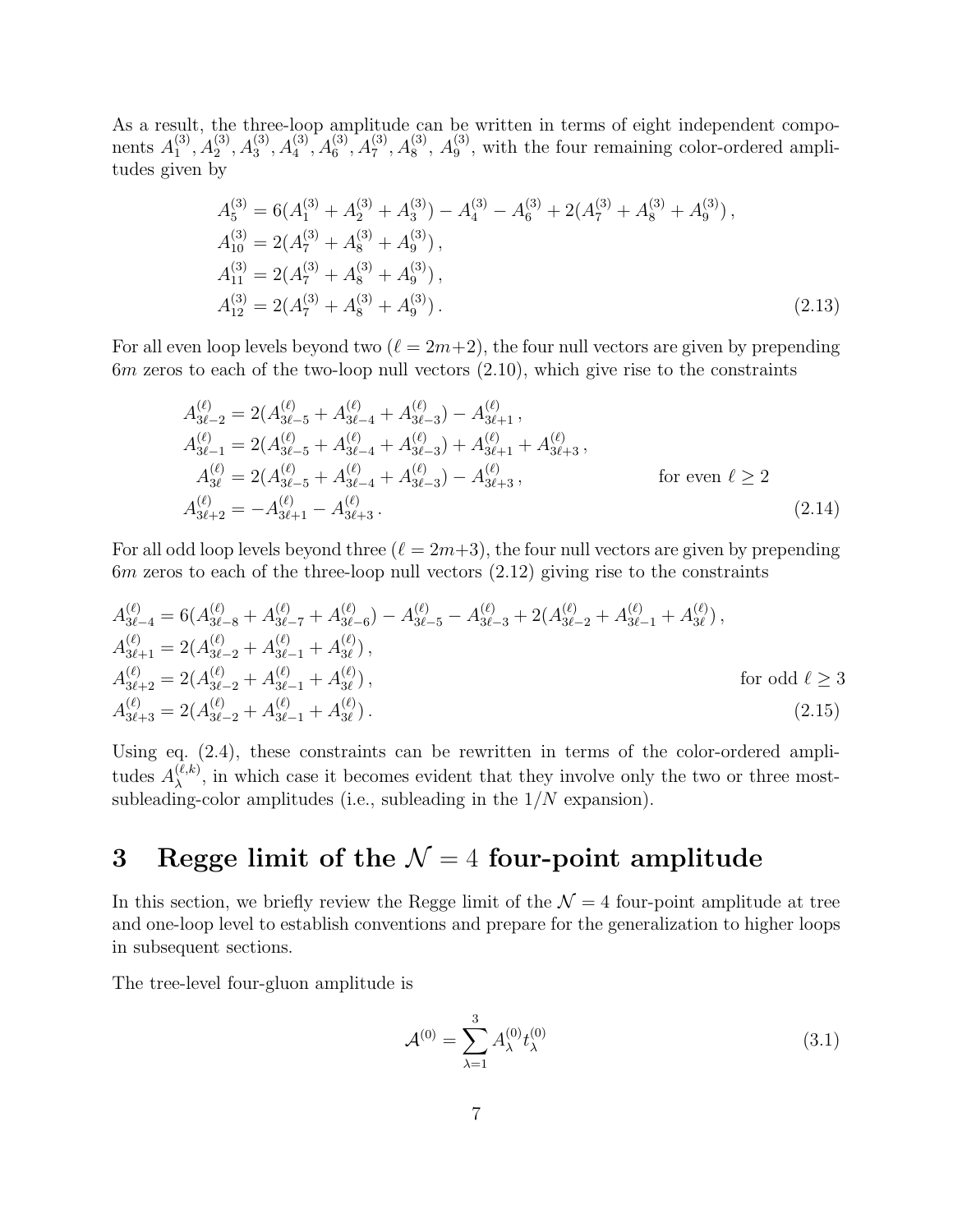with color-ordered amplitudes<sup>3</sup>

$$
A_1^{(0)} = -g^2 \mu^{2\epsilon} \frac{4K}{st}, \qquad A_2^{(0)} = -g^2 \mu^{2\epsilon} \frac{4K}{su}, \qquad A_3^{(0)} = -g^2 \mu^{2\epsilon} \frac{4K}{tu} \,. \tag{3.2}
$$

The polarization-dependent factor K is defined in eq.  $(7.4.42)$  of ref. [83] and the Mandelstam variables are

$$
s = (k_1 + k_2)^2
$$
,  $t = (k_1 + k_4)^2$ ,  $u = (k_1 + k_3)^2$ . (3.3)

The components in eq. (3.2) manifestly obey eq. (2.7) by virtue of massless momentum conservation  $s + t + u = 0$ .

In the Regge limit  $s \gg -t$  (so that  $u \approx -s$ ), one has  $A_2^{(0)} \ll A_1^{(0)}$  and  $A_3^{(0)} \approx -A_1^{(0)}$  $_1^{\left(\nu\right)}$  so that

$$
\mathcal{A}^{(0)} \quad \underset{s \gg -t}{\longrightarrow} \quad A_1^{(0)} C_{00} \tag{3.4}
$$

where we define

$$
C_{00} \equiv t_1^{(0)} - t_3^{(0)} \,. \tag{3.5}
$$

It is straightforward (using the conventions of footnote 2) to show that  $C_{00}$  corresponds to the tree-level t-channel color factor

$$
C_{00} = \tilde{f}^{a_4 a_1 e} \tilde{f}^{a_2 a_3 e} \tag{3.6}
$$

where  $\tilde{f}^{abc} \equiv i\sqrt{2}f^{abc}$ .

We digress slightly to discuss the behavior of the tree-level amplitude under crossing symmetry which exchanges external legs 2 and 3. From their definitions, we can see that the trace basis color factors (2.3) obey

$$
t_{1+3j}^{(\ell)} \leftrightarrow t_{3+3j}^{(\ell)}, \qquad t_{2+3j}^{(\ell)} \to t_{2+3j}^{(\ell)} \tag{3.7}
$$

under  $a_2 \leftrightarrow a_3$  and thus the color factor (3.5) is odd:  $C_{00} \rightarrow -C_{00}$ . In the Regge limit,  $u \approx -s$ , so the Mandelstam variables transform under  $k_2 \leftrightarrow k_3$  as

$$
s \to -s, \qquad t \to t \tag{3.8}
$$

while the factor  $K$  is invariant under all permutations of external legs. Thus the tree-level color-ordered amplitude  $A_1^{(0)}$  $_1^{(0)}$  is also odd:  $A_1^{(0)} \rightarrow -A_1^{(0)}$  $_1^{(0)}$ . The full tree-level amplitude  $(3.4)$ , being the product of two odd objects, is thus invariant, as expected from Bose symmetry.

Next, we turn to the one-loop  $\mathcal{N} = 4$  SYM four-gluon amplitude [3]

$$
\mathcal{A}^{(1)} = -ig^4\mu^{2\epsilon}(4K) \left[ \mathcal{I}^{(1)}(s,t) \ c_{1234}^{(1)} + \mathcal{I}^{(1)}(u,s) \ c_{1243}^{(1)} + \mathcal{I}^{(1)}(t,u) \ c_{1324}^{(1)} \right] \tag{3.9}
$$

<sup>&</sup>lt;sup>3</sup>Anticipating the need to dimensionally regularize loop amplitudes, we take the spacetime dimension as  $D = 4-2\epsilon$ . Choosing g to be a dimensionless parameter, the coupling constant in D dimensions is  $g_D = g\mu^{\epsilon}$ , where  $\mu$  is a renormalization scale.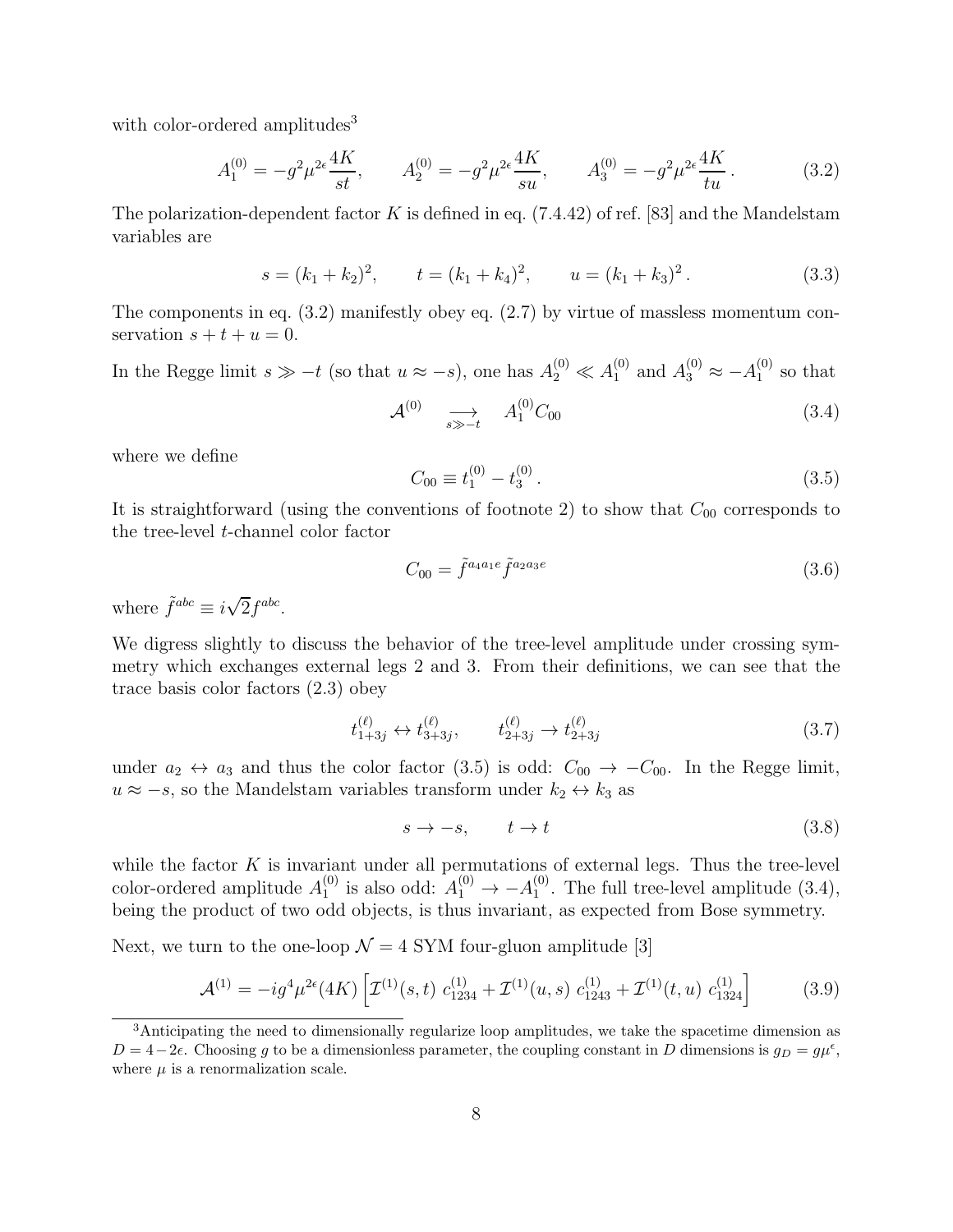where [84]

$$
\mathcal{I}^{(1)}(s,t) = \mu^{2\epsilon} \int \frac{d^{4-2\epsilon}p}{(2\pi)^{4-2\epsilon}} \frac{1}{p^2(p-k_1)^2(p-k_1-k_2)^2(p+k_4)^2}
$$
  
= 
$$
\frac{i}{8\pi^2} \frac{(4\pi e^{-\gamma})^{\epsilon}r(\epsilon)}{st\epsilon^2} \left[ \left(\frac{\mu^2}{-s}\right)^{\epsilon} F\left(\epsilon, 1+\frac{s}{t}\right) + \left(\frac{\mu^2}{-t}\right)^{\epsilon} F\left(\epsilon, 1+\frac{t}{s}\right) \right]
$$
(3.10)

with

$$
F(\epsilon, z) \equiv {}_{2}F_{1}(1, -\epsilon, 1-\epsilon, z),
$$
  
\n
$$
r(\epsilon) \equiv e^{\gamma \epsilon} \frac{\Gamma(1+\epsilon)\Gamma^{2}(1-\epsilon)}{\Gamma(1-2\epsilon)} = 1 - \frac{1}{2}\zeta_{2}\epsilon^{2} - \frac{7}{3}\zeta_{3}\epsilon^{3} - \frac{47}{16}\zeta_{4}\epsilon^{4} + \cdots
$$
 (3.11)

The one-loop color factors  $c_{1234}^{(1)} \equiv \tilde{f}^{ea_1b} \tilde{f}^{ba_2c} \tilde{f}^{ca_3d} \tilde{f}^{da_4e}$ , etc. can be written in the trace basis as

$$
c_{1234}^{(1)} = t_1^{(1)} + 2(t_4^{(1)} + t_5^{(1)} + t_6^{(1)}),
$$
  
\n
$$
c_{1243}^{(1)} = t_2^{(1)} + 2(t_4^{(1)} + t_5^{(1)} + t_6^{(1)}),
$$
  
\n
$$
c_{1324}^{(1)} = t_3^{(1)} + 2(t_4^{(1)} + t_5^{(1)} + t_6^{(1)}).
$$
\n(3.12)

Inserting these into eq. (3.9), we obtain one-loop color-ordered amplitudes

$$
A_1^{(1)} = A_1^{(0)} \tilde{a} \frac{1}{\epsilon^2} \left[ -\left( e^{i\pi} x \right)^{\epsilon} F \left( \epsilon, 1 - \frac{1}{x} \right) - F \left( \epsilon, 1 - x \right) \right],
$$
  
\n
$$
A_2^{(1)} = A_1^{(0)} \tilde{a} \frac{1}{\epsilon^2} \left( \frac{x}{1-x} \right) \left[ -\left( e^{i\pi} x \right)^{\epsilon} F \left( \epsilon, \frac{-x}{1-x} \right) - \left( \frac{x}{1-x} \right)^{\epsilon} F \left( \epsilon, x \right) \right],
$$
  
\n
$$
A_3^{(1)} = A_1^{(0)} \tilde{a} \frac{1}{\epsilon^2} \left( \frac{1}{1-x} \right) \left[ F \left( \epsilon, \frac{1}{1-x} \right) + \left( \frac{x}{1-x} \right)^{\epsilon} F \left( \epsilon, \frac{1}{x} \right) \right],
$$
  
\n
$$
A_4^{(1)} = A_5^{(1)} = A_6^{(1)} = 2(A_1^{(1)} + A_2^{(1)} + A_3^{(1)}),
$$
  
\n(3.13)

where we define the dimensionless parameters

$$
\tilde{a} \equiv \frac{g^2}{8\pi^2} \frac{\Gamma^2 (1 - \epsilon) \Gamma (1 + \epsilon)}{\Gamma (1 - 2\epsilon)} \left( \frac{4\pi \mu^2}{-t} \right)^{\epsilon},
$$
\n
$$
x \equiv \frac{-t}{s}.
$$
\n(3.14)

We analytically continue to positive s using  $-s = e^{-i\pi} s$ , so that  $(-t)/(-s) = e^{i\pi} x$ .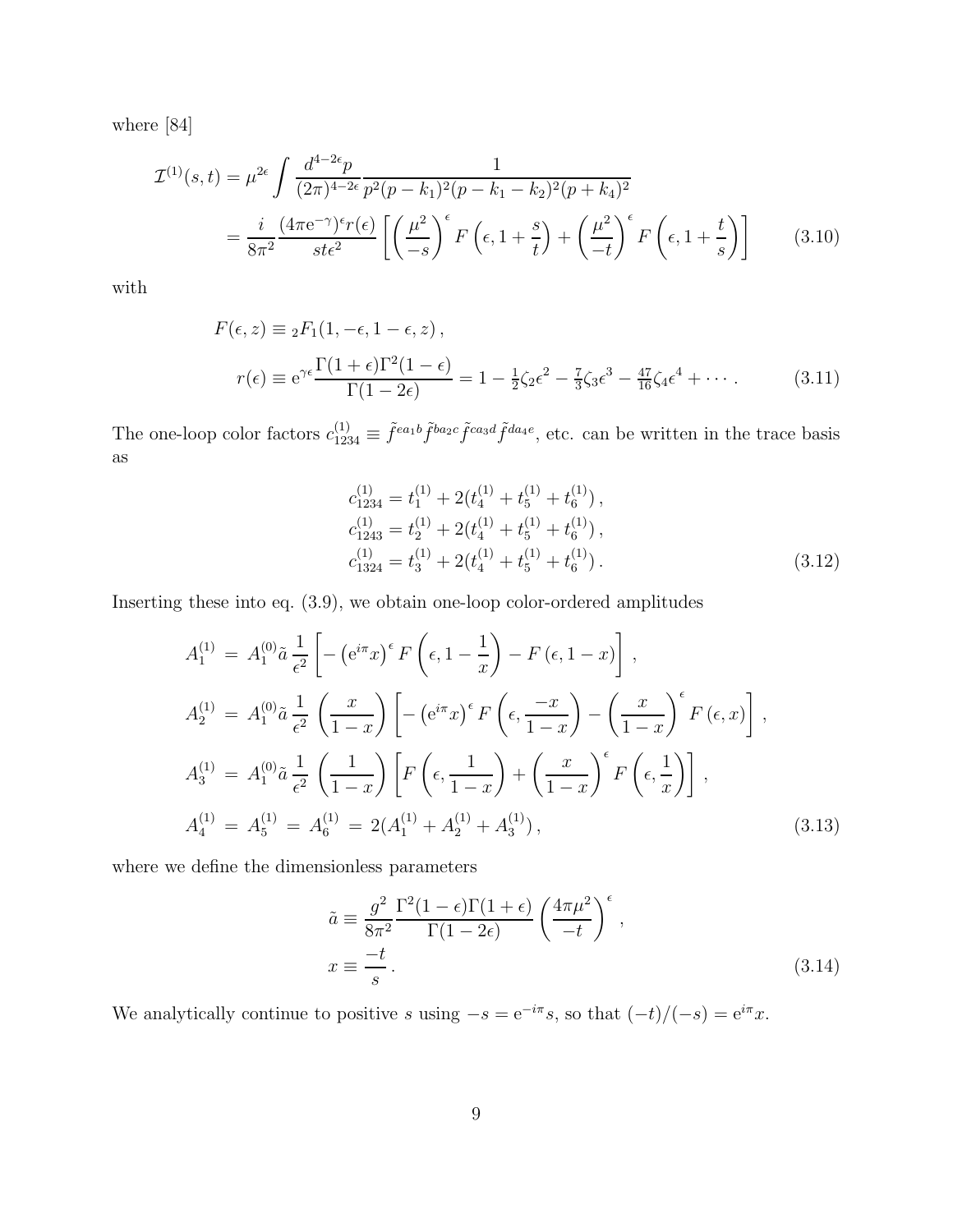To take the Regge limit, one expands the hypergeometric functions in  $x$ , keeping only the  $\mathcal{O}(x^0)$  term

$$
A_1^{(1)} = A_1^{(0)} \tilde{a} \left[ -\frac{2}{\epsilon^2} - \frac{\log x + i\pi}{\epsilon} + f_1(\epsilon) \right] + \mathcal{O}(x) ,
$$
  
\n
$$
A_2^{(1)} = \mathcal{O}(x) ,
$$
  
\n
$$
A_3^{(1)} = A_1^{(0)} \tilde{a} \left[ \frac{2}{\epsilon^2} + \frac{\log x}{\epsilon} - f_1(\epsilon) \right] + \mathcal{O}(x) ,
$$
  
\n
$$
A_4^{(1)} = A_5^{(1)} = A_6^{(1)} = A_1^{(0)} \tilde{a} \left[ \frac{-2\pi i}{\epsilon} \right] + \mathcal{O}(x) .
$$
\n(3.15)

where

$$
f_1(\epsilon) \equiv \frac{2}{\epsilon^2} - \psi(-\epsilon) - \pi \cot(\pi \epsilon) - \gamma
$$
  
= 
$$
\sum_{m=0}^{\infty} [2 + (-1)^m] \zeta_{m+2} \epsilon^m.
$$
 (3.16)

Two- and higher-loop amplitudes for  $\mathcal{N} = 4$  four-gluon amplitudes are known in terms of linear combinations of planar and nonplanar integrals [2–8]. The two-loop planar integrals were evaluated in Laurent expansions through  $\mathcal{O}(\epsilon^2)$ , and the three-loop planar integrals through  $\mathcal{O}(\epsilon^0)$ , in ref. [14]. More recently, the Laurent expansions of the corresponding nonplanar integrals have been evaluated to the same accuracy [19–22]. Using these, the color-ordered four-point amplitudes through three loops have been evaluated in ref. [25] with results given in ancillary files. We have used these results to derive the Regge limits of these amplitudes. As at tree level and one loop, the color-ordered amplitude  $A_2^{(\ell)}$  $2^{(t)}$  is suppressed relative to the other color-ordered amplitudes, and this holds to all orders. $4$  Once we have developed a suitable basis of higher-loop color factors in sec. 4, and discussed the infrared divergent structure of the higher-loop amplitudes in sec. 5, we will be able to present our results in a compact way.

# 4 Regge basis of color factors

As noted in sec. 2, the  $\ell$ -loop color-ordered amplitudes  $A_{\lambda}^{(\ell)}$  $\lambda^{(t)}$ , coefficients in the extended trace basis  $t_{\lambda}^{(\ell)}$  with  $\lambda = 1, \cdots, 3\ell + 3$ , are not independent due to group-theory constraints. Moreover,  $A_2^{(\ell)}$  $\frac{1}{2}$  is suppressed in the Regge limit relative to the other color-ordered amplitudes, so taking into account the group-theory constraints, there remain in the Regge limit one independent amplitude at tree level, two independent amplitudes at one loop, and  $3\ell-2$ 

<sup>&</sup>lt;sup>4</sup>This is because  $A_2^{(\ell)}$  is leading in the large-N (planar) limit, and the BDS ansatz [14] expresses the all-orders planar amplitude in terms of the tree-level and one-loop amplitude.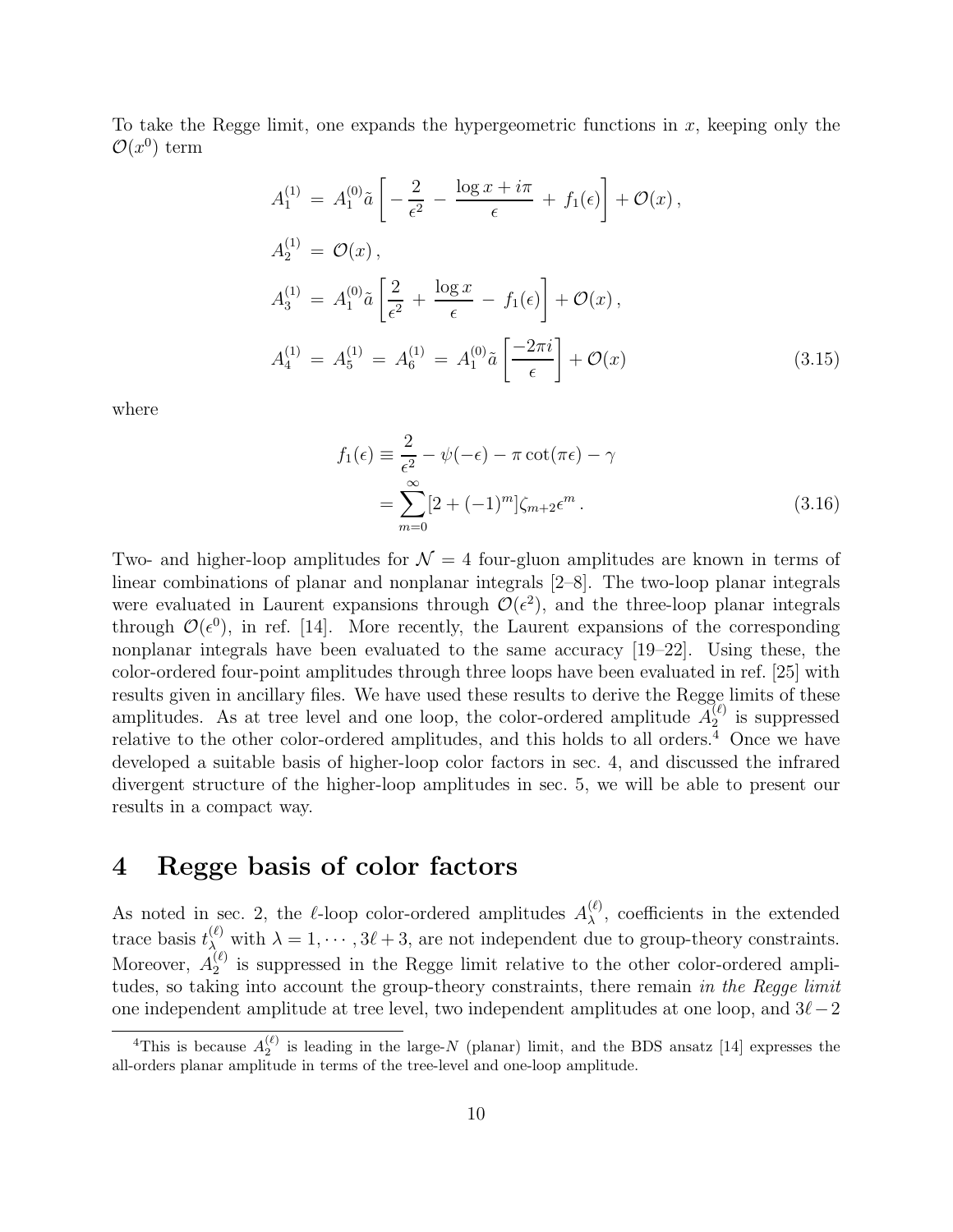independent amplitudes for  $\ell \geq 2$ .

In this section, we develop an alternative basis  $C_{ik}$  of color factors that will be useful for characterizing independent amplitudes in the Regge limit. In particular, the color factors  $C_{ik}$  are chosen to have definite signature under the exchange of external legs 2 and 3. We then express the coefficients  $B_{ik}^{(\ell)}$  of the  $\ell$ -loop amplitude in this basis as linear combinations of the color-ordered amplitudes  $A_{\lambda}^{(\ell)}$  $\lambda^{(\ell)}$ .

First, let's count the number of independent even and odd signature amplitudes. As noted in sec. 3, the exchange of legs 2 and 3 acts on the  $3\ell+3$  elements of the extended trace basis (2.3) according to eq. (3.7), so one can form linear combinations with  $2\ell + 2$  even elements  $t_{1+3j}^{(\ell)}+t_{3+}^{(\ell)}$  $_{3+3j}^{(\ell)}$  and  $t_{2+}^{(\ell)}$  $\chi_{(2+3j)}^{(\ell)}$ , and  $\ell+1$  odd elements  $t_{1+3j}^{(\ell)} - t_{3+1}^{(\ell)}$  $\frac{1}{3+3j}$ . The null vectors that correspond to group-theory constraints can also be chosen to have definite signature. The tree-level null vector  $(2.6)$  is even, there are two even and one odd one-loop null vectors  $(2.8)$ , and for two loops and above, there are three even and one odd null vectors, cf. eqs. (2.10) and (2.12). In the Regge limit, the coefficient of  $t_2^{(\ell)}$  $\binom{v}{2}$  is suppressed, eliminating one more even element. The upshot is that there remain in the Regge limit one odd independent amplitude at tree level, one odd and one even independent amplitude at one loop, and  $\ell$  odd and  $2\ell - 2$  even independent amplitudes for  $\ell \geq 2$ . Our choice of basis must reflect this.

The Regge basis of color factors  $C_{ik}$  will be built from operators acting on the odd tree-level color factor  $C_{00}$  given by eq. (3.5). In the color-space formalism introduced in refs. [15, 85, 86], the color operator  $\mathbf{T}_i$  acts on a color factor by inserting a generator in the adjoint representation of SU(N) on the *i*th external leg, specifically  $({\bf T}_i^a)^{bc} = \frac{1}{\sqrt{n}}$  $\frac{1}{2}\tilde{f}^{bac}$ , while acting as the identity on all the other external legs. Color conservation implies that

$$
\sum_{i=1}^{4} \mathbf{T}_i = 0 \tag{4.1}
$$

when acting on a four-point amplitude [15].

Applying the operator  $\mathbf{T}_i \cdot \mathbf{T}_j \equiv \sum_a \mathbf{T}_i^a \mathbf{T}_j^a$  to a given color factor acts to attach a rung between external legs i and j. For example, the operators  $\mathbf{T}_1 \cdot \mathbf{T}_2$  and  $\mathbf{T}_1 \cdot \mathbf{T}_3$  convert the tree-level t-channel color factor  $C_{00}$  to a one-loop box and crossed box color factor, respectively, but  $C_{00}$  is an eigenstate of  $\mathbf{T}_1 \cdot \mathbf{T}_4$ , since  $\tilde{f}^{dae}\tilde{f}^{ebg}\tilde{f}^{gcd} = N\tilde{f}^{abc}$ . More precisely,

$$
\mathbf{T}_{1} \cdot \mathbf{T}_{2} C_{00} = -\frac{1}{2} c_{1234}^{(1)}, \qquad \mathbf{T}_{1} \cdot \mathbf{T}_{3} C_{00} = \frac{1}{2} c_{1342}^{(1)}, \qquad \mathbf{T}_{1} \cdot \mathbf{T}_{4} C_{00} = -\frac{1}{2} N C_{00}. \tag{4.2}
$$

Also

$$
(\mathbf{T}_i^2)^{bc} = \frac{1}{2} \tilde{f}^{bad} \tilde{f}^{dac} = N \delta^{bc} \tag{4.3}
$$

for any i, so that eq.  $(4.1)$  implies

$$
\mathbf{T}_3 \cdot \mathbf{T}_4 = \mathbf{T}_1 \cdot \mathbf{T}_2, \qquad \mathbf{T}_2 \cdot \mathbf{T}_4 = \mathbf{T}_1 \cdot \mathbf{T}_3, \qquad \mathbf{T}_2 \cdot \mathbf{T}_3 = \mathbf{T}_1 \cdot \mathbf{T}_4. \tag{4.4}
$$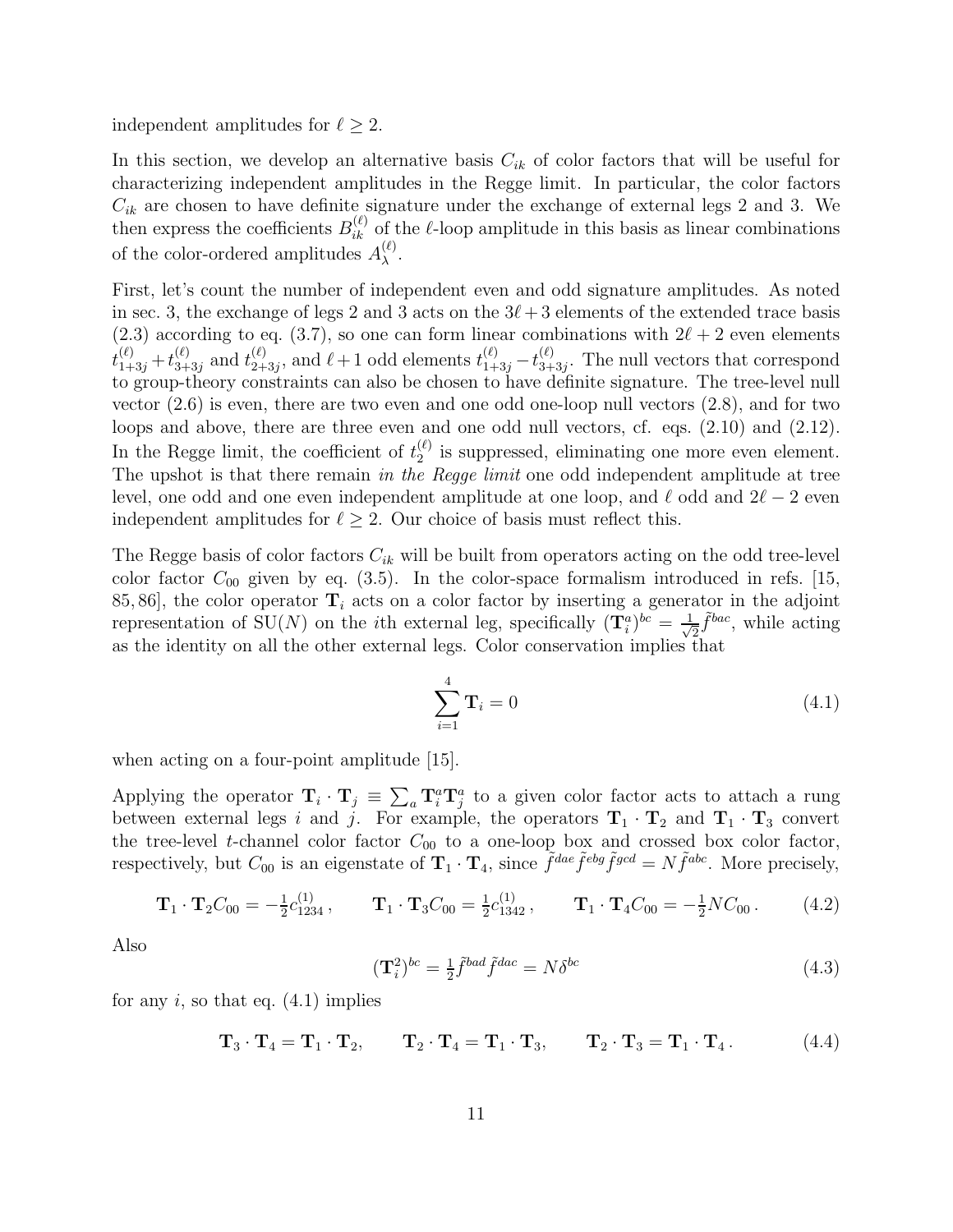Next, following refs. [45, 46, 87], we define color operators associated with color flow in each channel

$$
\mathbf{T}_s = \mathbf{T}_1 + \mathbf{T}_2, \qquad \mathbf{T}_u = \mathbf{T}_1 + \mathbf{T}_3, \qquad \mathbf{T}_t = \mathbf{T}_1 + \mathbf{T}_4 \tag{4.5}
$$

with color conservation (4.1) implying  $\mathbf{T}_s^2 + \mathbf{T}_t^2 + \mathbf{T}_u^2 = 4N$ . Finally we define [50]

$$
\mathbf{T}_{s-u}^2 \equiv \frac{1}{2} \left( \mathbf{T}_s^2 - \mathbf{T}_u^2 \right) . \tag{4.6}
$$

A key observation is that the operators

$$
\mathbf{T}_t^2 = 2N + 2\mathbf{T}_1 \cdot \mathbf{T}_4 = -2(\mathbf{T}_1 \cdot \mathbf{T}_2 + \mathbf{T}_1 \cdot \mathbf{T}_3),
$$
  

$$
\mathbf{T}_{s-u}^2 = \mathbf{T}_1 \cdot \mathbf{T}_2 - \mathbf{T}_1 \cdot \mathbf{T}_3
$$
 (4.7)

are even and odd, respectively, under the exchange of external legs 2 and 3 (which implies  $s \leftrightarrow u$  and  $t \to t$ ).

### 4.1 One-loop basis

At one loop, we have one independent odd amplitude and one independent even amplitude. Recalling that both  $C_{00}$  and  $\mathbf{T}_{s-u}^2$  are odd under  $2 \leftrightarrow 3$ , and defining

$$
C_{11} \equiv \mathbf{T}_{s-u}^2 C_{00} \tag{4.8}
$$

we form a one-loop basis of color factors  $\{NC_{00}, C_{11}\}$  whose elements have signature  $\{-, +\}.$ Their components in the one-loop trace basis  $t_{\lambda}^{(1)}$ λ

$$
NC_{00} = (1, 0, -1, 0, 0, 0),
$$
  
\n
$$
C_{11} = \left(-\frac{1}{2}, 0, -\frac{1}{2}, -2, -2, -2\right),
$$
\n(4.9)

can be obtained by using eqs. (3.12) and (4.2). Expressing the amplitude in this one-loop basis

$$
\mathcal{A}^{(1)} = A_1^{(0)} \tilde{a} \left[ B_{00}^{(1)} N C_{00} + B_{11}^{(1)} C_{11} \right] \tag{4.10}
$$

we obtain

$$
A_1^{(0)}\tilde{a} \ B_{00}^{(1)} = \frac{1}{2}(A_1^{(1)} - A_3^{(1)}),
$$
  
\n
$$
A_1^{(0)}\tilde{a} \ B_{11}^{(1)} = -(A_1^{(1)} + A_3^{(1)}).
$$
\n(4.11)

The coefficients  $B_{00}^{(1)}$  and  $B_{11}^{(1)}$  inherit the same signature under crossing symmetry (which takes  $A_1^{(1)} \leftrightarrow A_3^{(1)}$  $3^{(1)}$ ) as their associated color factors, leaving the whole amplitude Bose symmetric.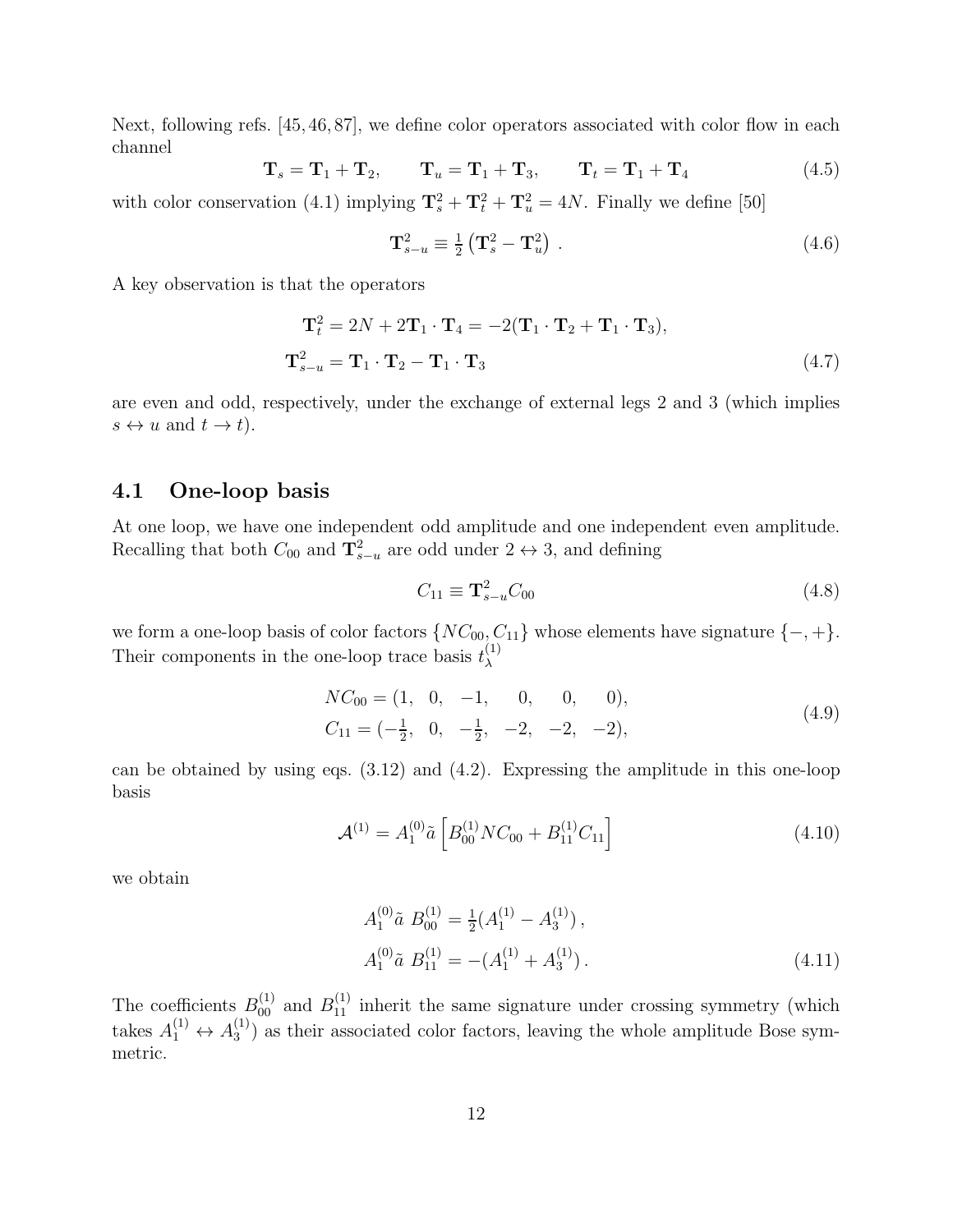Using eq.  $(3.15)$  in eq.  $(4.11)$ , we obtain

$$
B_{00}^{(1)} = -\frac{2}{\epsilon^2} + \frac{L}{\epsilon} + f_1(\epsilon),
$$
  
\n
$$
B_{11}^{(1)} = \frac{i\pi}{\epsilon}
$$
\n(4.12)

where we define [50]

$$
L \equiv -\log x - \frac{1}{2}i\pi. \tag{4.13}
$$

Note that  $L$  is the Regge limit of the even-signature combination of logarithms

$$
-\frac{1}{2}\left[\log\left(\frac{-t}{-s}\right)+\log\left(\frac{-t}{-u}\right)\right] = -\frac{1}{2}\left[\log\left(e^{i\pi}x\right)+\log\left(\frac{x}{1-x}\right)\right] \implies L.
$$

As noted in ref.  $[50]$ , when expressed in terms of the natural variable  $L$ , the coefficients of odd-signature color factors are real, whereas the coefficients of even-signature color factors are imaginary. We will see this at higher loops as well.

### 4.2 Two-loop basis

At two loops, we have two independent odd amplitudes and two independent even amplitudes. Thus, to the previous two color factors, we add two more

$$
C_{21} = [\mathbf{T}_t^2, \mathbf{T}_{s-u}^2] C_{00},
$$
  
\n
$$
C_{22} = (\mathbf{T}_{s-u}^2)^2 C_{00},
$$
\n(4.14)

to form a two-loop basis of color factors  $\{N^2C_{00}, NC_{11}, C_{21}, C_{22}\}$  whose elements have signature  $\{-, +, +, -\}$ . In order to obtain explicit expressions for these color factors, it is convenient to express the operators  $\mathbf{T}_t^2$  and  $\mathbf{T}_{s-u}^2$  as matrices<sup>5</sup>

$$
\mathbf{T}_{t}^{2} = \begin{pmatrix} N & 0 & 0 & 0 & 0 & -1 \\ 0 & 2N & 0 & 1 & 0 & 1 \\ 0 & 0 & N & -1 & 0 & 0 \\ 0 & 2 & 0 & 2N & 0 & 0 \\ -2 & 0 & -2 & 0 & 0 & 0 \\ 0 & 2 & 0 & 0 & 0 & 2N \end{pmatrix}, \qquad \mathbf{T}_{s-u}^{2} = \begin{pmatrix} -\frac{N}{2} & 0 & 0 & 0 & -1 & -\frac{1}{2} \\ 0 & 0 & 0 & -\frac{1}{2} & 0 & \frac{1}{2} \\ 0 & 0 & \frac{N}{2} & \frac{1}{2} & 1 & 0 \\ 0 & 1 & 2 & N & 0 & 0 \\ -1 & 0 & 1 & 0 & 0 & 0 \\ -2 & -1 & 0 & 0 & 0 & -N \end{pmatrix}
$$
(4.15)

 $5$ The matrices given here, which also appear in appendix C of ref. [50], are the transpose of those in ref. [80]. This is because here we take these matrices to act to the right on the color factors, whereas in ref. [80] the matrices acted to the left.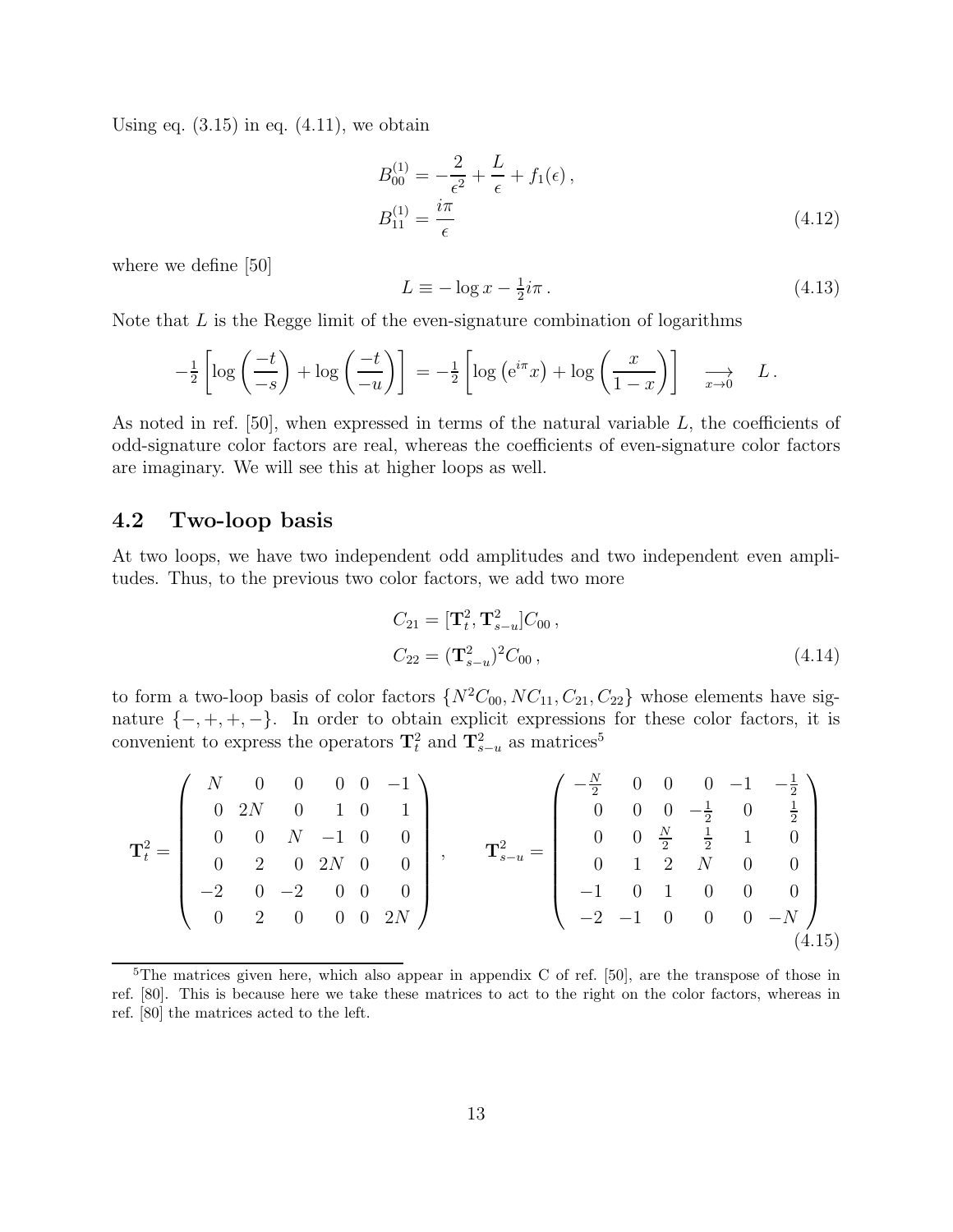in the original six-dimensional trace basis (2.1). Using these, we can obtain the components of the elements of the two-loop basis in the extended trace basis  $t_{\lambda}^{(2)}$ λ

$$
N^{2}C_{00} = (1, 0, -1, 0, 0, 0, 0, 0, 0),
$$
  
\n
$$
NC_{11} = (-\frac{1}{2}, 0, -\frac{1}{2}, -2, -2, -2, 0, 0, 0),
$$
  
\n
$$
C_{21} = (0, 0, 0, -2, 4, -2, 2, -4, 2),
$$
  
\n
$$
C_{22} = (\frac{1}{4}, 0, -\frac{1}{4}, -3, 0, 3, 3, 0, -3).
$$
\n(4.16)

Expressing the amplitude in this two-loop basis

$$
\mathcal{A}^{(2)} = A_1^{(0)} \tilde{a}^2 \left[ B_{00}^{(2)} N^2 C_{00} + B_{11}^{(2)} N C_{11} + B_{21}^{(2)} C_{21} + B_{22}^{(2)} C_{22} \right]
$$
(4.17)

we obtain<sup>6</sup>

$$
A_1^{(0)} \tilde{a}^2 B_{00}^{(2)} = \frac{1}{2} (A_1^{(2)} - A_3^{(2)}) - \frac{1}{24} (A_7^{(2)} - A_9^{(2)}),
$$
  
\n
$$
A_1^{(0)} \tilde{a}^2 B_{11}^{(2)} = -(A_1^{(2)} + A_3^{(2)}),
$$
  
\n
$$
A_1^{(0)} \tilde{a}^2 B_{21}^{(2)} = \frac{1}{4} (A_7^{(2)} + A_9^{(2)}),
$$
  
\n
$$
A_1^{(0)} \tilde{a}^2 B_{22}^{(2)} = \frac{1}{6} (A_7^{(2)} - A_9^{(2)}).
$$
\n(4.18)

As we saw previously, the coefficients  $B_{ik}^{(2)}$  inherit the same signature under crossing symmetry (which takes  $A_1^{(2)} \leftrightarrow A_3^{(2)}$  $A_3^{(2)}$ , and  $A_7^{(2)} \leftrightarrow A_9^{(2)}$  $\binom{2}{9}$  as their associated color factors, leaving the whole amplitude Bose symmetric. We will use eq. (4.18) in sec. 5 to compute the Laurent expansions of  $B_{ik}^{(2)}$  through  $\mathcal{O}(\epsilon^2)$ .

#### 4.3 Three-loop basis

At three loops, we have three independent odd amplitudes and four independent even amplitudes. To the previous four color factors, we add three more

$$
C_{31} = [\mathbf{T}_t^2, [\mathbf{T}_t^2, \mathbf{T}_{s-u}^2]] C_{00},
$$
  
\n
$$
C_{32} = [\mathbf{T}_{s-u}^2, [\mathbf{T}_t^2, \mathbf{T}_{s-u}^2]] C_{00},
$$
  
\n
$$
C_{33} = (\mathbf{T}_{s-u})^3 C_{00},
$$
\n(4.19)

<sup>&</sup>lt;sup>6</sup>It is easiest to obtain these results (and similarly at higher loops) by expressing  $t_{\lambda}^{(2)}$  $\lambda^{(2)}$  in terms of an enlarged basis consisting of  $\{N^2C_{00}, NC_{11}, C_{21}, C_{22}\}$  together with  $t_2^{(2)}$  and the two-loop null vectors (2.10). The coefficients of  $t_2^{(2)}$  and the null vectors will automatically vanish by virtue of  $A_2^{(2)} = 0$  and the group theory constraints (2.11).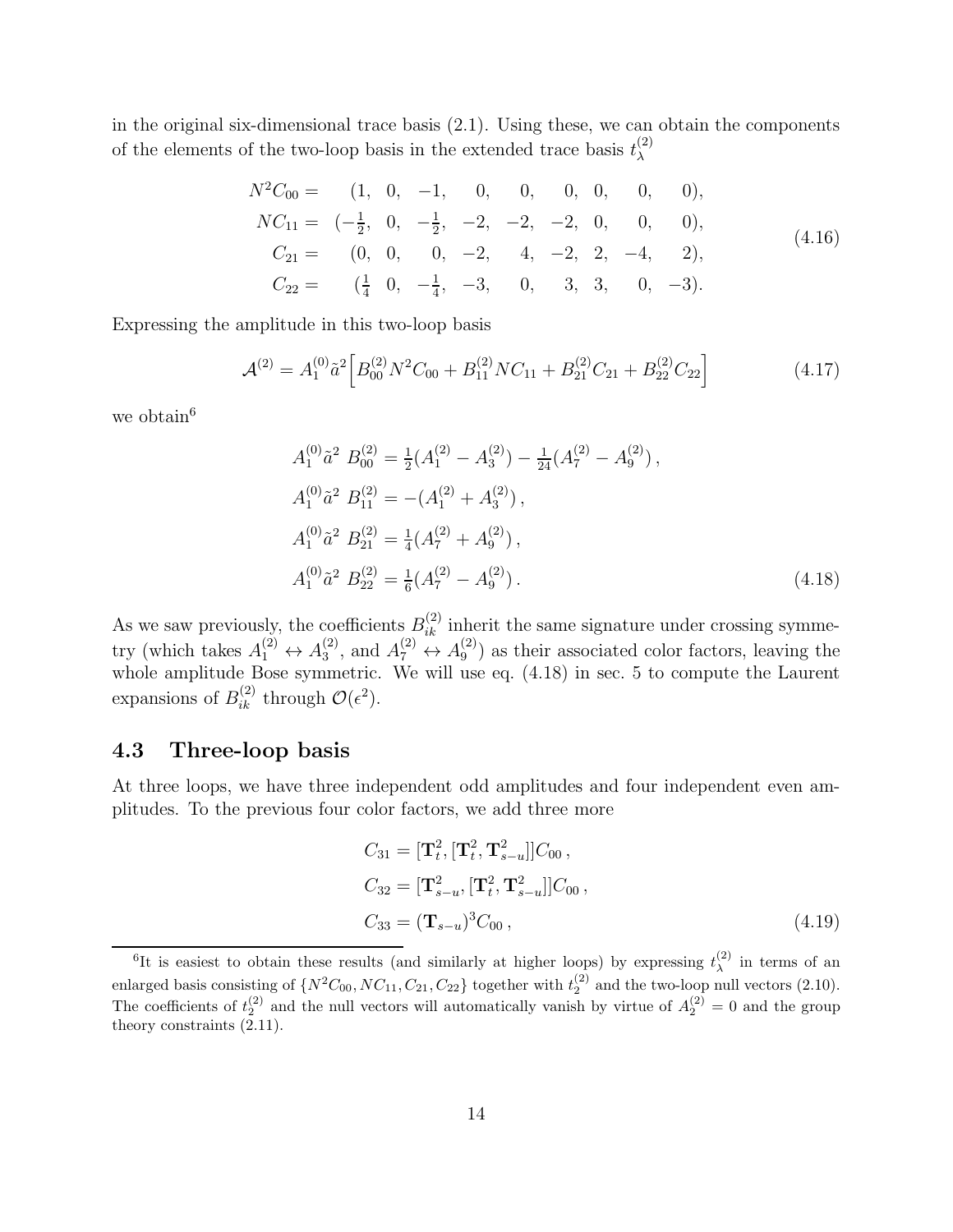to form a three-loop basis of color factors  $\{N^3C_{00}, N^2C_{11}, NC_{21}, NC_{22}, C_{31}, C_{32}, C_{33}\}$  whose elements have signature  $\{-, +, +, -, +, -, +\}$ . The elements of the three-loop basis have components in the extended trace basis  $t_{\lambda}^{(3)}$  $\lambda^{(5)}$  given by

$$
N^{3}C_{00} = (1, 0, -1, 0, 0, 0, 0, 0, 0, 0, 0, 0),
$$
  
\n
$$
N^{2}C_{11} = (-\frac{1}{2}, 0, -\frac{1}{2}, -2, -2, -2, 0, 0, 0, 0, 0, 0),
$$
  
\n
$$
NC_{21} = (0, 0, 0, -2, 4, -2, 2, -4, 2, 0, 0, 0),
$$
  
\n
$$
NC_{22} = (\frac{1}{4}, 0, -\frac{1}{4}, -3, 0, 3, 3, 0, -3, 0, 0, 0),
$$
  
\n
$$
C_{31} = (0, 0, 0, -2, -4, -2, 2, -8, 2, -8, -8),
$$
  
\n
$$
C_{32} = (0, 0, 0, -1, 0, 1, -5, 0, 5, 0, 0, 0),
$$
  
\n
$$
C_{33} = (-\frac{1}{8}, 0, -\frac{1}{8}, -\frac{7}{2}, -\frac{1}{2}, -\frac{7}{2}, -3, 3, -3, -6, -6, -6).
$$
  
\n(4.20)

Expressing the amplitude in this three-loop basis

$$
\mathcal{A}^{(3)} = A_1^{(0)} \tilde{a}^3 \left[ B_{00}^{(3)} N^3 C_{00} + B_{11}^{(3)} N^2 C_{11} + B_{21}^{(3)} N C_{21} + B_{22}^{(3)} N C_{22} + B_{31}^{(3)} C_{31} + B_{32}^{(3)} C_{32} + B_{33}^{(3)} C_{33} \right]
$$
\n
$$
(4.21)
$$

we may derive

$$
A_1^{(0)}\tilde{a}^3 B_{00}^{(3)} = \frac{1}{2}(A_1^{(3)} - A_3^{(3)}) + \frac{5}{144}(A_4^{(3)} - A_6^{(3)}) - \frac{1}{144}(A_7^{(3)} - A_9^{(3)}),
$$
  
\n
$$
A_1^{(0)}\tilde{a}^3 B_{11}^{(3)} = -\frac{13}{12}(A_1^{(3)} + A_3^{(3)}) + \frac{1}{48}(A_4^{(3)} + A_6^{(3)}) + \frac{1}{48}(A_7^{(3)} + A_9^{(3)}),
$$
  
\n
$$
A_1^{(0)}\tilde{a}^3 B_{21}^{(3)} = \frac{3}{4}(A_1^{(3)} + A_3^{(3)}) - \frac{3}{16}(A_4^{(3)} + A_6^{(3)}) + \frac{5}{16}(A_7^{(3)} + A_9^{(3)}) + \frac{1}{4}A_8^{(3)},
$$
  
\n
$$
A_1^{(0)}\tilde{a}^3 B_{22}^{(3)} = -\frac{5}{36}(A_4^{(3)} - A_6^{(3)}) + \frac{1}{36}(A_7^{(3)} - A_9^{(3)}),
$$
  
\n
$$
A_1^{(0)}\tilde{a}^3 B_{31}^{(3)} = -\frac{1}{4}(A_1^{(3)} + A_3^{(3)}) + \frac{1}{16}(A_4^{(3)} + A_6^{(3)}) - \frac{3}{16}(A_7^{(3)} + A_9^{(3)}) - \frac{1}{4}A_8^{(3)},
$$
  
\n
$$
A_1^{(0)}\tilde{a}^3 B_{32}^{(3)} = -\frac{1}{12}(A_4^{(3)} - A_6^{(3)}) - \frac{1}{12}(A_7^{(3)} - A_9^{(3)}),
$$
  
\n
$$
A_1^{(0)}\tilde{a}^3 B_{33}^{(3)} = \frac{1}{3}(A_1^{(3)} + A_3^{(3)}) - \frac{1}{12}(A_4^{(3)} + A_6^{(3)}) - \frac{1}{12}(A_7^{(3)} + A_9^{(3)}).
$$
  
\n(4.22)

We will use these expressions in sec. 5 to compute the Laurent expansions of  $B_{ik}^{(3)}$  through  $\mathcal{O}(\epsilon^0)$ .

### 4.4 Higher-loop basis

For each additional loop, the number of independent odd amplitudes increases by one and the number of independent even amplitudes increases by two. Thus to obtain the  $\ell$ -loop basis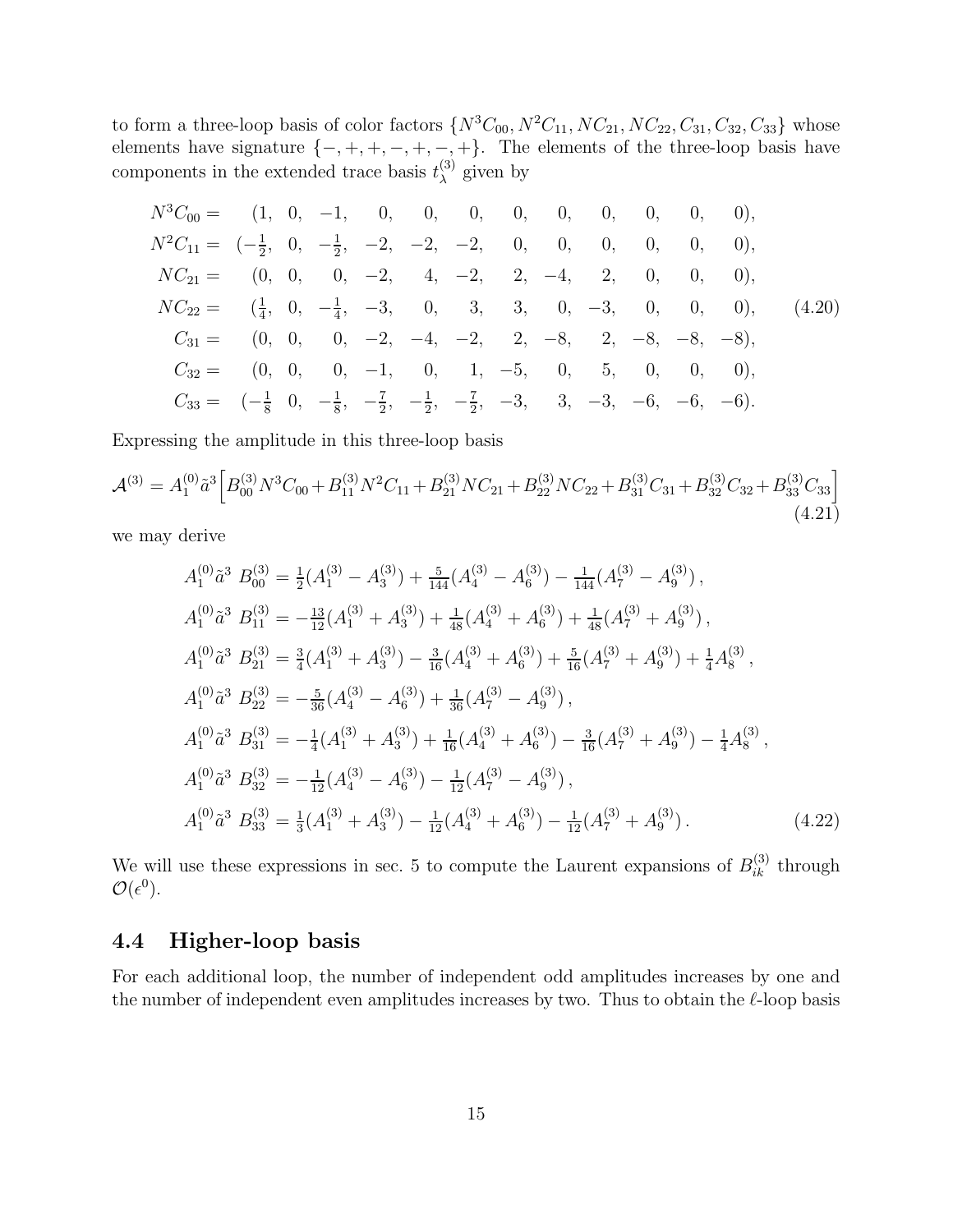for independent amplitudes we add to the  $(\ell-1)$ -loop basis three additional color factors

$$
C_{\ell 1} = [\mathbf{T}_t^2, \cdots, [\mathbf{T}_t^2, [\mathbf{T}_t^2, \mathbf{T}_{s-u}^2]] \cdots] C_{00},
$$
  
\n
$$
C_{\ell, \ell-1} = [\mathbf{T}_{s-u}^2, \cdots, [\mathbf{T}_{s-u}^2, [\mathbf{T}_t^2, \mathbf{T}_{s-u}^2]] \cdots] C_{00},
$$
  
\n
$$
C_{\ell \ell} = (\mathbf{T}_{s-u})^{\ell} C_{00},
$$
\n(4.23)

where each color factor contains exactly  $\ell$  operators  $\mathbf{T}^2$ . The operator  $C_{\ell k}$  contains k factors of  $\mathbf{T}_{s-u}^2$  and thus has odd signature if k is even, and even signature if k is odd. Thus  $C_{\ell1}$ has even signature, and  $C_{\ell,\ell-1}$  and  $C_{\ell\ell}$  have opposite signatures, as required. This choice of basis is motivated by the Regge limit of the structure of IR divergences as studied in refs. [46, 48–50].

The  $\ell$ -loop amplitude can then be expressed in this basis as

$$
\mathcal{A}^{(\ell)} = A_1^{(0)} \tilde{a}^\ell \sum_{i=0}^{\ell} \sum_k B_{ik}^{(\ell)} N^{\ell-i} C_{ik}
$$
 (4.24)

where the range of  $k$  is

$$
k = \begin{cases} 0, & \text{when } i = 0, \\ 1, & \text{when } i = 1, \\ 1, 2, & \text{when } i = 2, \\ 1, i - 1, i, & \text{when } i \ge 3. \end{cases}
$$
 (4.25)

Using eq. (4.15), the  $\ell$ -loop Regge color factors  $C_{\ell k}$  can be expressed in terms of  $t_{\lambda}^{(\ell)}$  $\lambda^{(\ell)}$ , and the coefficients  $B_{ik}^{(\ell)}$  obtained as linear combinations of the  $\ell$ -loop color-ordered amplitudes  $A_{\lambda}^{(\ell)}$ λ .

The expressions for  $B_{ik}^{(\ell)}$  grow increasingly complicated at higher loops, but the general expression for one of them,  $B_{\ell\ell}^{(\ell)}$ , can be easily guessed from explicit results (obtained through  $\ell = 9$ . The expressions differ depending on whether  $\ell$  is even or odd. In the former case,

$$
A_1^{(0)} \tilde{a}^{\ell} B_{\ell\ell}^{(\ell)} = \frac{1}{2 \cdot 3^{\ell/2}} \left( A_{3\ell+1}^{(\ell)} - A_{3\ell+3}^{(\ell)} \right)
$$
  
= 
$$
\frac{1}{2 \cdot 3^{\ell/2}} \left( A_1^{(\ell,\ell)} - A_3^{(\ell,\ell)} \right), \qquad \text{for even } \ell.
$$
 (4.26)

In the latter case, we have

A

$$
A_1^{(0)}\tilde{a} \ B_{11}^{(1)} = -(A_1^{(1)} + A_3^{(1)})
$$
  
= -(A\_1^{(1,0)} + A\_3^{(1,0)}) (4.27)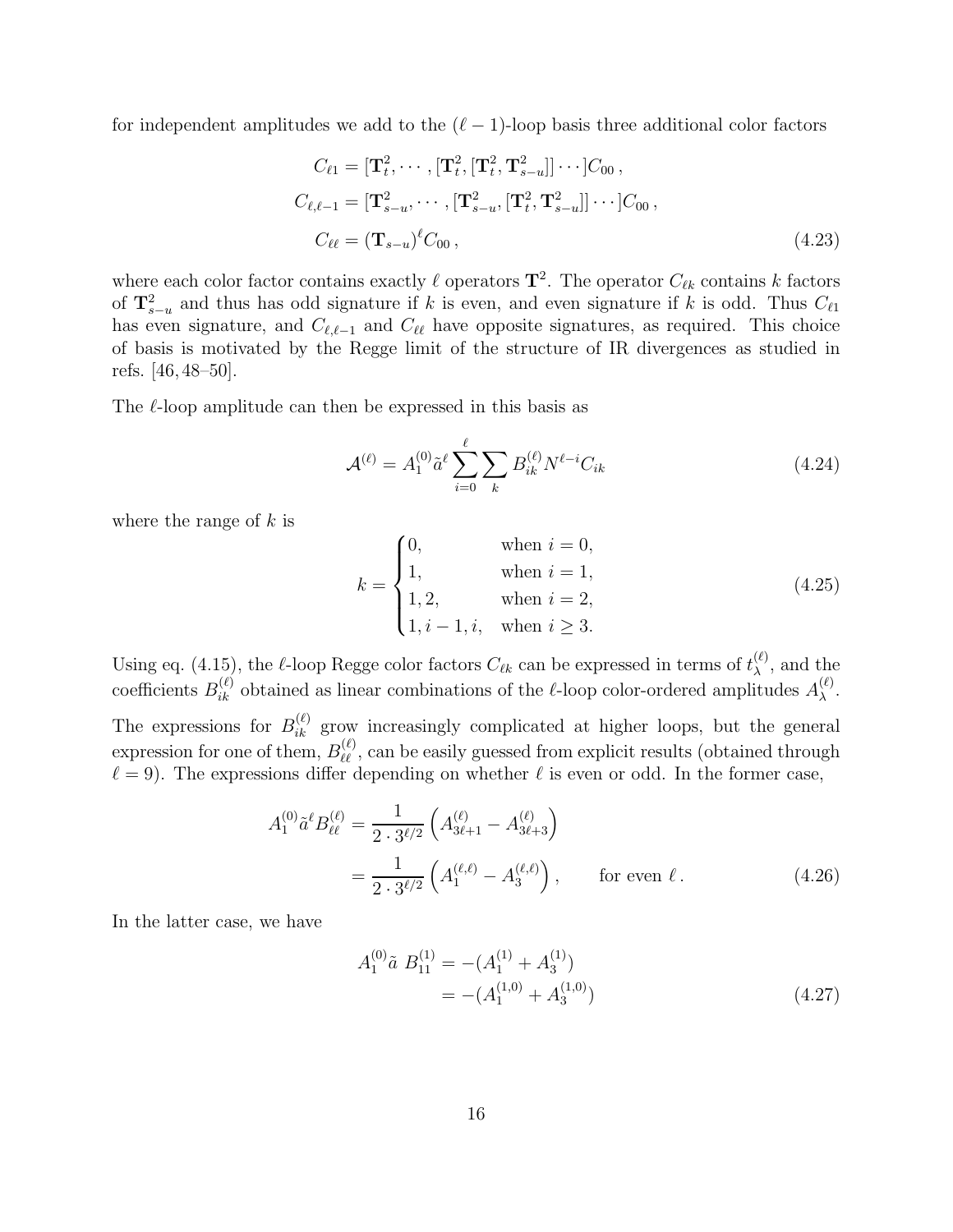for  $\ell = 1$ , and for odd  $\ell > 1$ , we have

$$
A_1^{(0)} \tilde{a}^{\ell} B_{\ell\ell}^{(\ell)} = \frac{1}{3^{(\ell-1)/2}} \left[ \left( A_{3\ell-8}^{(\ell)} + A_{3\ell-6}^{(\ell)} \right) - \frac{1}{4} \left( A_{3\ell-5}^{(\ell)} + A_{3\ell-3}^{(\ell)} + A_{3\ell-2}^{(\ell)} + A_{3\ell}^{(\ell)} \right) \right] \tag{4.28}
$$
  
= 
$$
\frac{1}{3^{(\ell-1)/2}} \left[ \left( A_1^{(\ell,\ell-3)} + A_3^{(\ell,\ell-3)} \right) - \frac{1}{4} \left( A_4^{(\ell,\ell-2)} + A_6^{(\ell,\ell-2)} + A_1^{(\ell,\ell-1)} + A_3^{(\ell,\ell-1)} \right) \right],
$$
  
for odd  $\ell > 1$ 

where we have expressed these in terms of color-ordered amplitudes in both the  $(3\ell + 3)$ dimensional extended trace basis (2.2) and also the original six-dimensional trace basis (2.4).

In refs. [23, 56], we showed that the leading IR divergence of the color-ordered amplitude  $A^{(\ell,k)}$  is  $1/\epsilon^{2\ell-k}$ , with planar amplitudes  $A_{\lambda}^{(\ell,0)}$  $\lambda_{\lambda}^{(\ell,0)}$  having the most severe  $1/\epsilon^{2\ell}$  divergences, and the most-subleading-color amplitudes  $A_{\lambda}^{(\ell,\ell)}$  having at most a  $1/\epsilon^{\ell}$  divergence. At the end of sec. 5, we will show that  $B_{\ell\ell}^{(\ell)}$  also has at most a  $1/\epsilon^{\ell}$  divergence. For even  $\ell$ , this is manifest from eq. (4.26), where  $B_{\ell\ell}^{(\ell)}$  is expressed in terms of color-ordered amplitudes that are most-subleading in the  $1/N$  expansion. For odd  $\ell$ , however, eq. (4.28) shows that this is not the case, so the  $1/\epsilon^{\ell}$  behavior of  $B_{\ell\ell}^{(\ell)}$  requires some intricate cancellations of the more severe IR divergences appearing in  $A_{\lambda}^{(\ell,\ell-3)}$ ,  $A_{\lambda}^{(\ell,\ell-2)}$ , and  $A_{\lambda}^{(\ell,\ell-1)}$ .

# 5 IR-divergence structure of the  $\mathcal{N}=4$  SYM amplitude

In this section we first briefly review the known structure of infrared divergences of the  $\mathcal{N}=4$ SYM four-point amplitude through three loops [14–16, 26–35, 45–50], focusing in particular on the Regge limit. We then take the Regge limit of known results for the four-point amplitude at one, two, and three loops [25] to confirm the expected IR divergences and to extract the IR-finite part of the amplitude in this limit, writing the result in terms of the Regge basis of color factors introduced in sec. 4. Finally we compare these to results obtained via an effective Hamiltonian approach based on Balitsky-Fadin-Kuraev-Lipatov theory in refs. [49,50].

The amplitude may be factored into jet, soft, and hard functions [16, 26, 27]

$$
\mathcal{A}\left(\frac{s_{ij}}{\mu^2}\right) = J\left(\frac{Q^2}{\mu^2}\right) \mathbf{S}\left(\frac{s_{ij}}{Q^2}, \frac{Q^2}{\mu^2}\right) \mathcal{H}\left(\frac{s_{ij}}{Q^2}, \frac{Q^2}{\mu^2}\right) \tag{5.1}
$$

where the factors J and **S** characterize the long-distance IR-divergent behavior, and  $H$ , which is IR-finite, characterizes the short-distance behavior. Here  $s_{ij} = (k_i + k_j)^2$ ,  $\mu$  is the renormalization scale, and Q is an arbitrary factorization scale that serves to separate the long- and short-distance behavior. Since we are interested in the Regge limit  $s \gg -t$ , we choose the factorization scale as  $Q^2 = -t$  in this paper.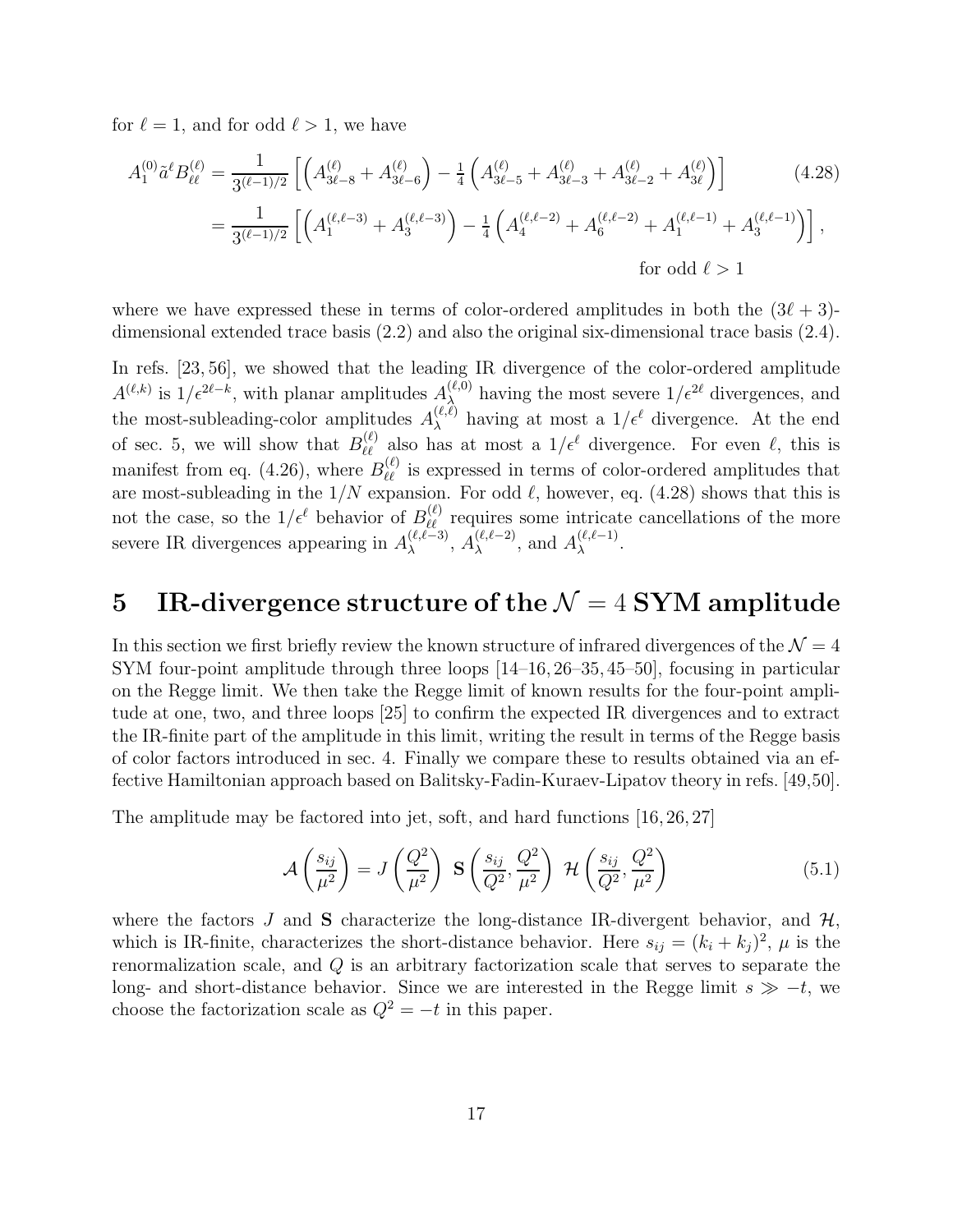Because  $\mathcal{N} = 4$  SYM theory is conformally invariant, the jet function may be explicitly evaluated as [14]

$$
J\left(\frac{-t}{\mu^2}\right) = \exp\left[-\sum_{\ell=1}^{\infty} \tilde{a}^{\ell} N^{\ell} \left(\frac{\gamma^{(\ell)}}{2(\ell\epsilon)^2} + \frac{\mathcal{G}_0^{(\ell)}}{\ell\epsilon}\right)\right]
$$
(5.2)

where  $\gamma^{(\ell)}$  and  $\mathcal{G}_0^{(\ell)}$  are the coefficients of the cusp and collinear anomalous dimensions

$$
\gamma^{(\ell)} = \{4, -4\zeta_2, 22\zeta_4, \cdots\}, \qquad \mathcal{G}_0^{(\ell)} = \{0, -\zeta_3, 4\zeta_5 + \frac{10}{3}\zeta_2\zeta_3, \cdots\}.
$$
 (5.3)

The soft function **S** depends on the coefficients  $\Gamma^{(\ell)}$  of the anomalous dimension matrix [16]. The one-loop anomalous dimension matrix is [26, 27]

$$
\mathbf{\Gamma}^{(1)} = \frac{1}{N} \sum_{i=1}^{4} \sum_{j \neq i}^{4} \mathbf{T}_{i} \cdot \mathbf{T}_{j} \log \left( \frac{Q^{2}}{-s_{ij}} \right)
$$
  
= 
$$
\frac{4}{N} \left[ \log \left( \frac{-t}{e^{-i\pi} s} \right) \mathbf{T}_{1} \cdot \mathbf{T}_{2} + \log \left( \frac{-t}{-u} \right) \mathbf{T}_{1} \cdot \mathbf{T}_{3} \right]
$$
(5.4)

which simplifies in the Regge limit to

$$
\mathbf{\Gamma}^{(1)} = \frac{4}{N} \left[ \log \left( e^{i\pi} x \right) \mathbf{T}_1 \cdot \mathbf{T}_2 + \log(x) \mathbf{T}_1 \cdot \mathbf{T}_3 \right]
$$

$$
= \frac{2}{N} \left[ L \mathbf{T}_t^2 + i\pi \mathbf{T}_{s-u}^2 \right]
$$
(5.5)

where in the last line we used eqs. (4.7) and (4.13). On the assumption that the matrices  $\Gamma^{(\ell)}$ commute with one another, one may explicitly evaluate **S** for  $\mathcal{N} = 4$  SYM theory as<sup>7</sup> [56]

$$
\mathbf{S} = \exp\left[\sum_{\ell=1}^{\infty} \tilde{a}^{\ell} N^{\ell} \frac{\mathbf{\Gamma}^{(\ell)}}{2\ell\epsilon}\right].
$$
 (5.6)

Commutativity is guaranteed if we assume the anomalous dimension matrix is given by the dipole formula [29–34]

$$
\Gamma_{\text{dipole}}^{(\ell)} = \frac{1}{4} \gamma^{(\ell)} \Gamma^{(1)} \tag{5.7}
$$

which is valid through two loops [26, 27], but receives corrections at three [35] and four [49] loops. If the dipole formula were valid for all loops, then using eqs. (5.5) and (5.7) in eq. (5.6), one finds that the Regge limit of the soft function can be written in the compact form [45,46]

$$
\mathbf{S}_{\text{dipole}} = \exp\left[K\left(L\mathbf{T}_t^2 + i\pi \mathbf{T}_{s-u}^2\right)\right] \tag{5.8}
$$

where

$$
K \equiv \sum_{\ell=1}^{\infty} \frac{N^{\ell-1} \gamma^{(\ell)}}{4\ell \epsilon} \tilde{a}^{\ell} = \frac{\tilde{a}}{\epsilon} \left( 1 - \frac{1}{2} \zeta_2 N \tilde{a} + \frac{11}{6} \zeta_4 N^2 \tilde{a}^2 + \cdots \right) . \tag{5.9}
$$

<sup>&</sup>lt;sup>7</sup>The expressions for eqs. (5.2) and (5.6) differ slightly from those in ref. [56] in that we are using  $\tilde{a}$ rather than  $a = (g^2 N/8\pi^2) (4\pi e^{-\gamma})^{\epsilon}$  as our loop expansion parameter. This only affects the form of the infrared-finite hard function H.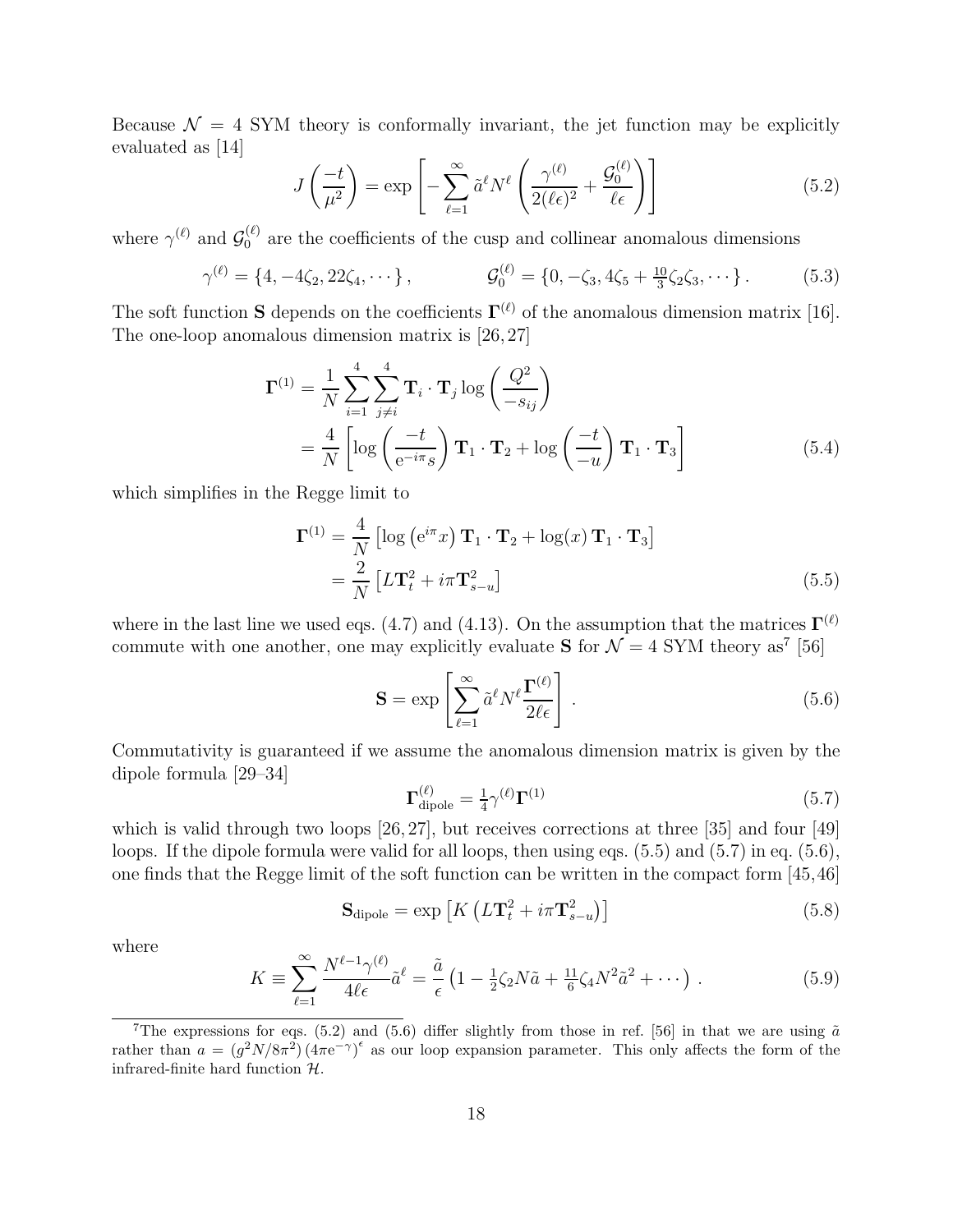The three-loop correction to the dipole formula [35] persists in the Regge limit, and has the effect of modifying eq. (5.8) to [50]

$$
\mathbf{S} = \exp\left[K\left(L\mathbf{T}_{t}^{2} + i\pi\mathbf{T}_{s-u}^{2}\right) + Q_{\Delta}^{(3)}\right] + \mathcal{O}(\tilde{a}^{4})\tag{5.10}
$$

where

$$
Q_{\Delta}^{(3)} = \frac{4}{3\epsilon} \tilde{a}^{3} \Delta^{(3)}
$$
  
\n
$$
\Delta^{(3)} = \frac{1}{4} i\pi \left( \zeta_{3} L + 11 \zeta_{4} \right) \left[ \mathbf{T}_{t}^{2}, \left[ \mathbf{T}_{t}^{2}, \mathbf{T}_{s-u}^{2} \right] \right] + \frac{1}{4} \left( \zeta_{5} - 4 \zeta_{2} \zeta_{3} \right) \left[ \mathbf{T}_{s-u}^{2}, \left[ \mathbf{T}_{t}^{2}, \mathbf{T}_{s-u}^{2} \right] \right] - \frac{1}{4} \left( \zeta_{5} + 2 \zeta_{2} \zeta_{3} \right) \mathbf{W}
$$
  
\n
$$
\mathbf{W} = \frac{1}{2} \left\{ f^{abe} f^{cde} \left[ \left\{ \mathbf{T}_{t}^{a}, \mathbf{T}_{t}^{d} \right\} \left( \left\{ \mathbf{T}_{s-u}^{b}, \mathbf{T}_{s-u}^{c} \right\} + \left\{ \mathbf{T}_{s+u}^{b}, \mathbf{T}_{s+u}^{c} \right\} \right) \right. \\ \left. + \left\{ \mathbf{T}_{s-u}^{a}, \mathbf{T}_{s-u}^{d} \right\} \left[ \mathbf{T}_{s+u}^{b}, \mathbf{T}_{s+u}^{c} \right\} \right] - \frac{5}{8} N^{2} \mathbf{T}_{t}^{2} \right\}.
$$
\n(5.11)

Since the operators in the exponent of eq. (5.10) do not commute with one another, it is useful [46] to employ a variant of Campbell-Baker-Haussdorf known as the Zassenhaus formula

$$
e^{K(X+Y)} = e^{KX} e^{KY} e^{-(1/2)K^2[X,Y]} e^{(1/6)K^3([X,[X,Y]]+2[Y,[X,Y]])} + \mathcal{O}(K^4)
$$
(5.12)

to write

$$
\mathbf{S} = \exp\left[KL\mathbf{T}_t^2\right] \exp\left[i\pi K\mathbf{T}_{s-u}^2\right] \exp\left[-\frac{i\pi}{2}LK^2[\mathbf{T}_t^2, \mathbf{T}_{s-u}^2]\right] \times \exp\left[\frac{i\pi}{6}K^3L^2[\mathbf{T}_t^2, [\mathbf{T}_t^2, \mathbf{T}_{s-u}^2]] - \frac{\pi^2}{3}K^3L[\mathbf{T}_{s-u}^2, [\mathbf{T}_t^2, \mathbf{T}_{s-u}^2]] + \frac{4}{3\epsilon}\tilde{a}^3\Delta^{(3)}\right] + \mathcal{O}(\tilde{a}^4)
$$
\n(5.13)

Putting all the pieces together, we write the Regge limit of the amplitude through  $\mathcal{O}(\tilde{a}^3)$  as

$$
\mathcal{A} = \exp\left[-\sum_{\ell=1}^{\infty} \tilde{a}^{\ell} N^{\ell} \left(\frac{\gamma^{(\ell)}}{2(\ell\epsilon)^2} + \frac{\mathcal{G}_0^{(\ell)}}{\ell\epsilon}\right)\right] \exp\left[KL\mathbf{T}_t^2\right] \exp\left[i\pi K\mathbf{T}_{s-u}^2\right] \exp\left[-\frac{i\pi}{2}LK^2[\mathbf{T}_t^2, \mathbf{T}_{s-u}^2]\right] \times \exp\left[\frac{i\pi}{6}K^3L^2[\mathbf{T}_t^2, \mathbf{T}_{s-u}^2]\right] - \frac{\pi^2}{3}K^3L[\mathbf{T}_{s-u}^2, [\mathbf{T}_t^2, \mathbf{T}_{s-u}^2]] + \frac{4}{3\epsilon}\tilde{a}^3\Delta^{(3)}\right] \mathcal{H} + \mathcal{O}(\tilde{a}^4)
$$
\n(5.14)

This equation exhibits all of the IR-divergent contributions to the amplitude through three loops, with the IR-finite part encoded in the hard function  $H$ . To obtain  $H$ , we need to compare eq. (5.14) with known expressions for the amplitude at one, two, and three loops. This we now proceed to do.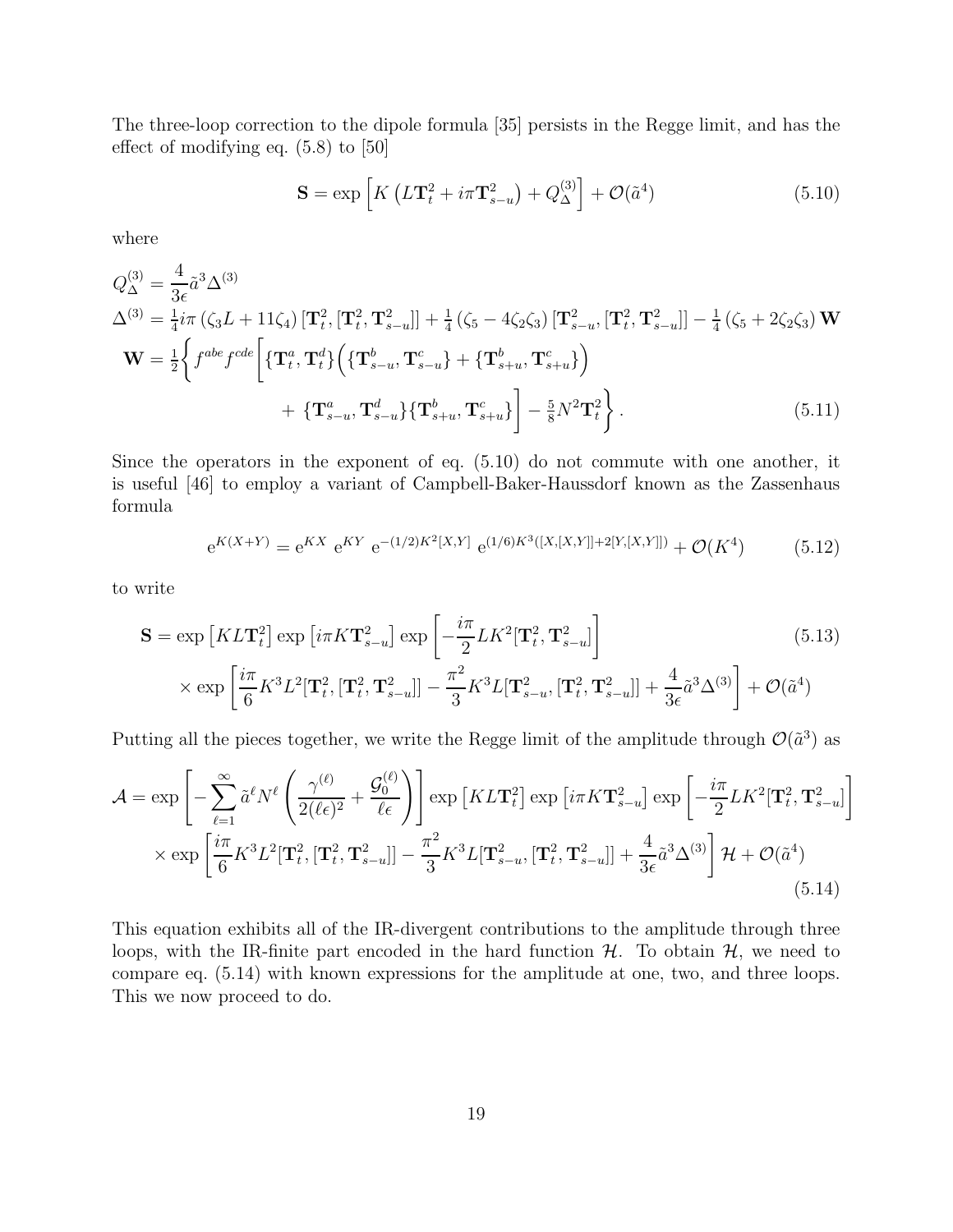#### 5.1 Reduced amplitude

Expanding eq.  $(5.14)$  in powers of the loop expansion parameter  $\tilde{a}$ , it is apparent that the first exponential term in eq. (5.14) is responsible for the most IR-divergent terms in the Laurent expansion at  $\ell$  loops, starting with an  $\mathcal{O}(1/\epsilon^{2\ell})$  term. It is also apparent that the second exponential term in eq. (5.14) is responsible for the leading log behavior, causing  $\mathcal{A}^{(\ell)}$ to go as  $\log^{\ell} |s/t|$  at  $\ell$  loops, and leading to Reggeization [45,46]. The amplitude, however, also has an intricate structure of subleading logarithms, to which the remaining terms in eq. (5.14) contribute. To isolate this subleading logarithmic behavior, it is useful [49, 50] to define a reduced amplitude by factoring off the first two exponential terms:

$$
\hat{\mathcal{A}} \equiv J^{-1} \exp\left[-KL\mathbf{T}_t^2\right] \mathcal{A} \,. \tag{5.15}
$$

The removal of J implies that the leading Laurent coefficient of  $\hat{\mathcal{A}}$  at  $\ell$  loops will be  $1/\epsilon^{\ell}$ rather than  $1/\epsilon^{2\ell}$ . The removal of  $e^{KLT_t^2}$  implies that the leading logarithmic behavior of  $\mathcal{A}$ at  $\ell$  loops will be  $\log^{\ell-1} |s/t|$ .

Note that the reduced amplitude (5.15) is almost, but not quite the same as, the reduced amplitude defined in refs [49,50], which multiplies  $\mathcal A$  by a factor  $J^{-1} \exp[-\alpha_g L T_t^2]$  rather than  $J^{-1}$  exp[ $-KLT_t^2$ ], where  $\alpha_g$  is the Regge trajectory. The difference  $\hat{\alpha}_g = \alpha_g - K$  vanishes at one-loop order (because we are expanding in  $\tilde{a}$  rather than  $a$ ) and is IR-finite at two loops [50].

Using eq. (5.14) we may write the reduced amplitude (5.15) as

$$
\hat{\mathcal{A}} = \exp\left[i\pi K \mathbf{T}_{s-u}^2\right] \exp\left[-\frac{1}{2}i\pi L K^2 [\mathbf{T}_t^2, \mathbf{T}_{s-u}^2]\right]
$$
\n
$$
\times \exp\left[\frac{i\pi}{6} K^3 L^2 [\mathbf{T}_t^2, [\mathbf{T}_t^2, \mathbf{T}_{s-u}^2]] - \frac{\pi^2}{3} K^3 L [\mathbf{T}_{s-u}^2, [\mathbf{T}_t^2, \mathbf{T}_{s-u}^2]] + \frac{4}{3\epsilon} \tilde{a}^3 \Delta^{(3)}\right] \mathcal{H} + \mathcal{O}(\tilde{a}^4).
$$
\n(5.16)

We then expand this in powers of  $\tilde{a}$ , using eq. (5.9), to obtain

$$
\hat{\mathcal{A}} = \mathcal{A}^{(0)} + \left[ \tilde{a} \left( \frac{i\pi}{\epsilon} \mathbf{T}_{s-u}^{2} \right) \mathcal{A}^{(0)} + \mathcal{H}^{(1)} \right] \n+ \left[ \tilde{a}^{2} \left( -\frac{i\pi\zeta_{2}}{2\epsilon} N \mathbf{T}_{s-u}^{2} - \frac{\pi^{2}}{2\epsilon^{2}} (\mathbf{T}_{s-u}^{2})^{2} - \frac{i\pi}{2\epsilon^{2}} L[\mathbf{T}_{t}^{2}, \mathbf{T}_{s-u}^{2}] \right) \mathcal{A}^{(0)} + \tilde{a} \left( \frac{i\pi}{\epsilon} \mathbf{T}_{s-u}^{2} \right) \mathcal{H}^{(1)} + \mathcal{H}^{(2)} \right] \n+ \left[ \tilde{a}^{3} \left( \frac{11i\pi\zeta_{4}}{6\epsilon} N^{2} \mathbf{T}_{s-u}^{2} + \frac{\pi^{2}\zeta_{2}}{2\epsilon^{2}} N(\mathbf{T}_{s-u}^{2})^{2} - \frac{i\pi^{3}}{6\epsilon^{3}} (\mathbf{T}_{s-u}^{2})^{3} + \frac{i\pi\zeta_{2}}{2\epsilon^{2}} L N[\mathbf{T}_{t}^{2}, \mathbf{T}_{s-u}^{2}] \n+ \frac{i\pi}{6\epsilon^{3}} L^{2}[\mathbf{T}_{t}^{2}, [\mathbf{T}_{t}^{2}, \mathbf{T}_{s-u}^{2}] - \frac{\pi^{2}}{3\epsilon^{3}} L[\mathbf{T}_{s-u}^{2}, [\mathbf{T}_{t}^{2}, \mathbf{T}_{s-u}^{2}] + \frac{\pi^{2}}{2\epsilon^{3}} L \mathbf{T}_{s-u}^{2} [\mathbf{T}_{t}^{2}, \mathbf{T}_{s-u}^{2}] + \frac{4}{3\epsilon} \Delta^{(3)} \right) \mathcal{A}^{(0)} \n+ \tilde{a}^{2} \left( -\frac{i\pi\zeta_{2}}{2\epsilon} N \mathbf{T}_{s-u}^{2} - \frac{\pi^{2}}{2\epsilon^{2}} (\mathbf{T}_{s-u}^{2})^{2} - \frac{i\pi}{2\epsilon^{2}} L[\mathbf{T}_{t}^{2}, \mathbf{T}_{s-u}^{2}] \right) \mathcal{H}^{(1)} + \tilde{a} \left( \frac{i\pi}{\epsilon} \mathbf{T}_{s-u}^{2} \right) \mathcal{
$$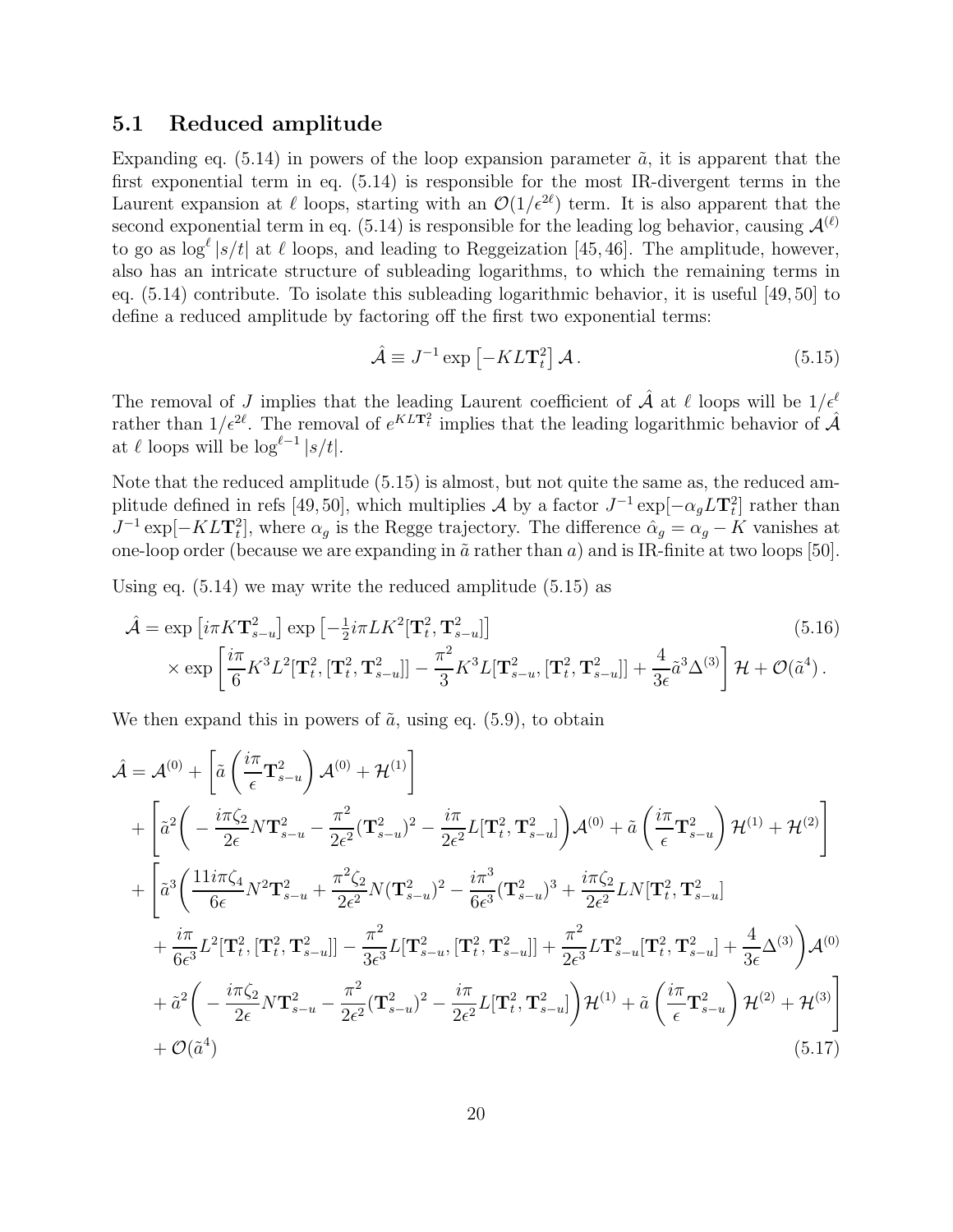where we denote the loop expansion of the hard function as

$$
\mathcal{H} = \mathcal{A}^{(0)} + \mathcal{H}^{(1)} + \mathcal{H}^{(2)} + \mathcal{H}^{(3)} + \cdots
$$
 (5.18)

We now consider the amplitude at each order in  $\tilde{a}$ .

### 5.2 One loop

The  $\mathcal{O}(\tilde{a})$  term of eq. (5.17) is

$$
\hat{\mathcal{A}}^{(1)} = \tilde{a} \left( \frac{i\pi}{\epsilon} \mathbf{T}_{s-u}^2 \right) \mathcal{A}^{(0)} + \mathcal{H}^{(1)} \,. \tag{5.19}
$$

Recalling that  $\mathcal{A}^{(0)} = A_1^{(0)} C_{00}$  and  $C_{11} = \mathbf{T}_{s-u}^2 C_{00}$ , this can be expressed in the Regge color factor basis as

$$
\hat{\mathcal{A}}^{(1)} = A_1^{(0)} \tilde{a} \left[ h_{00}^{(1)} NC_{00} + \left( \frac{i\pi}{\epsilon} + h_{11}^{(1)} \right) C_{11} \right] \tag{5.20}
$$

where we define

$$
\mathcal{H}^{(1)} = A_1^{(0)} \tilde{a} \left[ h_{00}^{(1)} N C_{00} + h_{11}^{(1)} C_{11} \right] . \tag{5.21}
$$

Using the exact (all orders in  $\epsilon$ ) one-loop amplitude from eqs. (4.10) and (4.12), one obtains the exact one-loop reduced amplitude

$$
\hat{\mathcal{A}}^{(1)} = A_1^{(0)} \tilde{a} \left[ f_1(\epsilon) N C_{00} + \frac{i\pi}{\epsilon} C_{11} \right].
$$
 (5.22)

Comparing eqs. (5.20) and (5.22), we obtain the one-loop IR-finite contributions to all orders in  $\epsilon$  :

$$
h_{00}^{(1)} = f_1(\epsilon) = \frac{1}{2}\pi^2 + \zeta_3 \epsilon + \frac{1}{30}\pi^4 \epsilon^2 + \zeta_5 \epsilon^3 + \frac{1}{315}\pi^6 \epsilon^4 + \cdots,
$$
  
\n
$$
h_{11}^{(1)} = 0.
$$
\n(5.23)

### 5.3 Two loops

Next, we consider the  $\mathcal{O}(\tilde{a}^2)$  term in eq. (5.17)

$$
\hat{\mathcal{A}}^{(2)} = \tilde{a}^2 \left[ i \pi \left( \frac{-\frac{1}{12} \pi^2 + h_{00}^{(1)}}{\epsilon} \right) N \mathbf{T}_{s-u}^2 + i \pi \left( -\frac{L}{2\epsilon^2} \right) [\mathbf{T}_t^2, \mathbf{T}_{s-u}^2] + \left( -\frac{\pi^2}{2\epsilon^2} \right) (\mathbf{T}_{s-u}^2)^2 \right] \mathcal{A}^{(0)} + \mathcal{H}^{(2)} \,. \tag{5.24}
$$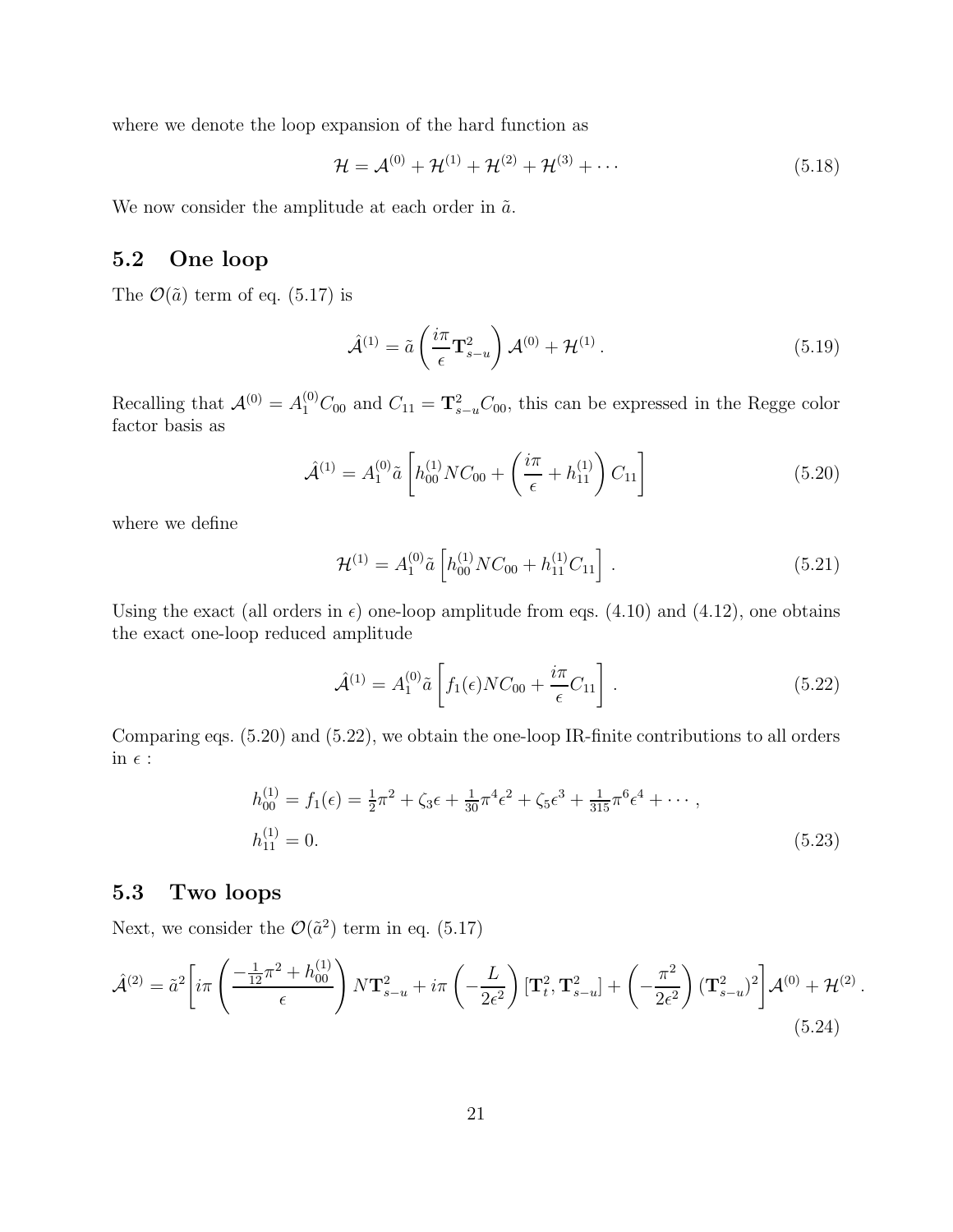All of the terms in this equation can be expressed in terms of the Regge color factor basis

$$
\hat{\mathcal{A}}^{(2)} = A_1^{(0)} \tilde{a}^2 \left[ \hat{B}_{00}^{(2)} N^2 C_{00} + \hat{B}_{11}^{(2)} N C_{11} + \hat{B}_{21}^{(2)} C_{21} + \hat{B}_{22}^{(2)} C_{22} \right],
$$
  
\n
$$
\mathcal{H}^{(2)} = A_1^{(0)} \tilde{a}^2 \left[ h_{00}^{(2)} N^2 C_{00} + h_{11}^{(2)} N C_{11} + h_{21}^{(2)} C_{21} + h_{22}^{(2)} C_{22} \right]
$$
\n(5.25)

where, using eq. (5.23), we have

$$
\hat{B}_{00}^{(2)} = h_{00}^{(2)},
$$
\n
$$
\hat{B}_{11}^{(2)} = i\pi \left( \frac{\frac{5}{12}\pi^2}{\epsilon} + \zeta_3 + \frac{1}{30}\pi^4\epsilon + \zeta_5\epsilon^2 + \cdots \right) + h_{11}^{(2)},
$$
\n
$$
\hat{B}_{21}^{(2)} = i\pi \left( -\frac{L}{2\epsilon^2} \right) + h_{21}^{(2)},
$$
\n
$$
\hat{B}_{22}^{(2)} = -\frac{\pi^2}{2\epsilon^2} + h_{22}^{(2)}.
$$
\n(5.26)

To determine the two-loop IR-finite contributions  $h_{ik}^{(2)}$ , we use the ancillary files of Henn and Mistlberger [25] to extract<sup>8</sup> the Regge limit of the two-loop color-ordered amplitudes  $A_\lambda^{(2)}$ <sup>(2)</sup> through  $\mathcal{O}(\epsilon^2)$ , then use eqs. (4.15) and (5.15) to derive the corresponding reduced amplitudes  $\hat{A}_{\lambda}^{(2)}$ (2), and finally use eq. (4.18) to determine  $\hat{B}_{ik}^{(2)}$  to  $\mathcal{O}(\epsilon^2)$ . In doing so, we recover precisely the IR-divergent terms of eq. (5.26) together with the following IR-finite coefficients through  $\mathcal{O}(\epsilon^2)$ :

$$
h_{00}^{(2)} = -\frac{1}{2}\zeta_3 L + \frac{7}{360}\pi^4 - \left(\frac{1}{45}\pi^4 L + \frac{39}{2}\zeta_5 + \frac{5}{12}\pi^2 \zeta_3\right)\epsilon + \left(\frac{41}{2}\zeta_5 L + \frac{3}{2}\pi^2 \zeta_3 L - \frac{47}{2}\zeta_3^2 - \frac{19}{168}\pi^6\right)\epsilon^2 + \mathcal{O}(\epsilon^3),
$$
  
\n
$$
h_{11}^{(2)} = i\pi \left[ -\frac{1}{2}\zeta_3 - \frac{1}{45}\pi^4 \epsilon + \left(\frac{41}{2}\zeta_5 + \frac{3}{2}\pi^2 \zeta_3\right)\epsilon^2 \right] + \mathcal{O}(\epsilon^3),
$$
  
\n
$$
h_{21}^{(2)} = i\pi \left[ -3\zeta_3 - \left(9\zeta_3 L + \frac{13}{36}\pi^4\right)\epsilon - \left(\frac{3}{20}\pi^4 L + 152\zeta_5 + \frac{28}{3}\pi^2 \zeta_3\right)\epsilon^2 \right] + \mathcal{O}(\epsilon^3),
$$
  
\n
$$
h_{22}^{(2)} = 3\pi^2 \zeta_3 \epsilon + \frac{1}{20}\pi^6 \epsilon^2 + \mathcal{O}(\epsilon^3).
$$
  
\n(5.27)

The coefficients of all the L-dependent terms of  $h_{00}^{(2)}$  and  $h_{21}^{(2)}$  are consistent<sup>9</sup> with the NLL prediction (4.32) of ref. [50]. Also,  $h_{22}^{(2)}$  is consistent with the NNLL prediction (4.33) of ref. [50], which in fact allows it to be computed to all orders in  $\epsilon$ , viz.

$$
h_{22}^{(2)} = \frac{\pi^2}{2\epsilon^2} \left[ 1 - \frac{\Gamma^2 (1 - 2\epsilon) \Gamma (1 + 2\epsilon)}{\Gamma (1 - \epsilon) \Gamma^2 (1 + \epsilon) \Gamma (1 - 3\epsilon)} \right].
$$
 (5.28)

<sup>&</sup>lt;sup>8</sup>In ref. [25], s is taken to be negative. To convert their results to our conventions, we use the map  $s_{HM} = u, t_{HM} = t, u_{HM} = s.$ 

<sup>&</sup>lt;sup>9</sup>Because we are expanding in  $\tilde{a}$  rather than a, the values of the Regge trajectory coefficients  $\hat{\alpha}_g^{(\ell)}$  differ from eqs. (D.1) and (D.2) of ref. [50]. In particular,  $\hat{\alpha}_g^{(1)}$  vanishes in our case, as noted in that reference.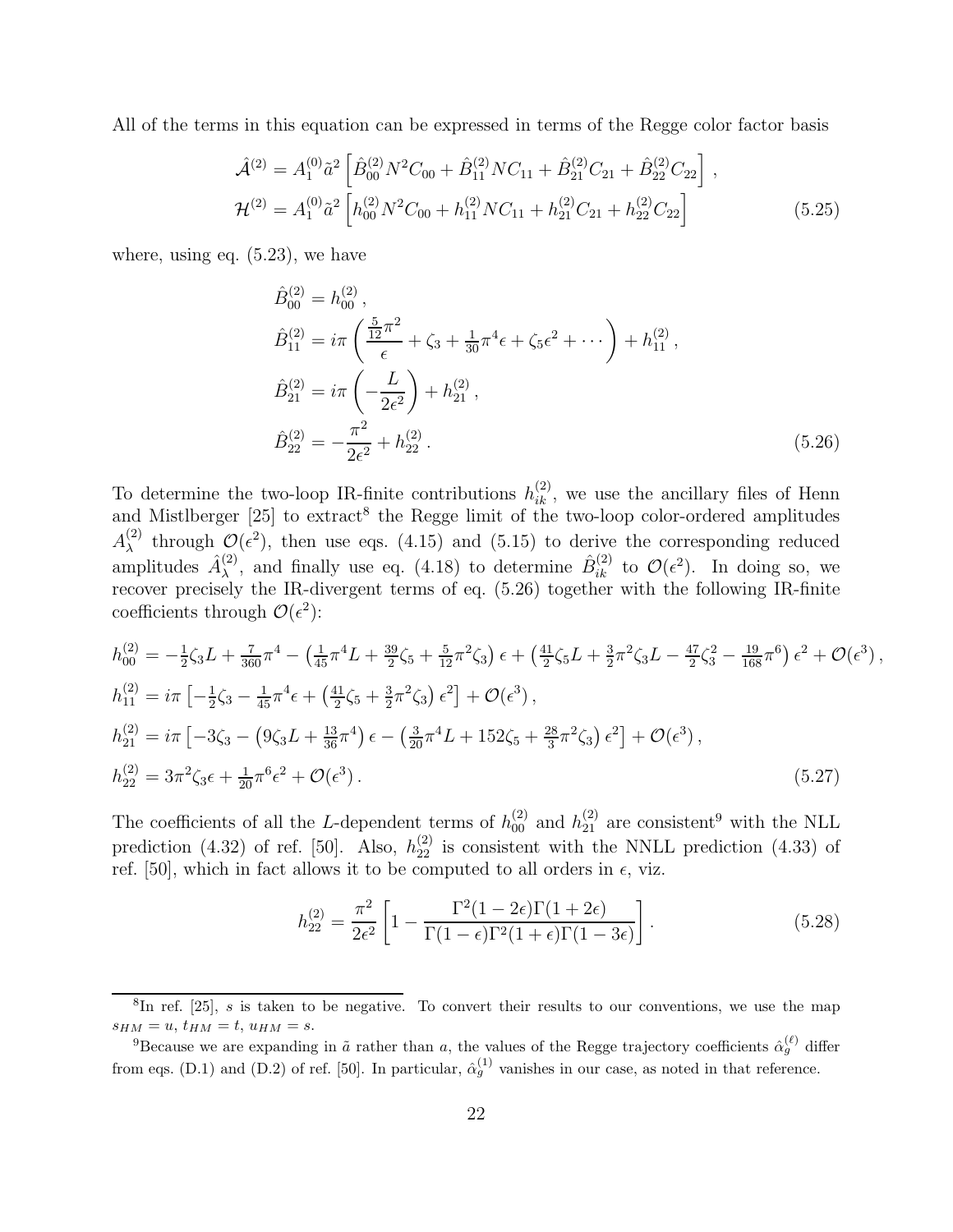### 5.4 Three loops

Finally we consider the  $\mathcal{O}(\tilde{a}^3)$  term in eq. (5.17). Most of the terms can be immediately written in terms of the three-loop Regge color basis, with the exception of  $\mathbf{T}_{s-u}^2[\mathbf{T}_t^2, \mathbf{T}_{s-u}^2]$ and also W which appears in  $\Delta^{(3)}$ . Using eq. (4.15) and eq. (4.20), we may determine that

$$
\mathbf{T}_{s-u}^2[\mathbf{T}_t^2, \mathbf{T}_{s-u}^2]C_{00} = -\frac{1}{12}N^3C_{00} + \frac{1}{3}N(\mathbf{T}_{s-u}^2)^2C_{00} + [\mathbf{T}_{s-u}^2[\mathbf{T}_t^2, \mathbf{T}_{s-u}^2]]C_{00}. \tag{5.29}
$$

Using the matrix representation of  $W$  given in eq. (C.8) of ref. [50], we find the components of  $\mathbf{W}C_{00}$  in the extended three-loop trace basis

$$
\mathbf{W}C_{00} = (0, 0, 0, -1, 0, 1, 13, 0, -13, 0, 0, 0). \tag{5.30}
$$

Then using eq. (4.20) we can express it in terms of the three-loop Regge color factor basis

$$
\mathbf{W}C_{00} = -\frac{1}{4}N^3C_{00} + N(\mathbf{T}_{s-u}^2)^2C_{00} - 2[\mathbf{T}_{s-u}^2[\mathbf{T}_t^2, \mathbf{T}_{s-u}^2]]C_{00}.
$$
 (5.31)

We thus obtain for the three-loop amplitude

$$
\hat{\mathcal{A}}^{(3)} = \tilde{a}^{3} \Bigg[ \left( -\frac{\pi^{2}}{24\epsilon^{3}} L - \frac{i\pi}{12\epsilon} h_{21}^{(2)} + \frac{1}{12\epsilon} \left( \zeta_{5} + 2\zeta_{2}\zeta_{3} \right) \right) N^{3} \tag{5.32}
$$
\n
$$
+ \left( \frac{11i\pi\zeta_{4}}{6\epsilon} - \frac{i\pi\zeta_{2}}{2\epsilon} h_{00}^{(1)} + \frac{i\pi}{\epsilon} h_{00}^{(2)} \right) N^{2} \mathbf{T}_{s-u}^{2} + \left( \frac{i\pi\zeta_{2}}{2\epsilon^{2}} L - \frac{i\pi}{2\epsilon^{2}} L h_{00}^{(1)} \right) N [\mathbf{T}_{t}^{2}, \mathbf{T}_{s-u}^{2}]
$$
\n
$$
+ \left( \frac{\pi^{2}\zeta_{2}}{2\epsilon^{2}} - \frac{\pi^{2}}{2\epsilon^{2}} h_{00}^{(1)} + \frac{i\pi}{\epsilon} h_{11}^{(2)} + \frac{\pi^{2}}{6\epsilon^{3}} L + \frac{i\pi}{3\epsilon} h_{21}^{(2)} - \frac{1}{2\epsilon} \left( \zeta_{5} + 2\zeta_{2}\zeta_{3} \right) \right) N (\mathbf{T}_{s-u}^{2})^{2}
$$
\n
$$
+ \left( \frac{i\pi}{6\epsilon^{3}} L^{2} + \frac{i\pi}{3\epsilon} \left( \zeta_{3} L + 11\zeta_{4} \right) \right) [\mathbf{T}_{t}^{2}, [\mathbf{T}_{t}^{2}, \mathbf{T}_{s-u}^{2}]]
$$
\n
$$
+ \left( \frac{\pi^{2}}{6\epsilon^{3}} L + \frac{i\pi}{\epsilon} h_{21}^{(2)} + \frac{1}{\epsilon} \zeta_{5} \right) [\mathbf{T}_{s-u}^{2}, [\mathbf{T}_{t}^{2}, \mathbf{T}_{s-u}^{2}]] + \left( -\frac{i\pi^{3}}{6\epsilon^{3}} + \frac{i\pi}{\epsilon} h_{22}^{(2)} \right) (\mathbf{T}_{s-u}^{2})^{3} \Bigg] \mathcal{A}^{(0)} + \mathcal{H}^{(3)}
$$

where we have boxed all the terms that come from the three-loop dipole correction term  $\Delta^{(3)}$ . Expressing the amplitude in the three-loop Regge color factor basis

$$
\hat{\mathcal{A}}^{(3)} = A_1^{(0)} \tilde{a}^3 \left[ \hat{B}_{00}^{(3)} N^3 C_{00} + \hat{B}_{11}^{(3)} N^2 C_{11} + \hat{B}_{21}^{(3)} N C_{21} + \hat{B}_{22}^{(3)} N C_{22} + \hat{B}_{31}^{(3)} C_{31} + \hat{B}_{32}^{(3)} C_{32} + \hat{B}_{33}^{(3)} C_{33} \right],
$$
  
\n
$$
\mathcal{H}^{(3)} = A_1^{(0)} \tilde{a}^3 \left[ h_{00}^{(3)} N^3 C_{00} + h_{11}^{(3)} N^2 C_{11} + h_{21}^{(3)} N C_{21} + h_{22}^{(3)} N C_{22} + h_{31}^{(3)} C_{31} + h_{32}^{(3)} C_{32} + h_{33}^{(3)} C_{33} \right]
$$
\n(5.33)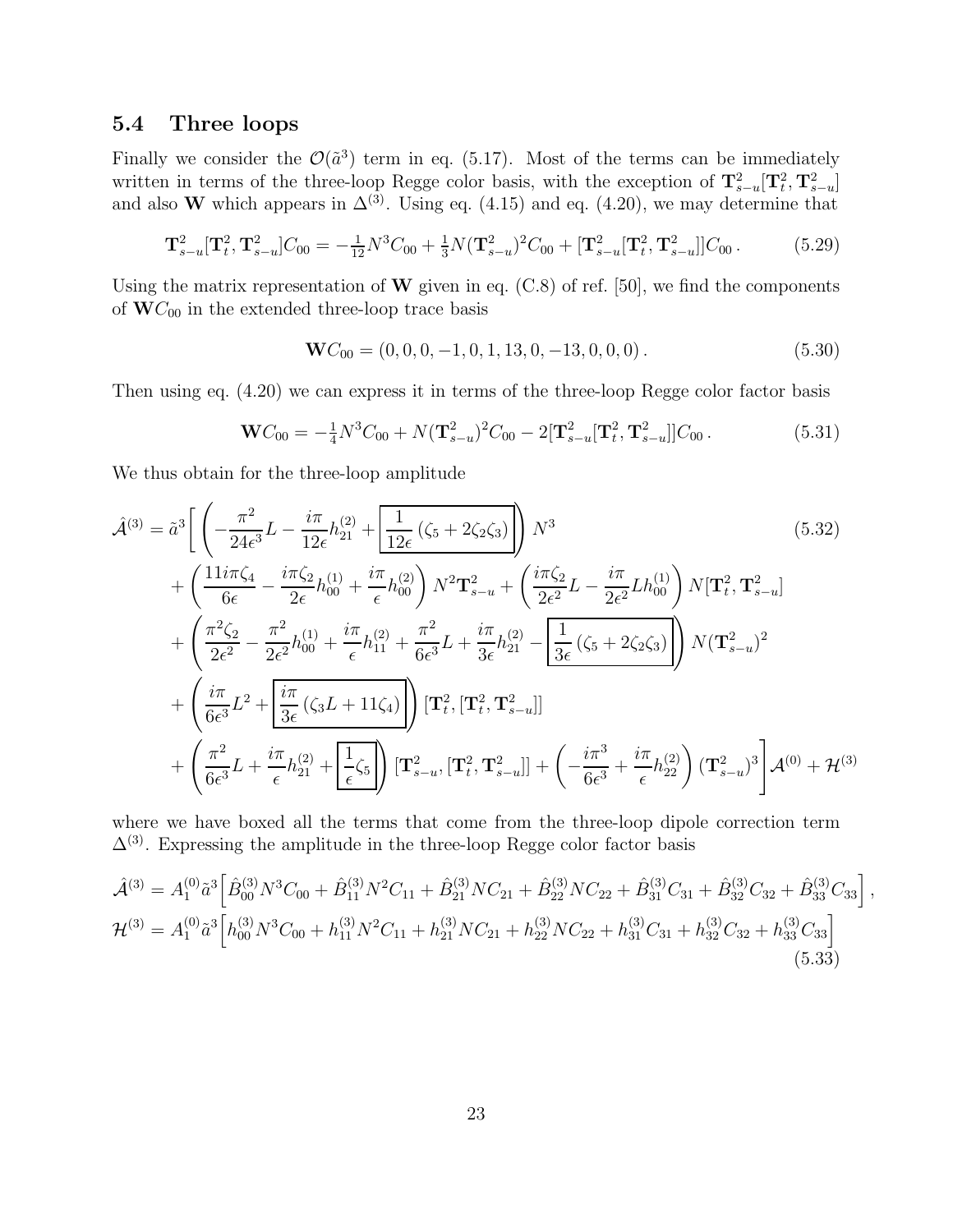and using eqs.  $(5.23)$  and  $(5.27)$  we obtain

$$
\hat{B}_{00}^{(3)} = \left(-\frac{\pi^2}{24\epsilon^3}L + \frac{-\frac{2}{9}\pi^2\zeta_3 + \frac{1}{12}\zeta_5}{\epsilon} - \frac{3}{4}\pi^2\zeta_3L - \frac{13}{432}\pi^6\right) + h_{00}^{(3)},
$$
\n
$$
\hat{B}_{11}^{(3)} = i\pi \left(\frac{-\frac{1}{540}\pi^4 - \frac{1}{2}\zeta_3L}{\epsilon} - \frac{1}{45}\pi^4L - \frac{39}{2}\zeta_5 - \frac{1}{2}\pi^2\zeta_3\right) + h_{11}^{(3)},
$$
\n
$$
\hat{B}_{21}^{(3)} = i\pi \left(-\frac{\pi^2}{6\epsilon^2}L - \frac{\zeta_3}{2\epsilon}L - \frac{1}{60}\pi^4L\right) + h_{21}^{(3)},
$$
\n
$$
\hat{B}_{22}^{(3)} = \left(\frac{\pi^2}{6\epsilon^3}L - \frac{\pi^4}{6\epsilon^2} + \frac{\frac{8}{9}\pi^2\zeta_3 - \frac{1}{3}\zeta_5}{\epsilon} + 3\pi^2\zeta_3L + \frac{17}{135}\pi^6\right) + h_{22}^{(3)},
$$
\n
$$
\hat{B}_{31}^{(3)} = i\pi \left(\frac{1}{6\epsilon^3}L^2 + \frac{\frac{1}{3}\zeta_3L + \frac{11}{270}\pi^4}{\epsilon}\right) + h_{31}^{(3)},
$$
\n
$$
\hat{B}_{32}^{(3)} = \left(\frac{\pi^2}{6\epsilon^3}L + \frac{3\pi^2\zeta_3 + \zeta_5}{\epsilon} + 9\pi^2\zeta_3L + \frac{13}{36}\pi^6\right) + h_{32}^{(3)},
$$
\n
$$
\hat{B}_{33}^{(3)} = i\pi \left(-\frac{\pi^2}{6\epsilon^3} + 3\pi^2\zeta_3\right) + h_{33}^{(3)}.
$$
\n(5.34)

Once again, to determine the IR-finite contributions  $h_{ik}^{(3)}$ , we use the ancillary files of Henn and Mistlberger [25] to extract the Regge limit of the three-loop color-ordered amplitudes  $A_\lambda^{(3)}$ <sup>(3)</sup> through  $\mathcal{O}(\epsilon^0)$ , then use eq. (5.15) to derive the corresponding reduced amplitudes  $\hat{A}^{(3)}_{\lambda}$  $_{\lambda}^{(\mathsf{o})}$ and finally use eq. (4.22) to determine  $\hat{B}_{ik}^{(3)}$  to  $\mathcal{O}(\epsilon^0)$ . In doing so, we recover precisely the IR-divergent terms of eq. (5.34) together with the IR-finite coefficients at  $\mathcal{O}(\epsilon^0)$ :

$$
h_{00}^{(3)} = 2\zeta_5 L - \frac{11}{36}\pi^2 \zeta_3 L - \frac{65\zeta_3^2}{36} - \frac{1397\pi^6}{102060} + \mathcal{O}(\epsilon),
$$
  
\n
$$
h_{11}^{(3)} = i\pi \left(2\zeta_5 - \frac{5\pi^2 \zeta_3}{36}\right) + \mathcal{O}(\epsilon),
$$
  
\n
$$
h_{21}^{(3)} = i\pi \left(\frac{\pi^4}{60}L + 2\zeta_5 - \frac{13\pi^2 \zeta_3}{6}\right) + \mathcal{O}(\epsilon),
$$
  
\n
$$
h_{22}^{(3)} = \frac{4}{3}\pi^2 \zeta_3 L - \frac{\zeta_3^2}{3} + \frac{565\pi^6}{6804} + \mathcal{O}(\epsilon),
$$
  
\n
$$
h_{31}^{(3)} = i\pi \left(-\frac{11\zeta_3}{3}L^2 - \frac{29\pi^4}{90}L - \frac{65\zeta_5}{6} + \frac{5\pi^2 \zeta_3}{12}\right) + \mathcal{O}(\epsilon),
$$
  
\n
$$
h_{32}^{(3)} = \frac{10}{3}\pi^2 \zeta_3 L + \zeta_3^2 + \frac{32\pi^6}{567} + \mathcal{O}(\epsilon),
$$
  
\n
$$
h_{33}^{(3)} = i\pi \left(\frac{2\pi^2 \zeta_3}{3}\right) + \mathcal{O}(\epsilon).
$$
  
\n(5.35)

The coefficient of  $L^2$  of  $h_{31}^{(3)}$  matches the NLL prediction (4.42) of ref. [50], and the coefficients of L of  $h_{00}^{(3)}$ ,  $h_{22}^{(3)}$ , and  $h_{32}^{(3)}$  match<sup>10</sup> the NNLL prediction (4.44) of ref. [50].

<sup>10</sup>See footnote 9. Also,  $D_g^{(1)} = \frac{1}{4} N r(\epsilon) f_1(\epsilon)$  since we are expanding in  $\tilde{a}$  rather than a.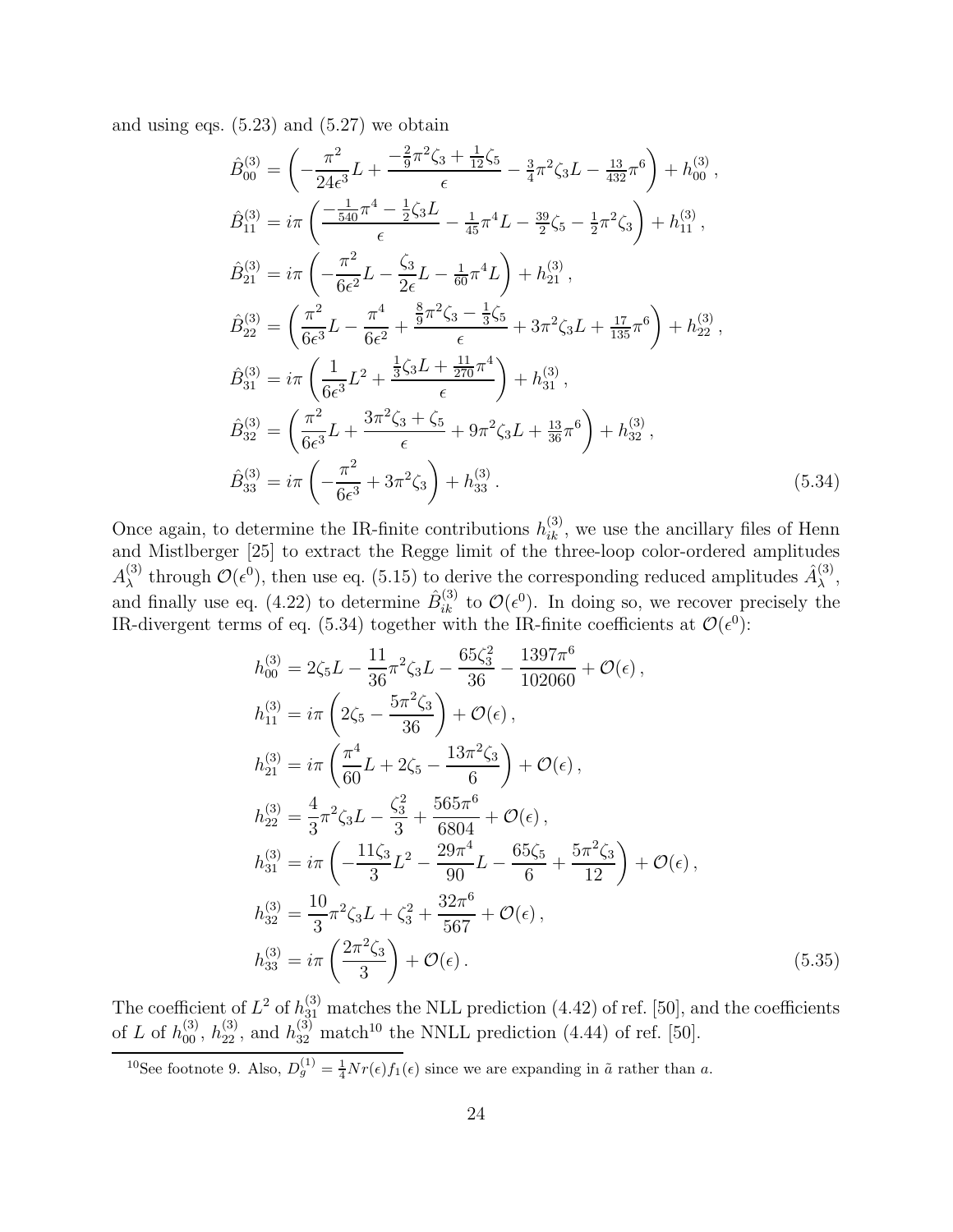### 5.5 All loop results

We wish to characterize the logarithmic dependence of each coefficient  $B_{ik}^{(\ell)}$  in the expansion

$$
\mathcal{A}^{(\ell)} = A_1^{(0)} \tilde{a}^{\ell} \sum_{i=0}^{\ell} \sum_k B_{ik}^{(\ell)} N^{\ell-i} C_{ik} \,. \tag{5.36}
$$

In the IR-divergent prefactors in eq.  $(5.14)$ , we observe that each power of L requires the presence of a factor of  $\mathbf{T}_t^2$ . The Regge color factor  $C_{ik}$  contains  $i - k$  factors of  $\mathbf{T}_t^2$ , and  $N^{\ell-i}$ can correspond to  $\ell - i$  additional factors of  $\mathbf{T}_t^2$  (since  $\mathbf{T}_t^2$  acting on  $C_{00}$  produces a factor of N). Hence we anticipate that  $B_{ik}^{(\ell)}$  can contain up to  $\ell - k$  powers of L, that is

$$
B_{ik}^{(\ell)} \sim L^{\ell-k} + \text{ lower logarithmic terms.} \tag{5.37}
$$

Thus  $B_{00}^{(\ell)}$  alone contributes at leading log (LL) order,  $B_{i1}^{(\ell)}$  $_{i1}^{(\ell)}$  starts at NLL,  $B_{i2}^{(\ell)}$  $i_2^{(\ell)}$  at NNLL, etc. We cannot make this argument completely rigorous, because a priori we have no knowledge of the L dependence of the hard function  $\mathcal{H}$ , but the explicit results through three loops presented earlier are in accord with our expectations. (The L dependence of the reduced amplitude coefficients  $\hat{B}_{ik}^{(\ell)}$  is sometimes milder than eq. (5.37) because we have stripped off some of the logarithms in eq. (5.15).)

By eq. (5.37), the coefficient  $B_{\ell\ell}^{(\ell)}$  should have no logarithmic dependence whatsoever. In fact, the only term in eq. (5.14) that contributes to  $B_{\ell\ell}^{(\ell)}$  is

$$
\mathcal{A} \sim \exp\left[\frac{i\pi \tilde{a}}{\epsilon} \mathbf{T}_{s-u}^2\right] \mathcal{H}
$$
\n(5.38)

hence

$$
\mathcal{A}^{(\ell)} \sim \frac{1}{\ell!} \left( \frac{i\pi \tilde{a}}{\epsilon} \mathbf{T}_{s-u}^2 \right)^{\ell} \mathcal{A}^{(0)} + \text{ contributions from } \mathcal{H}^{(2)}, \mathcal{H}^{(3)}, \cdots
$$
 (5.39)

and thus

$$
B_{\ell\ell}^{(\ell)} = \frac{1}{\ell!} \left(\frac{i\pi}{\epsilon}\right)^{\ell} + \mathcal{O}(\epsilon^{3-\ell})
$$
\n(5.40)

where the  $\mathcal{O}(\epsilon^{3-\ell})$  corrections come from  $\mathcal{H}^{(2)}$ ,  $\mathcal{H}^{(3)}$ ,  $\cdots$ . This is consistent with the explicit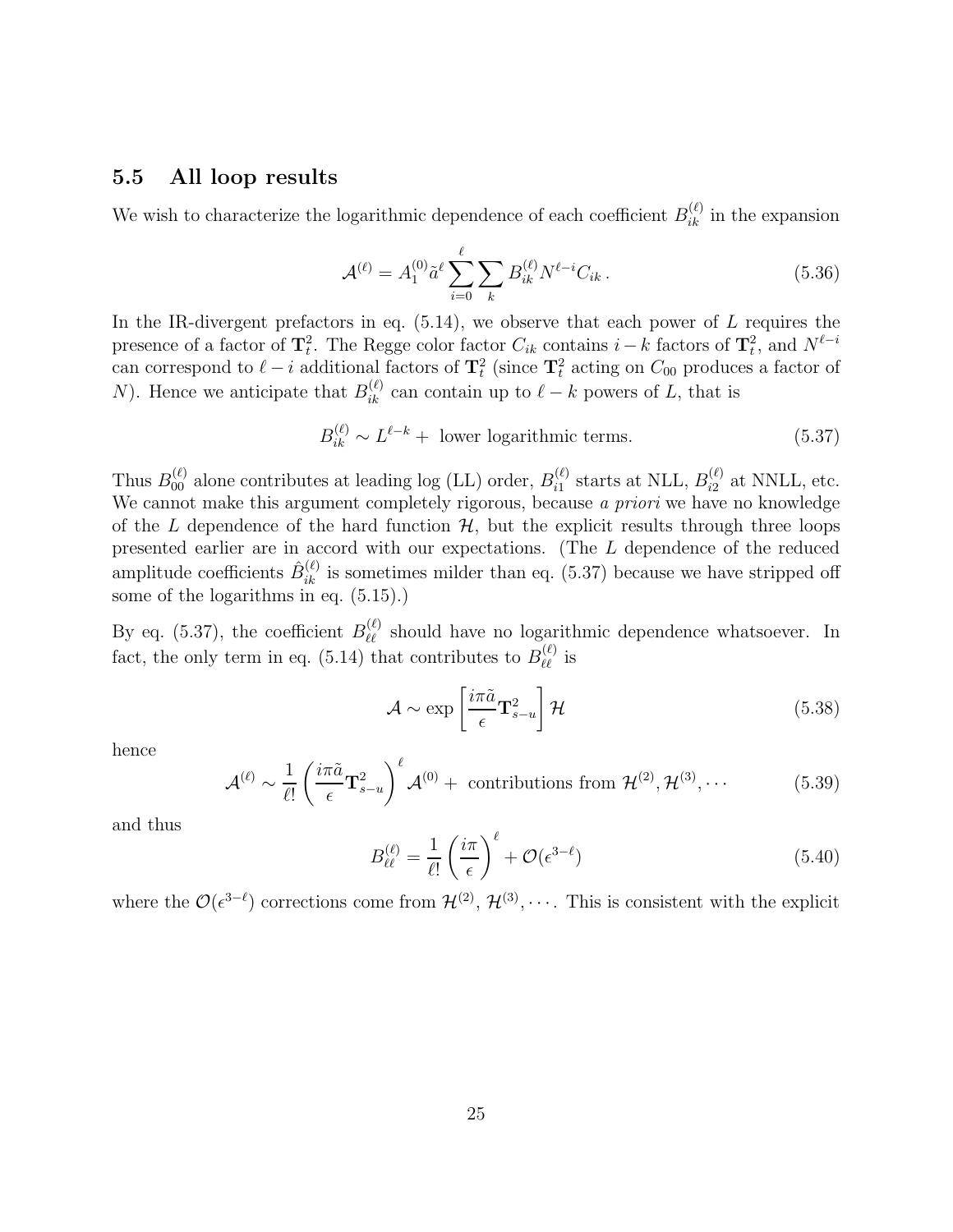one-, two-, and three-loop results<sup>11</sup> (4.12), (5.26), (5.28), (5.34), and (5.35)

$$
B_{11}^{(1)} = \frac{i\pi}{\epsilon},
$$
  
\n
$$
B_{22}^{(2)} = \left(-\frac{\pi^2}{2\epsilon^2}\right) \frac{\Gamma^2 (1 - 2\epsilon) \Gamma (1 + 2\epsilon)}{\Gamma (1 - \epsilon) \Gamma^2 (1 + \epsilon) \Gamma (1 - 3\epsilon)},
$$
  
\n
$$
B_{33}^{(3)} = i\pi \left(-\frac{\pi^2}{6\epsilon^3} + \frac{11\pi^2 \zeta_3}{3}\right) + \mathcal{O}(\epsilon).
$$
\n(5.41)

In sec. 6, we will observe that the coefficients  $B_{\ell\ell}^{(\ell)}$  are closely related to the  $\mathcal{N}=8$  supergravity four-point amplitude in the Regge limit.

# 6 SYM/supergravity relation in the Regge limit

In this section, we review the Regge limit of the  $\mathcal{N} = 8$  four-point amplitude. This will allow us to make an all-loop-orders conjecture between the  $\mathcal{N}=4$  SYM and  $\mathcal{N}=8$  supergravity four-point amplitudes in the Regge limit.

The tree-level four-graviton amplitude is<sup>12</sup> [3]

$$
\mathcal{M}^{(0)} = 8\pi G\mu^{2\epsilon} \frac{16K\tilde{K}}{stu}.
$$
\n(6.1)

where K is defined as in eq. (3.2). The one-loop  $\mathcal{N} = 8$  supergravity four-graviton amplitude is [3]

$$
\mathcal{M}^{(1)} = -i(8\pi G)^2 \mu^{2\epsilon} (16K\tilde{K}) \left[ \mathcal{I}^{(1)}(s,t) + \mathcal{I}^{(1)}(u,s) + \mathcal{I}^{(1)}(t,u) \right]
$$
  
= 
$$
\mathcal{M}^{(0)} \Big( -8\pi i G \, stu \left[ \mathcal{I}^{(1)}(s,t) + \mathcal{I}^{(1)}(u,s) + \mathcal{I}^{(1)}(t,u) \right] \Big)
$$
 (6.2)

which, using the expression of  $\mathcal{I}^{(1)}$  given in eq. (3.10) becomes

$$
\mathcal{M}^{(1)} = \mathcal{M}^{(0)} \tilde{\eta} \frac{1}{\epsilon^2} \Big[ (x - 1) \left( e^{i\pi} x \right)^{\epsilon} F \left( \epsilon, 1 - \frac{1}{x} \right) + (x - 1) F \left( \epsilon, 1 - x \right) \qquad (6.3)
$$

$$
- x \left( e^{i\pi} x \right)^{\epsilon} F \left( \epsilon, \frac{-x}{1 - x} \right) - x \left( \frac{x}{1 - x} \right)^{\epsilon} F \left( \epsilon, x \right)
$$

$$
+ F \left( \epsilon, \frac{1}{1 - x} \right) + \left( \frac{x}{1 - x} \right)^{\epsilon} F \left( \epsilon, \frac{1}{x} \right) \Big]
$$

<sup>11</sup>Note that  $B_{\ell\ell}^{(\ell)} = \hat{B}_{\ell\ell}^{(\ell)}$  because the prefactors in eq. (5.15) cannot contribute to this coefficient.

<sup>&</sup>lt;sup>12</sup>In this paper, we take G to be the four-dimensional Newton's constant, with  $G_D = G\mu^{2\epsilon}$  its counterpart in  $D = 4 - 2\epsilon$  dimensions.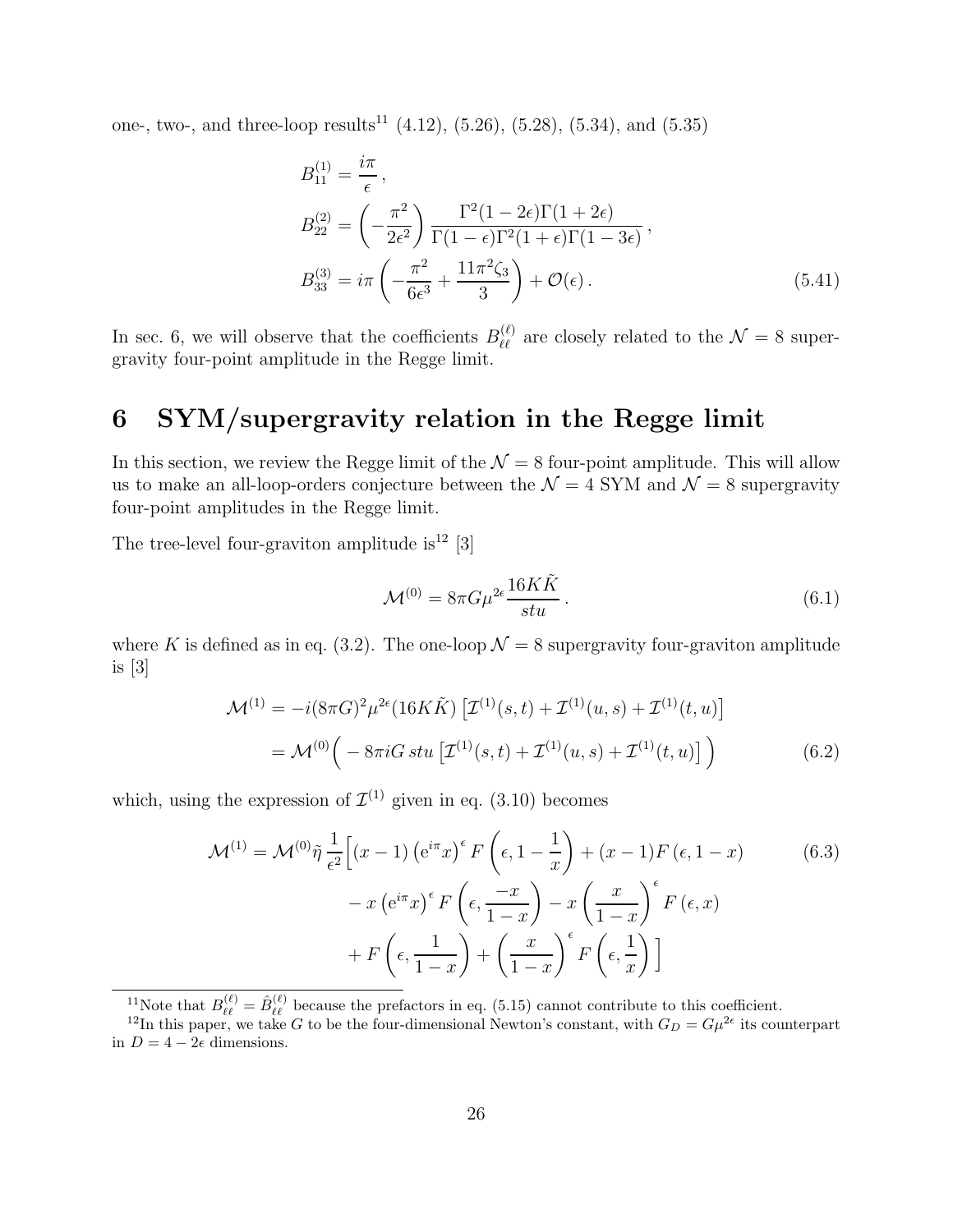where we define the dimensionless parameter $^{13}$ 

$$
\tilde{\eta} \equiv \frac{Gs}{\pi} \frac{\Gamma^2 (1 - \epsilon) \Gamma (1 + \epsilon)}{\Gamma (1 - 2\epsilon)} \left( \frac{4\pi \mu^2}{-t} \right)^{\epsilon} . \tag{6.4}
$$

Writing the all-orders amplitude as

$$
\mathcal{M} = \mathcal{M}^{(0)} \left[ 1 + \sum_{\ell=1}^{\infty} \tilde{\eta}^{\ell} M^{(\ell)} \right]
$$
 (6.5)

we see that eq. (6.3) simplifies dramatically in the Regge limit  $x \to 0$  to

$$
M^{(1)} = -\frac{i\pi}{\epsilon} + \mathcal{O}(x) \,. \tag{6.6}
$$

Using eikonal exponentiation in impact parameter space, the authors of ref. [75, 76] showed that the Regge limit of the  $\ell$ -loop four-graviton amplitude is given to all orders in  $\epsilon$  by

$$
M^{(\ell)} = \frac{1}{\ell!} \left( -\frac{i\pi}{\epsilon} \right)^{\ell} G^{(\ell)}(\epsilon) + \mathcal{O}(x) \tag{6.7}
$$

where

$$
G^{(\ell)}(\epsilon) = \frac{\Gamma^{\ell}(1 - 2\epsilon)\Gamma(1 + \ell\epsilon)}{\Gamma^{\ell-1}(1 - \epsilon)\Gamma^{\ell}(1 + \epsilon)\Gamma(1 - (\ell + 1)\epsilon)}
$$
  
=  $1 - \frac{1}{3}\ell \left(2\ell^2 + 3\ell - 5\right) \zeta_3 \epsilon^3 + \mathcal{O}(\epsilon^4).$  (6.8)

In particular, eq. (6.7) gives (in the Regge limit)

$$
M^{(1)} = -\frac{i\pi}{\epsilon} + \mathcal{O}(x),
$$
  
\n
$$
M^{(2)} = \left(-\frac{\pi^2}{2\epsilon^2}\right) \frac{\Gamma^2 (1 - 2\epsilon) \Gamma (1 + 2\epsilon)}{\Gamma (1 - \epsilon) \Gamma^2 (1 + \epsilon) \Gamma (1 - 3\epsilon)} + \mathcal{O}(x),
$$
  
\n
$$
M^{(3)} = i\pi \left(\frac{\pi^2}{6\epsilon^3} - \frac{11\pi^2 \zeta_3}{3} - \frac{11\pi^6}{180}\epsilon\right) + \mathcal{O}(\epsilon^2) + \mathcal{O}(x).
$$
\n(6.9)

We observe that (up to signs) these are precisely the one-, two-, and three-loop values of the coefficients  $B_{\ell\ell}^{(\ell)}$  of the  $\mathcal{N}=4$  SYM four-gluon amplitude given in eq. (5.41):

$$
B_{11}^{(1)} = -M^{(1)} + \mathcal{O}(x), \qquad B_{22}^{(2)} = M^{(2)} + \mathcal{O}(x), \qquad B_{33}^{(3)} = -M^{(3)} + \mathcal{O}(\epsilon) + \mathcal{O}(x) \tag{6.10}
$$

where the one- and two-loop relations hold to all orders in  $\epsilon$ , and the three-loop relation holds to the accuracy of the  $\mathcal{N} = 4$  SYM calculation. This motivates the all-loop-orders conjecture:

$$
B_{\ell\ell}^{(\ell)} = (-1)^{\ell} M^{(\ell)} + \mathcal{O}(x)
$$
\n(6.11)

<sup>13</sup>Related by  $\tilde{\eta} = \alpha_G s / (-t)^\epsilon$  to  $\alpha_G$  defined in refs. [75,76].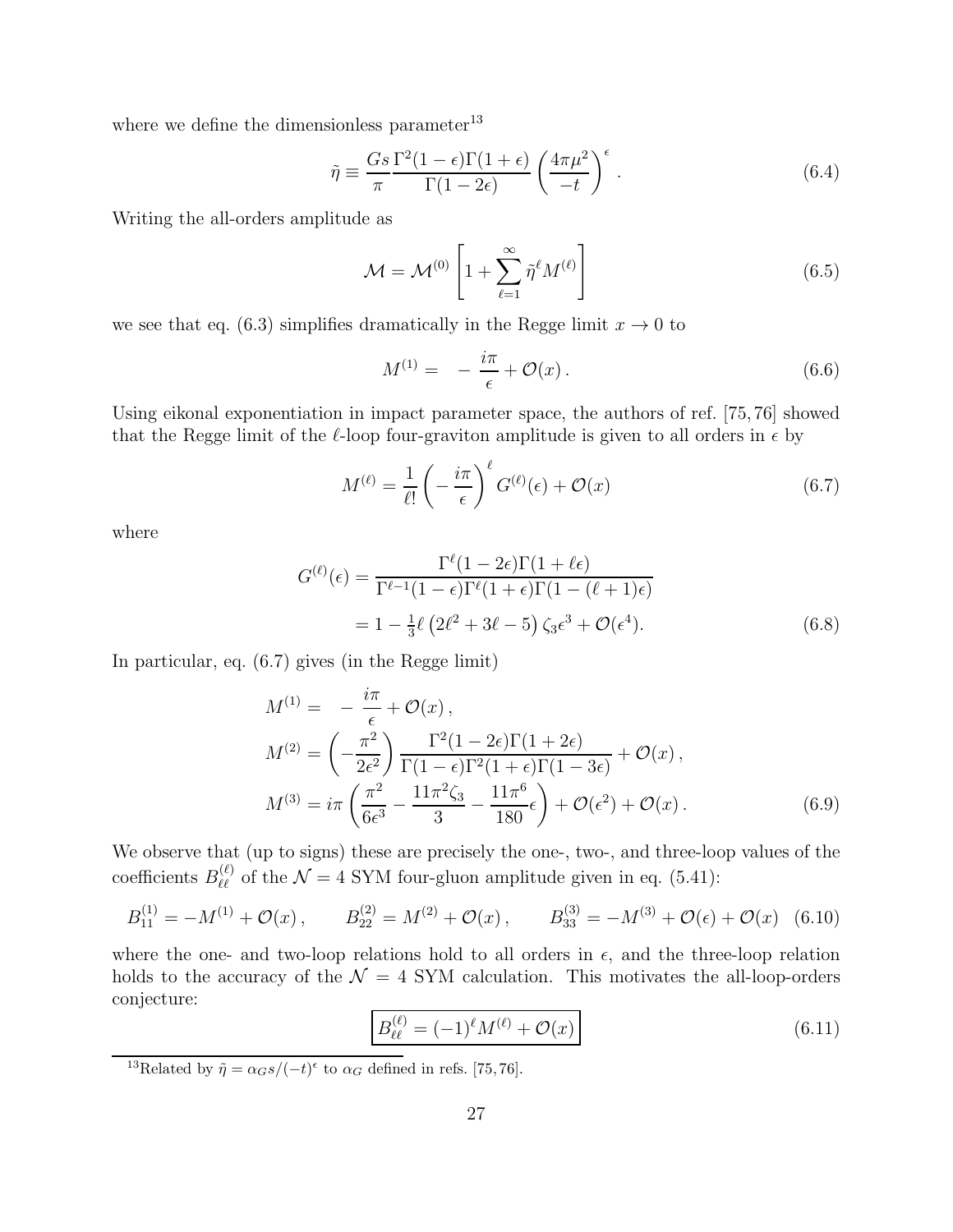relating the Regge limits of the  $\mathcal{N} = 8$  supergravity amplitude and the  $\mathcal{N} = 4$  SYM amplitude. Comparing the leading infrared-divergent contribution (5.40) with eq. (6.7) confirms that eq. (6.11) is valid for any  $\ell$  to at least the first three orders in the Laurent expansion in  $\epsilon$ . Based on all this, we conjecture that eq. (6.11) holds to all orders in  $\epsilon$  for any  $\ell$ .

We can express the SYM/supergravity relation (6.11) directly in terms of color-ordered amplitudes using eqs. (4.26-4.28)

$$
M^{(1)} = \frac{A_1^{(1,0)} + A_3^{(1,0)}}{A_1^{(0)}\tilde{a}} + \mathcal{O}(x) , \qquad \ell = 1 ,
$$

$$
M^{(\ell)} = \frac{\frac{1}{2} \left( A_1^{(\ell,\ell)} - A_3^{(\ell,\ell)} \right)}{3^{\ell/2} \cdot A_1^{(0)} \tilde{a}^{\ell}} + \mathcal{O}(x), \qquad \text{even } \ell, M^{(\ell)} = \frac{-\left( A_1^{(\ell,\ell-3)} + A_3^{(\ell,\ell-3)} \right) + \frac{1}{4} \left( A_4^{(\ell,\ell-2)} + A_6^{(\ell,\ell-2)} + A_1^{(\ell,\ell-1)} + A_3^{(\ell,\ell-1)} \right)}{3^{(\ell-1)/2} \cdot A_1^{(0)} \tilde{a}^{\ell}} + \mathcal{O}(x), \text{ odd } \ell > 1.
$$
\n
$$
(6.12)
$$

The validity of eq. (6.12) for  $\ell = 1$  and  $\ell = 2$  is not really surprising since they are the Regge limits of more general exact relations. The one-loop relation is the Regge limit of the exact one-loop relation [1, 23]

$$
\frac{\mathcal{M}^{(1)}}{\mathcal{M}^{(0)}\tilde{\eta}} = (1-x)\frac{\left(A_1^{(1,0)} + A_2^{(1,0)} + A_3^{(1,0)}\right)}{A_1^{(0)}\tilde{a}}\tag{6.13}
$$

and the  $\ell = 2$  relation is the Regge limit of the more general exact two-loop relation [23]

$$
\frac{\mathcal{M}^{(2)}}{\mathcal{M}^{(0)}\tilde{\eta}^2} = \left(\frac{1-x}{6}\right) \frac{\left[ (1-x)A_1^{(2,2)} + xA_2^{(2,2)} - A_3^{(2,2)} \right]}{A_1^{(0)}\tilde{a}^2} \tag{6.14}
$$

where we have expressed both relations using the notation of the current paper. Both eqs. (6.13) and (6.14) are proved by expressing the amplitudes in terms of planar and nonplanar integrals [2, 3, 23]. Although previous attempts at finding exact SYM/supergravity relations beyond two loops were not successful, there may nevertheless exist exact relations of which eq. (6.12) is the Regge limit.

## 7 Conclusions

We presented in this paper an all-loop-order basis of color factors  $C_{ik}$  suitable for writing the Regge limit of the  $\mathcal{N} = 4$  SYM four-gluon amplitude. These color factors have well-defined signature under crossing symmetry  $u \leftrightarrow s$ ; specifically,  $C_{ik}$  has negative/positive signature for  $k$  even/odd.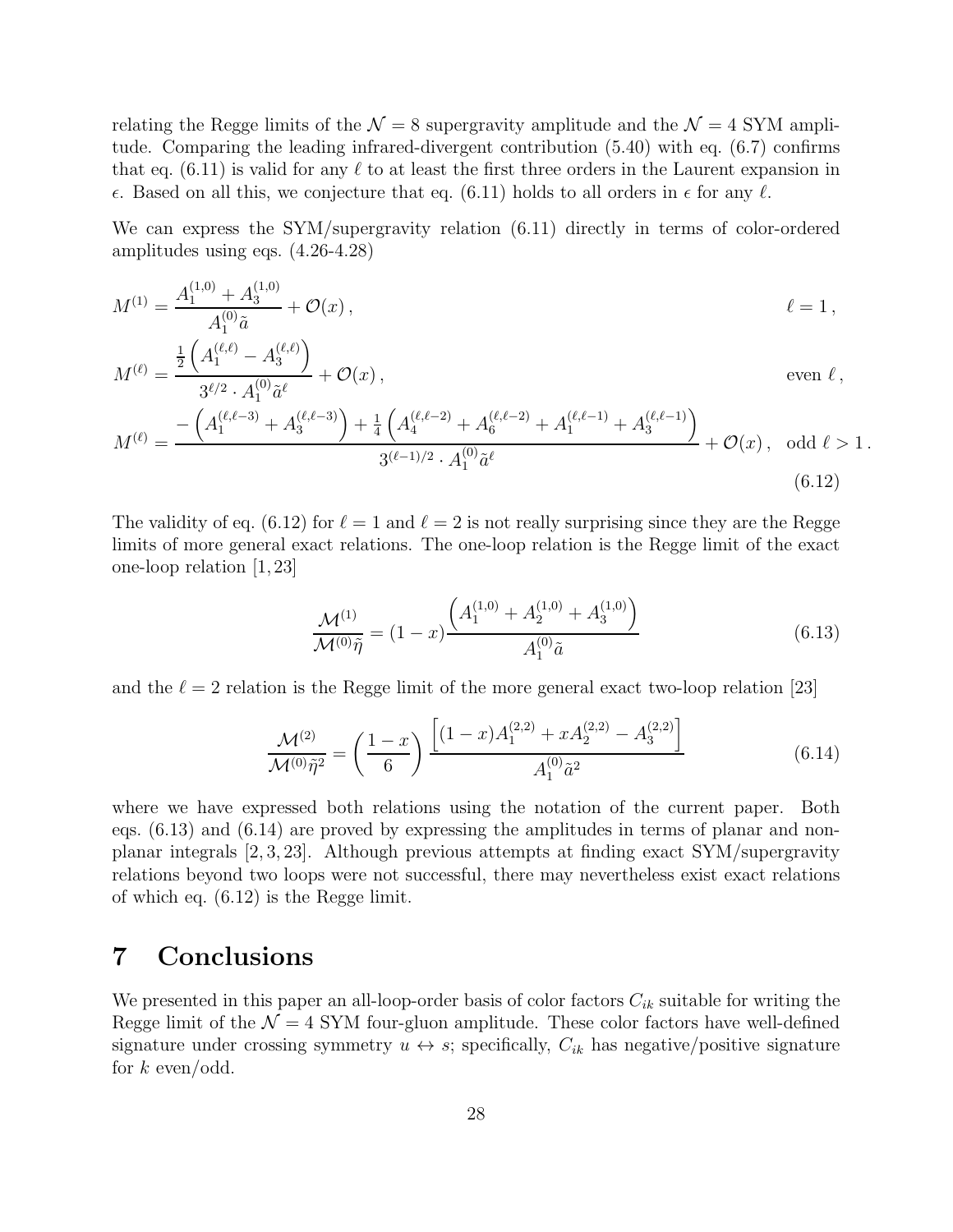We found that the coefficients  $B_{ik}^{(\ell)}$  of the Regge limit of the  $\mathcal{N}=4$  SYM amplitude in this basis are polynomials of order  $\ell - k$  in  $L = \log |s/t| - \frac{1}{2}i\pi$ . Thus  $B_{00}^{(\ell)}$  alone contributes at leading log (LL) order,  $B_{i1}^{(\ell)}$  $_{i1}^{(\ell)}$  starts at NLL,  $B_{i2}^{(\ell)}$  $i_2^{(t)}$  at NNLL, etc. The coefficients of color factors with negative/positive signature are real/imaginary respectively (when expressed in terms of  $L$ ), as shown on general grounds in ref. [50]. Using results from ref. [25], we computed these coefficients explicitly through three-loop order, verifying consistency with all the expected IR divergences [14–16,26–35,45–50], as well as with certain IR-finite NLL and NNLL predictions [49, 50].

Based on our explicit results, we conjectured an all-loop-orders equivalence (up to sign) between the coefficients  $B_{\ell\ell}^{(\ell)}$  and the Regge limit of the  $\ell$ -loop  $\mathcal{N}=8$  supergravity four-point amplitude. This equivalence was proven to be valid to all orders in  $\epsilon$  at one and two loops, through  $\mathcal{O}(\epsilon^0)$  at three loops, and for the first three terms in the Laurent expansion in  $\epsilon$  at  $\ell$  loops.

Naturally, it would be nice to establish the validity of the conjectured SYM/supergravity relation more generally, perhaps via an eikonal exponentiation approach [75,76], or via known representations of these amplitudes in terms of planar and nonplanar integrals [2–7,7,8,37].

It would also be interesting to know if the SYM/supergravity relations for  $\ell > 2$  are the Regge limits of more general exact SYM/supergravity relations, as is the case for  $\ell = 1$  and  $\ell = 2$ .

Finally, it would be intriguing to discover all-orders-in- $\epsilon$  expressions for the other coefficients  $B_{ik}^{(\ell)}$  of the Regge basis of color factors.

## Acknowledgments

This material is based upon work supported by the National Science Foundation under Grant No. PHY17-20202.

### References

- [1] M. B. Green, J. H. Schwarz and L. Brink, "N=4 Yang-Mills and N=8 Supergravity as Limits of String Theories", Nucl. Phys. B198, 474 (1982).
- [2] Z. Bern, J. S. Rozowsky and B. Yan, "Two loop four gluon amplitudes in  $N=4$ superYang-Mills", Phys. Lett. B401, 273 (1997), hep-ph/9702424.
- [3] Z. Bern, L. J. Dixon, D. C. Dunbar, M. Perelstein and J. S. Rozowsky, "On the relationship between Yang-Mills theory and gravity and its implication for ultraviolet divergences", Nucl. Phys. B530, 401 (1998), hep-th/9802162.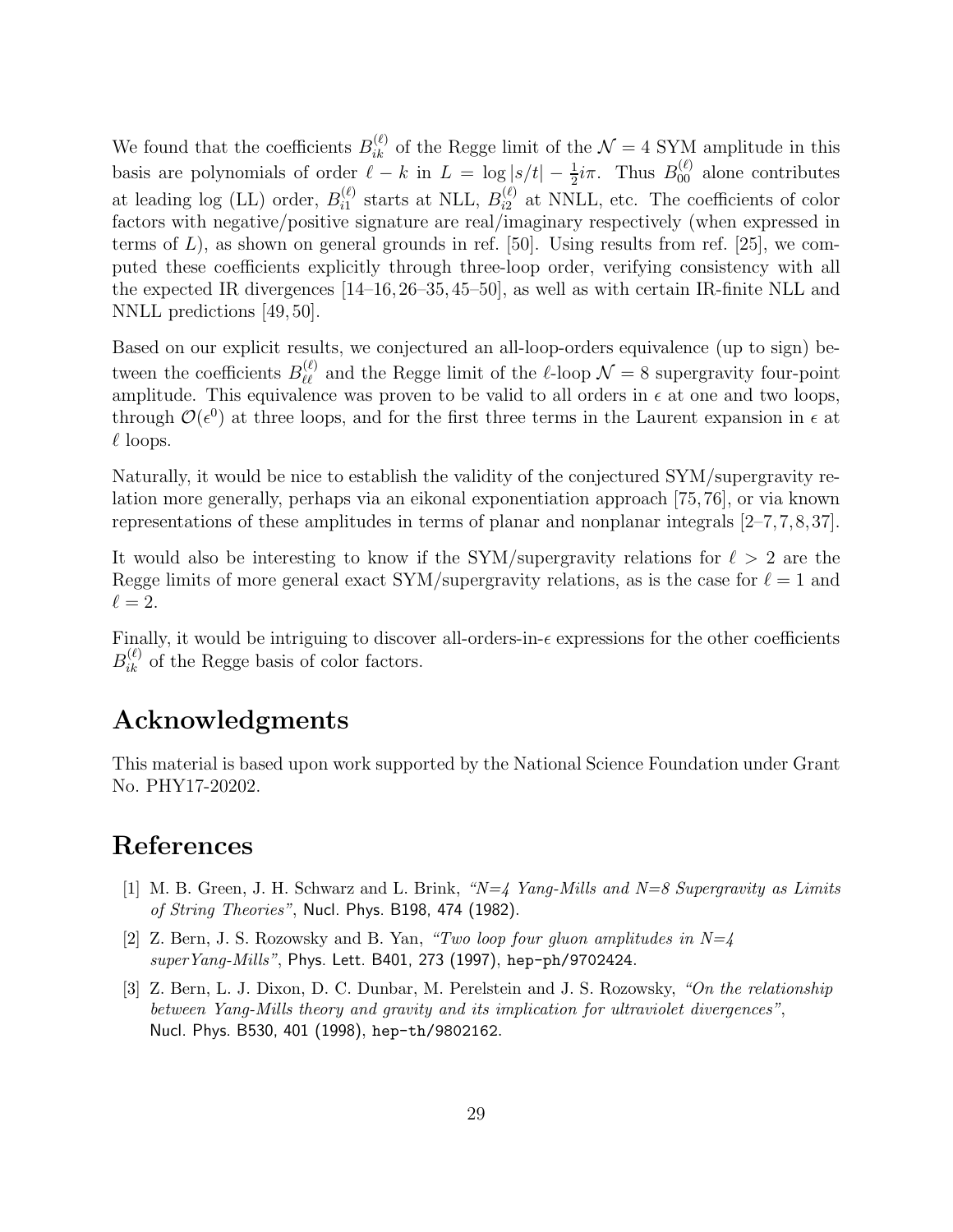- [4] Z. Bern, J. J. Carrasco, L. J. Dixon, H. Johansson, D. A. Kosower and R. Roiban, "Three-Loop Superfiniteness of  $N=8$  Supergravity", Phys. Rev. Lett. 98, 161303 (2007), hep-th/0702112.
- [5] Z. Bern, J. Carrasco, L. J. Dixon, H. Johansson and R. Roiban, "Manifest Ultraviolet Behavior for the Three-Loop Four-Point Amplitude of N=8 Supergravity", Phys.Rev. D78, 105019 (2008), arxiv:0808.4112.
- [6] Z. Bern, J. J. M. Carrasco, L. J. Dixon, H. Johansson and R. Roiban, "The Complete Four-Loop Four-Point Amplitude in  $N=4$  Super-Yang-Mills Theory", Phys. Rev. D82, 125040 (2010), arxiv:1008.3327.
- [7] Z. Bern, J. Carrasco, L. Dixon, H. Johansson and R. Roiban, "Simplifying Multiloop Integrands and Ultraviolet Divergences of Gauge Theory and Gravity Amplitudes", Phys. Rev. D 85, 105014 (2012), arxiv:1201.5366.
- [8] Z. Bern, J. Carrasco, H. Johansson and R. Roiban, "The Five-Loop Four-Point Amplitude of  $N=4$  super-Yang-Mills Theory", Phys. Rev. Lett. 109, 241602 (2012),  $arxiv:1207.6666$ .
- [9] Z. Bern, L. J. Dixon, D. C. Dunbar and D. A. Kosower, "One loop n point gauge theory amplitudes, unitarity and collinear limits", Nucl. Phys. B425, 217 (1994), hep-ph/9403226.
- [10] Z. Bern, L. J. Dixon, D. C. Dunbar and D. A. Kosower, "Fusing gauge theory tree amplitudes into loop amplitudes", Nucl. Phys. B435, 59 (1995), hep-ph/9409265.
- [11] V. A. Smirnov, "Analytical result for dimensionally regularized massless on shell double box", Phys. Lett. B 460, 397 (1999), hep-ph/9905323.
- [12] V. A. Smirnov, "Analytical result for dimensionally regularized massless on shell planar triple box", Phys. Lett. B 567, 193 (2003), hep-ph/0305142.
- [13] C. Anastasiou, Z. Bern, L. J. Dixon and D. Kosower, "Planar amplitudes in maximally supersymmetric Yang-Mills theory", Phys. Rev. Lett. 91, 251602 (2003), hep-th/0309040.
- [14] Z. Bern, L. J. Dixon and V. A. Smirnov, "Iteration of planar amplitudes in maximally supersymmetric Yang-Mills theory at three loops and beyond", Phys. Rev. D72, 085001 (2005), hep-th/0505205.
- [15] S. Catani, "The Singular behavior of QCD amplitudes at two loop order", Phys. Lett. B427, 161 (1998), hep-ph/9802439.
- [16] G. F. Sterman and M. E. Tejeda-Yeomans, "Multiloop amplitudes and resummation", Phys. Lett. B552, 48 (2003), hep-ph/0210130.
- [17] J. M. Drummond, J. Henn, G. P. Korchemsky and E. Sokatchev, "On planar gluon amplitudes/Wilson loops duality", Nucl. Phys. B795, 52 (2008), arxiv:0709.2368.
- [18] J. Drummond, J. Henn, G. Korchemsky and E. Sokatchev, "Conformal Ward identities for Wilson loops and a test of the duality with gluon amplitudes", Nucl. Phys. B 826, 337 (2010), arxiv:0712.1223.
- [19] J. B. Tausk, "Nonplanar massless two loop Feynman diagrams with four on-shell legs", Phys. Lett. B469, 225 (1999), hep-ph/9909506.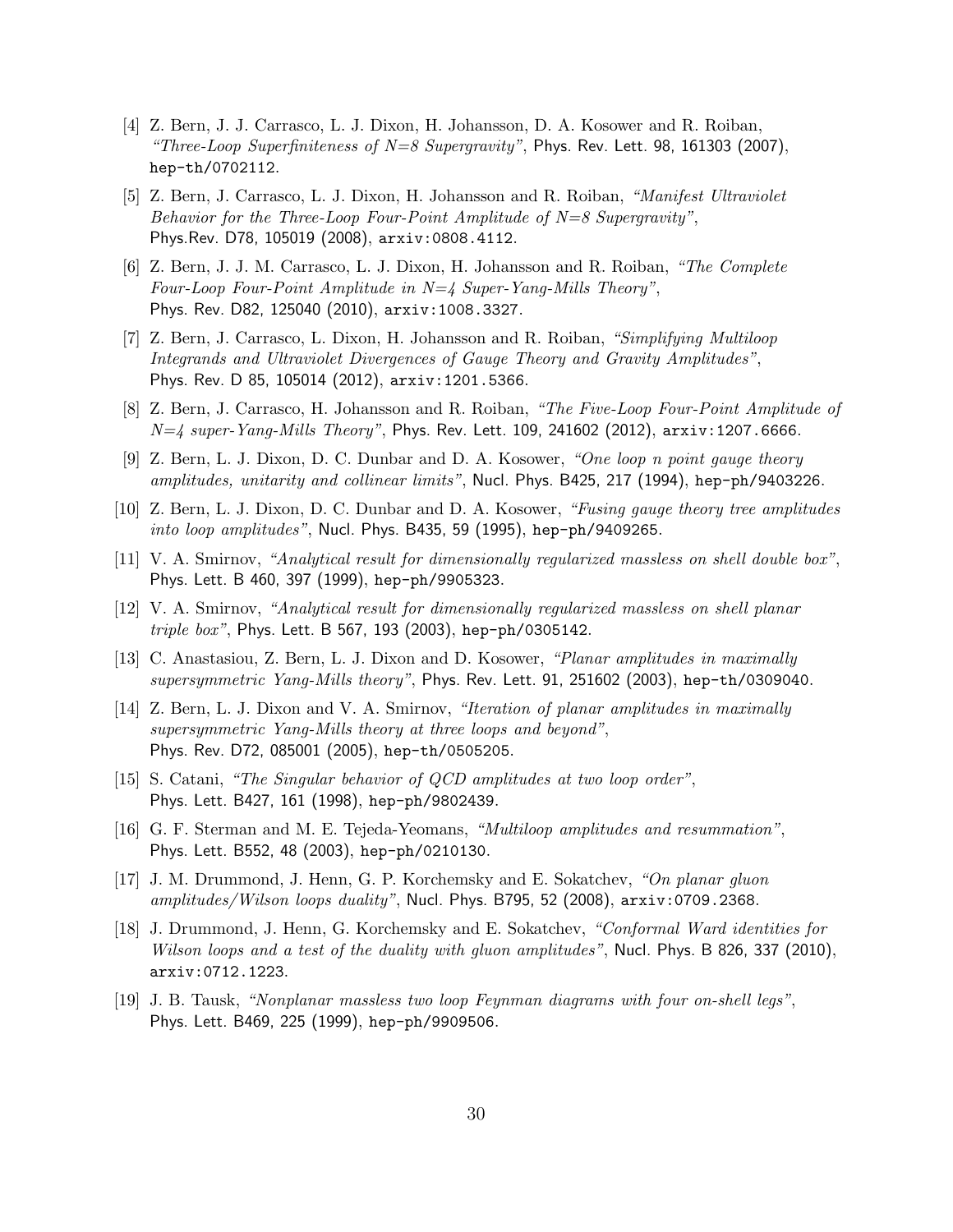- [20] J. M. Henn, A. V. Smirnov and V. A. Smirnov, "Analytic results for planar three-loop four-point integrals from a Knizhnik-Zamolodchikov equation", JHEP 1307, 128 (2013), arxiv:1306.2799.
- [21] J. M. Henn, A. V. Smirnov and V. A. Smirnov, "Evaluating single-scale and/or non-planar diagrams by differential equations", JHEP 1403, 088 (2014), arxiv:1312.2588.
- [22] J. Henn, B. Mistlberger, V. A. Smirnov and P. Wasser, "Constructing d-log integrands and computing master integrals for three-loop four-particle scattering", JHEP 2004, 167 (2020), arxiv:2002.09492.
- [23] S. G. Naculich, H. Nastase and H. J. Schnitzer, "Subleading-color contributions to gluon-gluon scattering in  $N=4$  SYM theory and relations to  $N=8$  supergravity", JHEP 0811, 018 (2008), arxiv:0809.0376.
- [24] S. G. Naculich, H. Nastase and H. J. Schnitzer, "All-loop infrared-divergent behavior of most-subleading-color gauge-theory amplitudes", JHEP 1304, 114 (2013), arxiv:1301.2234.
- [25] J. M. Henn and B. Mistlberger, "Four-Gluon Scattering at Three Loops, Infrared Structure, and the Regge Limit", Phys. Rev. Lett. 117, 171601 (2016), arxiv:1608.00850.
- [26] S. M. Aybat, L. J. Dixon and G. F. Sterman, "The Two-loop anomalous dimension matrix for soft gluon exchange", Phys. Rev. Lett. 97, 072001 (2006), hep-ph/0606254.
- [27] S. M. Aybat, L. J. Dixon and G. F. Sterman, "The Two-loop soft anomalous dimension matrix and resummation at next-to-next-to leading pole", Phys. Rev. D74, 074004 (2006), hep-ph/0607309.
- [28] L. J. Dixon, L. Magnea and G. F. Sterman, "Universal structure of subleading infrared poles in gauge theory amplitudes", JHEP 0808, 022 (2008),  $arxiv:0805.3515$ .
- [29] T. Becher and M. Neubert, "Infrared singularities of scattering amplitudes in perturbative QCD", Phys. Rev. Lett. 102, 162001 (2009), arxiv:0901.0722, [Erratum: Phys.Rev.Lett. 111, 199905 (2013)].
- [30] E. Gardi and L. Magnea, "Factorization constraints for soft anomalous dimensions in QCD scattering amplitudes", JHEP 0903, 079 (2009), arxiv:0901.1091.
- [31] L. J. Dixon, "Matter Dependence of the Three-Loop Soft Anomalous Dimension Matrix", Phys. Rev. D 79, 091501 (2009), arxiv:0901.3414.
- [32] T. Becher and M. Neubert, "On the Structure of Infrared Singularities of Gauge-Theory Amplitudes", JHEP 0906, 081 (2009), arxiv:0903.1126, [Erratum: JHEP 11, 024 (2013)].
- [33] E. Gardi and L. Magnea, "Infrared singularities in QCD amplitudes", Frascati Phys. Ser. 50, 137 (2010), arxiv:0908.3273.
- [34] L. J. Dixon, E. Gardi and L. Magnea, "On soft singularities at three loops and beyond", JHEP 1002, 081 (2010), arxiv:0910.3653.
- [35] O. Almelid, C. Duhr and E. Gardi, "Three-loop corrections to the soft anomalous dimension in multileg scattering", Phys. Rev. Lett. 117, 172002 (2016), arxiv:1507.00047.
- [36] Z. Bern, J. J. Carrasco, W.-M. Chen, A. Edison, H. Johansson, J. Parra-Martinez, R. Roiban and M. Zeng, "Ultraviolet Properties of  $\mathcal{N}=8$  Supergravity at Five Loops", Phys. Rev. D 98, 086021 (2018), arxiv:1804.09311.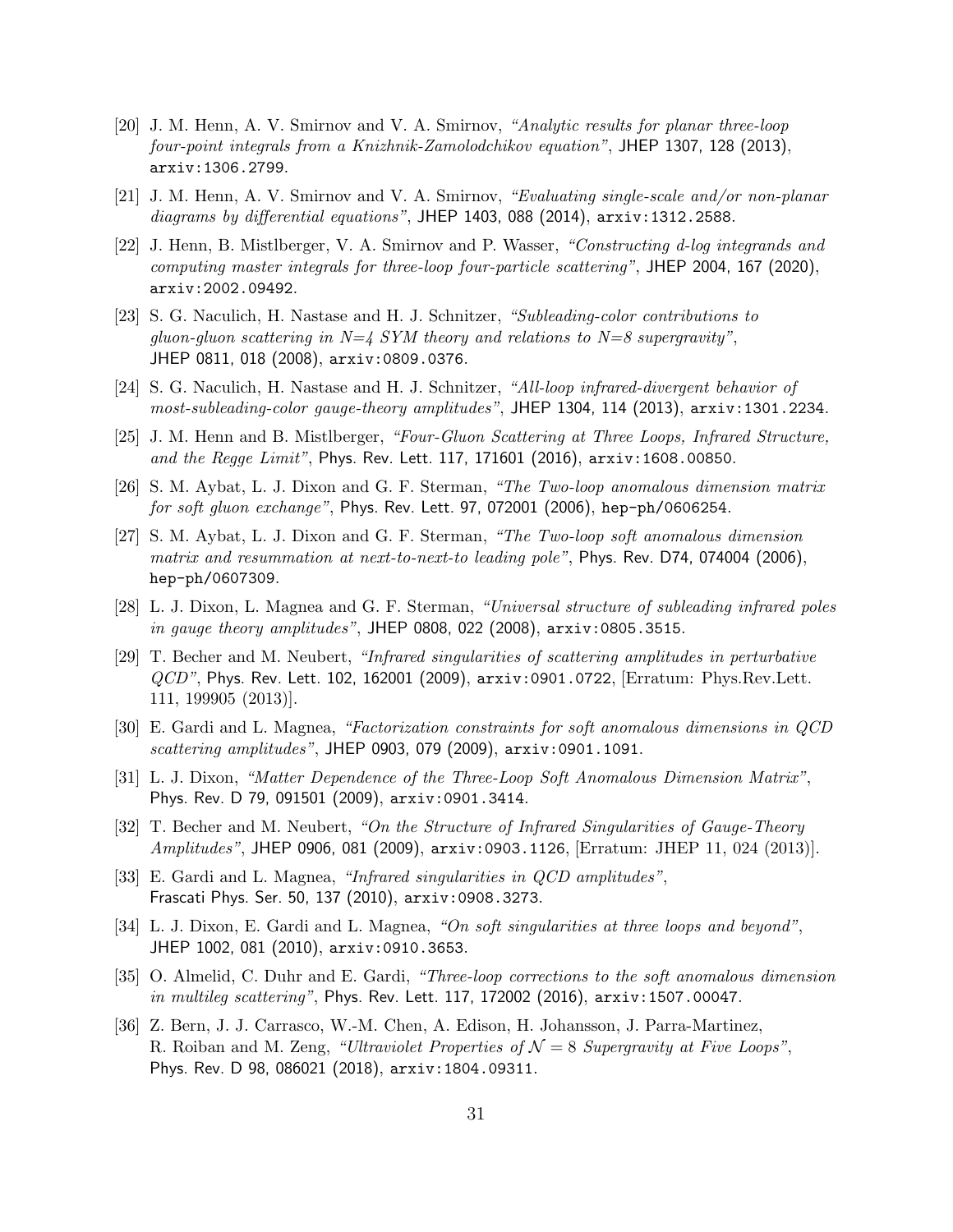- [37] Z. Bern, J. J. M. Carrasco, W.-M. Chen, H. Johansson, R. Roiban and M. Zeng, "Five-loop four-point integrand of  $N = 8$  supergravity as a generalized double copy", Phys. Rev. D96, 126012 (2017), arxiv:1708.06807.
- [38] S. G. Naculich, H. Nastase and H. J. Schnitzer, "Two-loop graviton scattering relation and IR behavior in  $N=8$  supergravity", Nucl. Phys. B805, 40 (2008),  $arxiv:0805.2347$ .
- [39] A. Brandhuber, P. Heslop, A. Nasti, B. Spence and G. Travaglini, "Four-point Amplitudes in  $N=8$  Supergravity and Wilson Loops", Nucl. Phys. B807, 290 (2009), arxiv:0805.2763.
- [40] C. Boucher-Veronneau and L. J. Dixon, " $N \geq 4$  Supergravity Amplitudes from Gauge Theory at Two Loops", JHEP 1112, 046 (2011), arxiv:1110.1132.
- [41] J. M. Henn and B. Mistlberger, "Four-graviton scattering to three loops in  $\mathcal{N}=8$ supergravity", JHEP 1905, 023 (2019), arxiv:1902.07221.
- [42] Z. Bern, C. Boucher-Veronneau and H. Johansson, " $N > 4$  Supergravity Amplitudes from Gauge Theory at One Loop", Phys. Rev. D84, 105035 (2011), arxiv:1107.1935.
- [43] S. G. Naculich and H. J. Schnitzer, "One-loop SYM-supergravity relation for five-point amplitudes", JHEP 1111, 001 (2011),  $arxiv:1108.6326$ .
- [44] S. G. Naculich, H. Nastase and H. J. Schnitzer, "Linear relations between  $N \geq 4$  supergravity and subleading-color SYM amplitudes", JHEP 1201, 041 (2012), arxiv:1111.1675.
- [45] V. Del Duca, C. Duhr, E. Gardi, L. Magnea and C. D. White, "An infrared approach to Reggeization", Phys. Rev. D 85, 071104 (2012), arxiv:1108.5947.
- [46] V. Del Duca, C. Duhr, E. Gardi, L. Magnea and C. D. White, "The Infrared structure of gauge theory amplitudes in the high-energy limit", JHEP 1112, 021 (2011), arxiv:1109.3581.
- [47] V. Del Duca, G. Falcioni, L. Magnea and L. Vernazza, "High-energy QCD amplitudes at two loops and beyond", Phys. Lett. B 732, 233 (2014), arxiv:1311.0304.
- [48] V. Del Duca, G. Falcioni, L. Magnea and L. Vernazza, "Analyzing high-energy factorization beyond next-to-leading logarithmic accuracy", JHEP 1502, 029 (2015), arxiv:1409.8330.
- [49] S. Caron-Huot, "When does the gluon reggeize?", JHEP 1505, 093 (2015), arxiv:1309.6521.
- [50] S. Caron-Huot, E. Gardi and L. Vernazza, "Two-parton scattering in the high-energy limit", JHEP 1706, 016 (2017), arxiv:1701.05241.
- [51] S. Caron-Huot, E. Gardi, J. Reichel and L. Vernazza, "Infrared singularities of QCD scattering amplitudes in the Regge limit to all orders", JHEP 1803, 098 (2018), arxiv:1711.04850.
- [52] S. Caron-Huot, E. Gardi, J. Reichel and L. Vernazza, "Two-parton scattering amplitudes in the Regge limit to high loop orders", JHEP 2008, 116 (2020), arxiv:2006.01267.
- [53] J. M. Drummond, G. P. Korchemsky and E. Sokatchev, "Conformal properties of four-gluon planar amplitudes and Wilson loops", Nucl. Phys. B795, 385 (2008), arxiv:0707.0243.
- [54] S. G. Naculich and H. J. Schnitzer, "Regge behavior of gluon scattering amplitudes in  $N=4$ SYM theory", Nucl.Phys. B794, 189 (2008), arxiv:0708.3069.
- [55] V. Del Duca and E. Glover, "Testing high-energy factorization beyond the next-to-leading-logarithmic accuracy", JHEP 0805, 056 (2008), arxiv:0802.4445.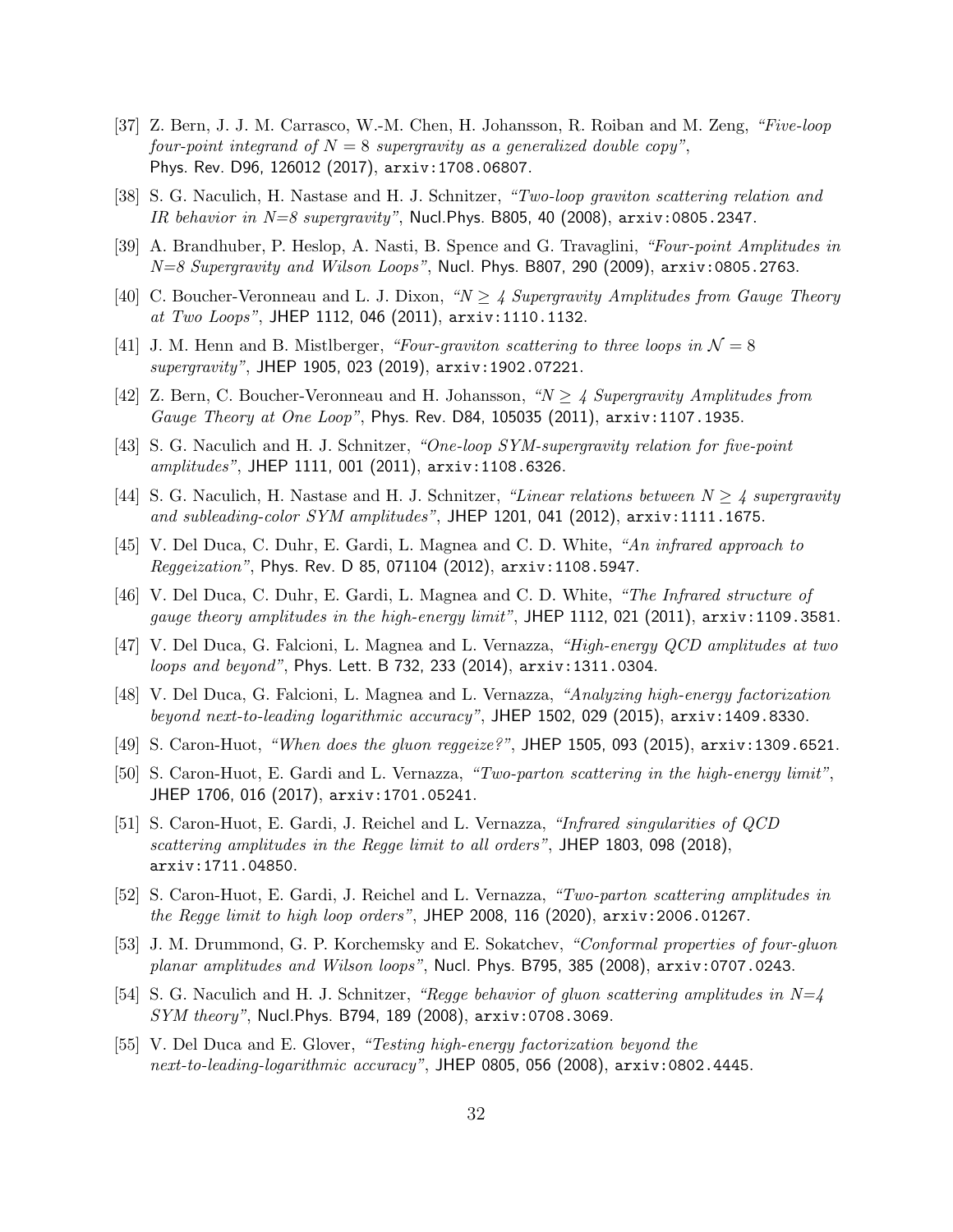- [56] S. G. Naculich and H. J. Schnitzer, "IR divergences and Regge limits of subleading-color contributions to the four-gluon amplitude in  $N=4$  SYM Theory", JHEP 0910, 048 (2009), arxiv:0907.1895.
- [57] J. M. Henn, S. G. Naculich, H. J. Schnitzer and M. Spradlin, "Higgs-regularized three-loop four-gluon amplitude in  $N=4$  SYM: exponentiation and Regge limits", JHEP 1004, 038 (2010), arxiv:1001.1358.
- [58] J. M. Henn, S. G. Naculich, H. J. Schnitzer and M. Spradlin, "More loops and legs in Higgs-regulated  $N=4$  SYM amplitudes", JHEP 1008, 002 (2010),  $arxiv:1004.5381$ .
- [59] G. 't Hooft, "Graviton Dominance in Ultrahigh-Energy Scattering", Phys. Lett. B198, 61 (1987).
- [60] I. J. Muzinich and M. Soldate, "High-Energy Unitarity of Gravitation and Strings", Phys. Rev. D37, 359 (1988).
- [61] D. Amati, M. Ciafaloni and G. Veneziano, "Superstring Collisions at Planckian Energies", Phys. Lett. B197, 81 (1987).
- [62] D. Amati, M. Ciafaloni and G. Veneziano, "Classical and Quantum Gravity Effects from Planckian Energy Superstring Collisions", Int. J. Mod. Phys. A3, 1615 (1988).
- [63] D. Amati, M. Ciafaloni and G. Veneziano, "Higher Order Gravitational Deflection and Soft Bremsstrahlung in Planckian Energy Superstring Collisions", Nucl. Phys. B347, 550 (1990).
- [64] D. Amati, M. Ciafaloni and G. Veneziano, "Planckian scattering beyond the semiclassical approximation", Phys. Lett. B289, 87 (1992).
- [65] D. Amati, M. Ciafaloni and G. Veneziano, "Effective action and all order gravitational eikonal at Planckian energies", Nucl. Phys. B403, 707 (1993).
- [66] H. L. Verlinde and E. P. Verlinde, "Scattering at Planckian energies", Nucl. Phys. B 371, 246 (1992), hep-th/9110017.
- [67] D. N. Kabat and M. Ortiz, "Eikonal quantum gravity and Planckian scattering", Nucl. Phys. B388, 570 (1992), hep-th/9203082.
- [68] M. T. Grisaru and H. J. Schnitzer, "Dynamical Calculation of Bound State Supermultiplets in  $N = 8$  Supergravity", Phys. Lett. B 107, 196 (1981).
- [69] M. T. Grisaru and H. J. Schnitzer, "Bound States in  $N = 8$  Supergravity and  $N = 4$ Supersymmetric Yang-Mills Theories", Nucl. Phys. B 204, 267 (1982).
- [70] H. J. Schnitzer, "Reggeization of  $N=8$  supergravity and  $N=4$  Yang-Mills theory", hep-th/0701217.
- [71] H. J. Schnitzer, "Reggeization of  $N=8$  supergravity and  $N=4$  Yang-Mills theory. II.", arxiv:0706.0917.
- [72] S. B. Giddings, M. Schmidt-Sommerfeld and J. R. Andersen, "High energy scattering in gravity and supergravity", Phys. Rev. D82, 104022 (2010),  $arxiv:1005.5408$ .
- [73] J. Bartels, L. N. Lipatov and A. Sabio Vera, "Double-logarithms in Einstein-Hilbert gravity and supergravity", JHEP 1407, 056 (2014), arxiv:1208.3423.